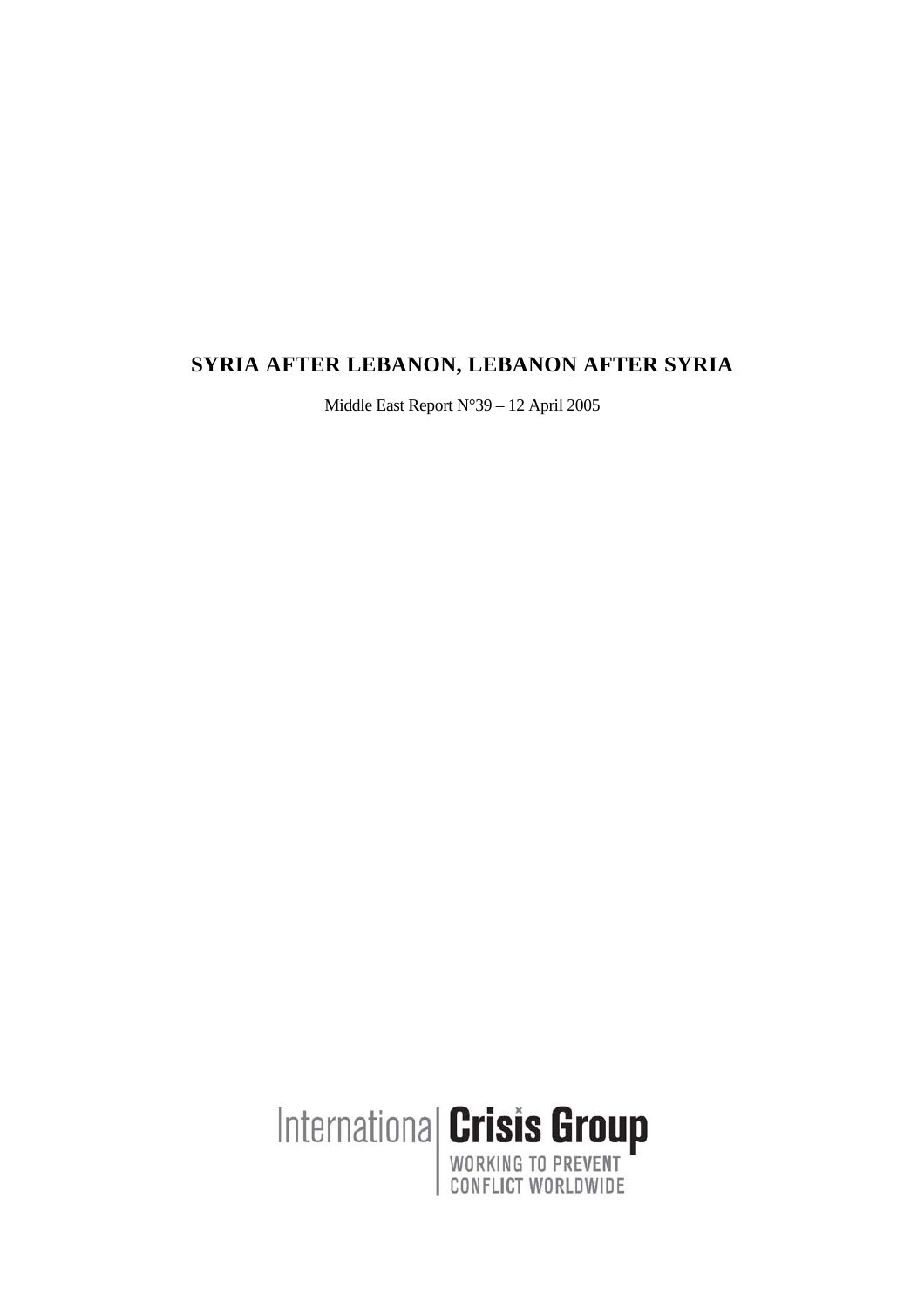# **TABLE OF CONTENTS**

| I.          |                 |                                                                          |  |  |  |
|-------------|-----------------|--------------------------------------------------------------------------|--|--|--|
|             | $\mathsf{A}$ .  |                                                                          |  |  |  |
|             | $\mathbf{B}$ .  |                                                                          |  |  |  |
| II.         |                 |                                                                          |  |  |  |
|             | A.              |                                                                          |  |  |  |
|             | <b>B.</b>       |                                                                          |  |  |  |
|             | $C_{\cdot}$     |                                                                          |  |  |  |
|             |                 | $\mathbf{1}$ .                                                           |  |  |  |
|             |                 | 2.                                                                       |  |  |  |
|             |                 | 3.                                                                       |  |  |  |
| III.        |                 |                                                                          |  |  |  |
|             | A.              | NOT READING THE SITUATION WELL ENOUGH: "TIME WILL PROVE US RIGHT"25      |  |  |  |
|             | $\mathbf{B}$ .  | READING THE SITUATION TOO WELL: "WHY GIVE IN WHEN THEY WANT TO TAKE US   |  |  |  |
|             | $\mathcal{C}$ . |                                                                          |  |  |  |
| IV.         |                 |                                                                          |  |  |  |
|             | A <sub>1</sub>  |                                                                          |  |  |  |
|             | $\bf{B}$        |                                                                          |  |  |  |
| $V_{\cdot}$ |                 | FIRST THINGS FIRST: GETTING AN ELECTED, REPRESENTATIVE,                  |  |  |  |
|             |                 | <b>APPENDICES</b>                                                        |  |  |  |
|             | A.              |                                                                          |  |  |  |
|             | $\mathbf{B}$ .  |                                                                          |  |  |  |
|             | $\mathcal{C}$ . | CRISIS GROUP REPORTS AND BRIEFINGS ON THE MIDDLE EAST AND NORTH AFRICA43 |  |  |  |
|             | D.              |                                                                          |  |  |  |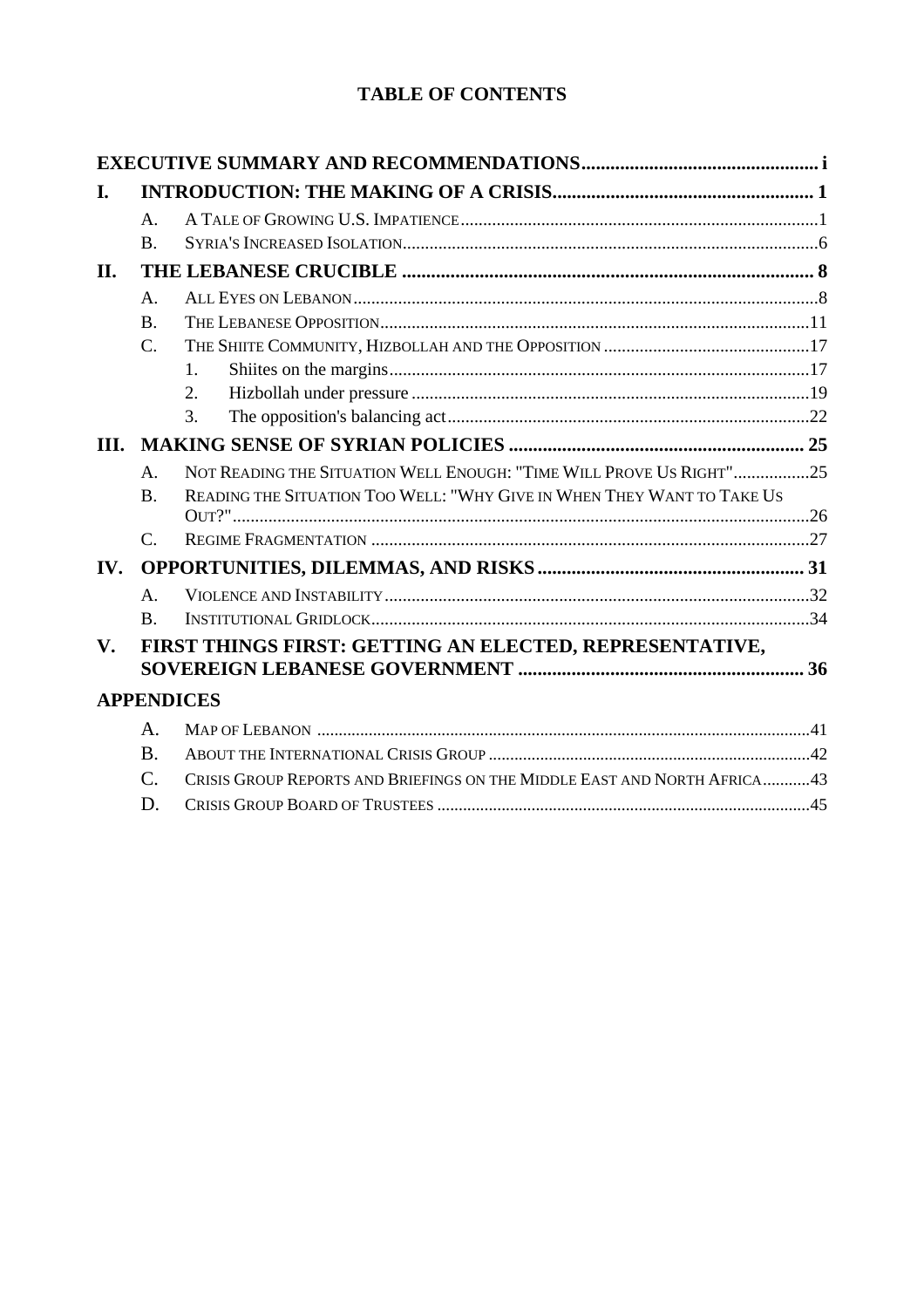Internationa **Crisis Group** 

**Middle East Report N°39 12 April 2005** 

# **SYRIA AFTER LEBANON, LEBANON AFTER SYRIA**

# **EXECUTIVE SUMMARY AND RECOMMENDATIONS**

Former Prime Minister Rafiq al-Hariri's tragic assassination capped a series of events that carry the potential of fundamentally altering not only Lebanon's future, but also Syria's and the broader regional landscape as well. For now, most international and Lebanese actors have acted with welcome wisdom; the prospect of Syria's longoverdue withdrawal from Lebanon and of Lebanese elections free from outside interference appears closer than ever. But risks of serious violence remain very real. The Syrian regime, sensing its survival at stake, may lash out using its remaining instruments and allies in Lebanon and beyond; the U.S., feeling its broader regional goals within striking distance, may well over-reach, triggering violent reactions from Syria, Hizbollah or militant Palestinian groups; Lebanon's political class, notoriously fractured, could create fresh opportunities for outside interference and pave the way for domestic chaos. What happens in Lebanon likely will have momentous regional implications -- certainly on Syria and Hizbollah, possibly on the Israeli-Palestinian peace process and even Iraq. But dealing with those matters before getting the question of Lebanon right is the surest way to get it all wrong.

Whatever the intent, Hariri's assassination heightened pressure on Syria, bringing together once disparate actors and objectives: the U.S., which had given priority to ending Syrian support for militant Palestinian groups, Hizbollah and the Iraqi insurgency; France, which was most interested in Lebanon and still invested hopes in Syria's president; and Lebanese activists, who traditionally had been unable to agree on much. Because Hariri's influence far exceeded Lebanon's confines, and he embodied its links with much of the outside world, his killing accelerated the -- at least temporary - convergence of the Syrian regime's multiple foes on a set of demands: complete withdrawal of Syria's military and intelligence (*mukhabarat*) from Lebanon; the truth on Hariri's assassination; and free Lebanese elections under international supervision.

The Lebanese opposition, in the main, has sought to stress national unity, de-emphasise the underlying confessional dimension and avoid overly provocative positions that could alienate the powerful Hizbollah or the large Shiite community. Hizbollah has tried both to evince solidarity with Syria and urge a national dialogue, in effect acknowledging that Syria's time in Lebanon is over, that it has nothing to gain from civil conflict and that its priority is to preserve its position in the domestic arena. After some hesitation, Washington also displayed noteworthy restraint, intent on working closely with the French, focusing for now on the Lebanese arena and resisting the temptation to drag in broader (and evidently connected) regional and international dimensions, such as disarming Hizbollah, prosecuting the war against terrorism or changing the regime in Damascus.

Writing in early 2004, Crisis Group argued that, in order to avert a U.S.-Syria crisis, both needed to alter their approach, Washington by clearly articulating what it expected and what Damascus could expect in return; Syria by unequivocally demonstrating a decision to change course. But while neither paid heed, it is hard to dispute that a U.S. strategy of firm pressure and refusal to negotiate its demands appears to have paid off. The Baathist regime is more isolated than ever, on the verge of losing a major regional asset, and with serious questions about how long it can survive as is. From the perspective of the Bush administration, this is the time to squeeze, not to talk.

Still, neither the U.S. nor the rest of the international community can afford indifference to how Syrian and Lebanese actors react. That Syria should and will leave Lebanon is now certain but not how it departs and what it leaves behind. Many of the most apocalyptic postwithdrawal scenarios -- chaos and civil war; full-scale confrontation between Israel and Hizbollah -- appear, today, either no longer relevant or exaggerated from the start. But ingredients of violence remain. Seen from Syria's vantage, sudden excitement over Lebanon's sovereignty is just the latest U.S. ploy to destabilise it and usher in a new regional order; although significantly weakened, its regime retains instruments and allies to create havoc in the region should it conclude its survival is at risk. Seen from Hizbollah's perspective, the withdrawal is only chapter one; what comes next on U.S. and Israeli agendas is its disarmament which, in the short run at least, it is likely to resist, if necessary by force. Seen from the angle of Lebanon's fractious groups -- whether in the opposition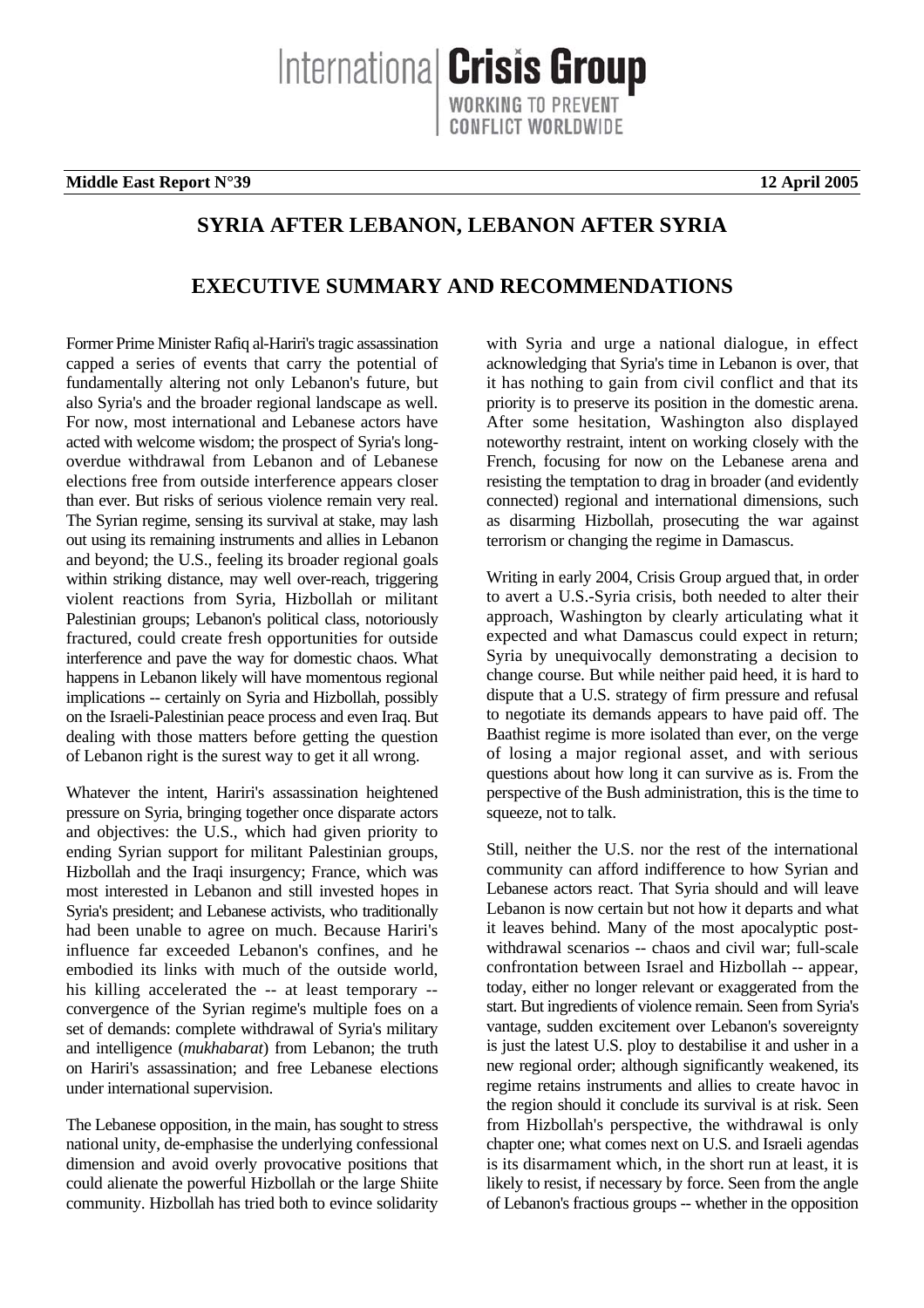or loyal to Damascus -- the end of Syria's presence means re-opening issues suppressed since the close of the civil war, from sectarian relations and the distribution of power through to Hizbollah and Palestinian refugees. All these are combustible elements that disgruntled Lebanese and outside actors will be tempted to exploit. In a country awash with weapons, accustomed to being a theatre for proxy wars between Arabs, Palestinian and Israelis, and on the verge of a major redistribution of power and resources, the means and motivations for violence abound.

The temptation for the U.S. in particular to use the current situation to achieve larger objectives is understandable. But it also is dangerous, for none more than the Lebanese. The guiding principle ought to be to separate the reestablishment of Lebanon's full sovereignty, independence and stability -- including the holding of free elections without delay and with international monitors and an international investigation into Hariri's assassination -- from broader issues that could impede achieving that goal. That will require the U.S. to curb its appetite, Lebanon's opposition to maintain its moderation, and Syria to avoid a scorched-earth policy.

# **RECOMMENDATIONS**

#### **To Lebanese Political Forces, Including the Opposition and Hizbollah:**

- 1. Adopt a joint platform, including the following immediate, sequential steps:
	- (a) formation of an interim government tasked with organising elections;
	- (b) passage of a new electoral law based on the *qadha* (Lebanon's smallest administrative district) system and division of Beirut according to the 1960 law, and official invitation to the international community to dispatch observers sufficiently ahead of election day;
	- (c) agreement that unimplemented aspects of the 1989 Taef Accord and Security Council Resolution 1559, including Hizbollah's status, will be addressed following elections and resolved through dialogue and consensus; that Lebanon will take Syrian concerns into account while shaping its policies toward Israel, and close relations will be conducted with Syria on the basis of equality between sovereigns; and that the Taef Accord will serve as the basis for future political arrangements;
	- (d) agreement to prosecute any person found responsible for Hariri's assassination by the

UN investigation and to allow international observers at the trial;

- (e) holding of elections by the end of May 2005, or at most with very minimal delay thereafter;
- (f) suspension of heads of intelligence services, pending the outcome of the UN investigation; and
- (g) full withdrawal of Syrian military and intelligence personnel by the end of April 2005.
- 2. Engage, once free elections have been held and a new government established, in broad discussions on unimplemented aspects of the Taef Accord and Security Council Resolution 1559, on the basis of the following principles:
	- (a) respect for the Blue Line separating Israel and Lebanon in accordance with Security Council resolutions and commitment not to initiate attacks against Israeli targets, including in the Shab'a farms;
	- (b) deployment of the army to the Israeli border;
	- (c) gradual integration of Hizbollah's military wing as an autonomous unit under Lebanese army control, agreement by Hizbollah to abide by decisions of the elected government and relocation of its rockets twenty to 30 kilometres from the border as a prelude to handing them over to government control; and
	- (d) full disarmament of Hizbollah in the context of progress toward Israeli-Lebanese and Israeli-Syrian peace agreements.

#### **To the United States Government:**

- 3. Adopt a low-profile, behind-the-scenes approach, supporting a peaceful institutional transition and free elections and, if it is agreed to by the Lebanese parties, the sequence of steps outlined above.
- 4. Urge Israel not to intervene through words or actions and, in particular, to cease intrusive violations of Lebanese airspace and territorial waters in accordance with Security Council Resolution 425.
- 5. Re-emphasise that the immediate priority is Syria's withdrawal, while making clear that acts of violence in Lebanon traced to Syria will invite further sanctions.
- 6. Re-emphasise that the issue of Hizbollah's final status is to be resolved by the Lebanese and that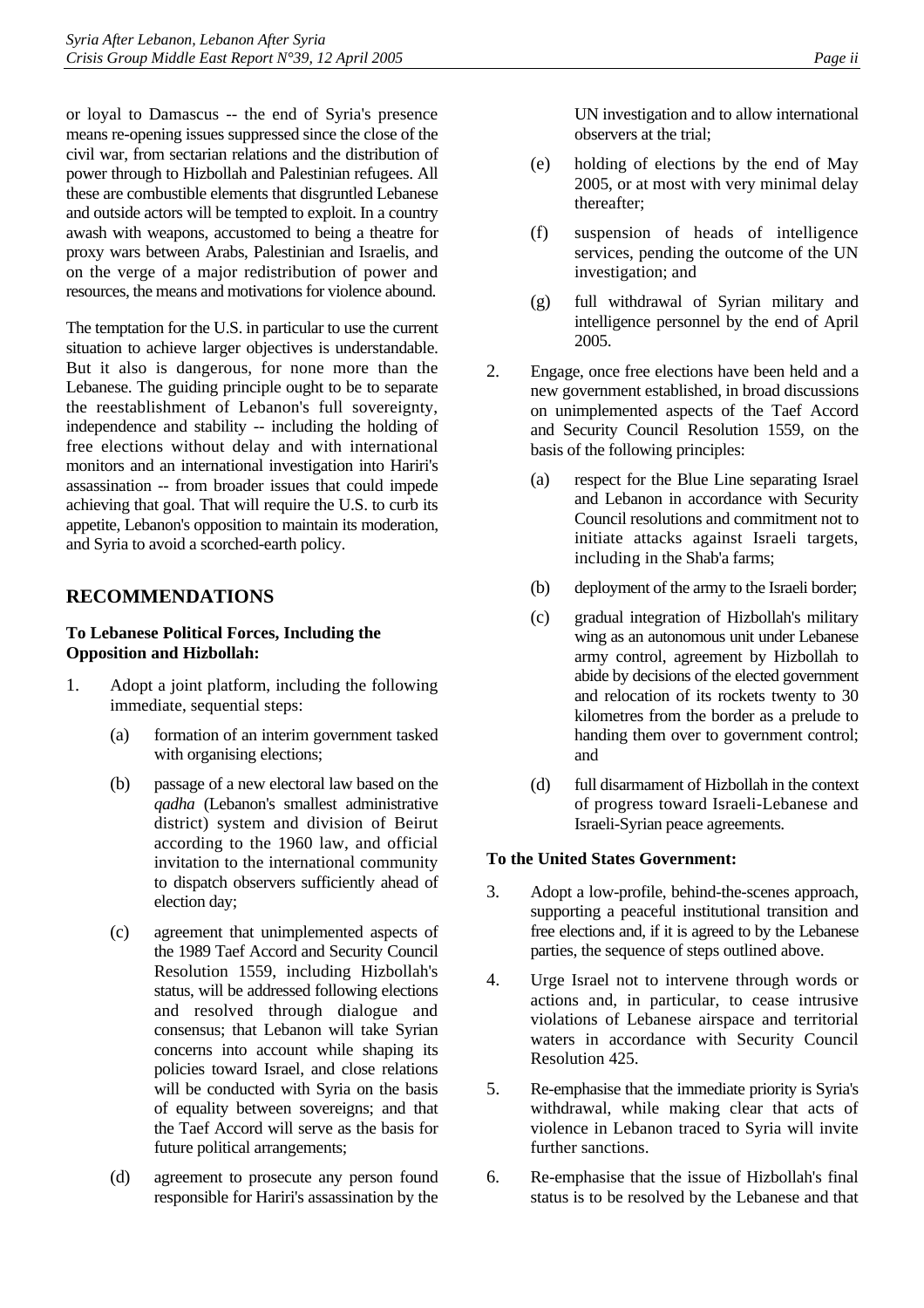it is prepared to treat the organisation as a legitimate political party once it disarms and ceases all violent activity.

7. Engage with Syria, following its full withdrawal and Lebanese elections, in discussions on issues of concern, including Iraq, support for militant Palestinian groups, bilateral relations and prospects for Israeli-Syrian peace negotiations.

#### **To the European Union:**

- 8. Use economic leverage to press the Lebanese government and the loyalist bloc to hold timely, free and fair elections.
- 9. Dispatch an election monitoring team sufficiently in advance of election day, provide funds to Lebanese non-governmental election observer groups and stand ready to dispatch observers to an eventual trial of those suspected in Hariri's assassination.
- 10. Maintain its current stance regarding non-inclusion of Hizbollah on its terrorism list, subject to reconsideration should the organisation engage in such activity, and use contacts with the organisation to encourage its full integration into the Lebanese political system.
- 11. Hold off ratification of the EU-Syria Association Agreement until Syria has withdrawn fully from Lebanon and free and fair elections have been conducted there.
- 12. Begin working on a Paris III Conference to handle Lebanon's public debt to be held after Syria's withdrawal and the formation of a new Lebanese government.

#### **To the Syrian Government:**

- 13. Implement its commitment to full withdrawal of military and intelligence personnel from Lebanon, consistent with Security Council Resolution 1559, by the end of April 2005, and refrain from replacing them with proxies.
- 14. Desist from any steps to stir instability or violence in Lebanon, including by covert action or through pro-Syrian proxies.
- 15. Establish normal diplomatic relations with Lebanon, including embassies in both capitals, and release Lebanese prisoners.
- 16. Place all its security and intelligence agencies under civilian control by establishing a civilian National Security Council.
- 17. Clarify its position on the Shab'a farms in a formal communication to the Security Council after its

withdrawal from Lebanon and the holding of free elections in that country.

18. Promote domestic political reform by lifting the state of emergency, legalising opposition parties, issuing an amnesty for political prisoners, and convening a national conference of political parties, opposition figures and activists to discuss national reconciliation and steps toward pluralistic elections.

#### **To the Israeli Government:**

- 19. Avoid any intervention in Lebanese affairs, including through statements, and cease intrusive violations of Lebanon's airspace and territorial waters in accordance with Security Council Resolution 425.
- 20. Consider after Syrian withdrawal, elections and a new Lebanese government, and provided adequate, verifiable assurances are received with respect to it, an arrangement under which Syria formally states that the Shab'a farms are Lebanese; Hizbollah turns over all rockets to the Lebanese army and redeploys twenty to 30 kilometres north; Lebanon's army moves to the border; and Israel withdraws from Shab'a.
- 21. Test Syria's peace overtures after its withdrawal and Lebanese elections, while refraining from pressing for a peace agreement with Lebanon until there is progress on peace with Syria.

#### **To the UN Security Council and Secretariat General:**

- 22. Keep the emphasis for now on the part of Security Council Resolution 1559, concerning full withdrawal of Syrian troops and intelligence personnel, and regularly monitor and verify that withdrawal.
- 23. Carry out a thorough investigation of the Hariri assassination and ensure prosecution of any persons found responsible.
- 24. Reiterate all parties' obligation to observe the Blue Line in accordance with Resolution 425, and denounce any intrusions of land, airspace or territorial waters.
- 25. Streamline the multiple activities related to Lebanon and clarify the role and mandate of UN envoys.

#### **Beirut/Amman/Brussels, 12 April 2005**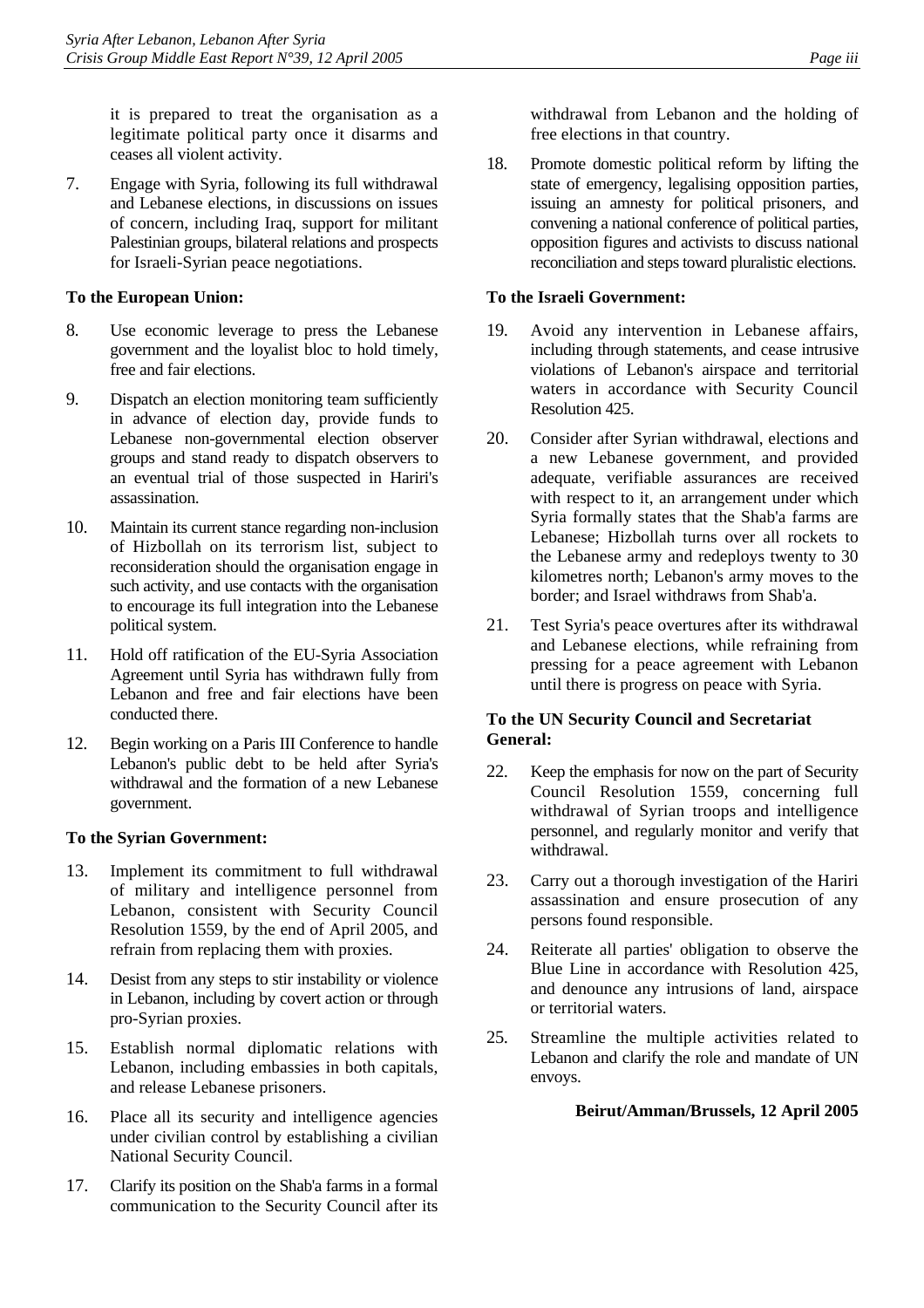International Crisis Group WORKING TO PREVENT CONFLICT WORLDWIDE

#### **Middle East Report N°39 12 April 2005**

# **SYRIA AFTER LEBANON, LEBANON AFTER SYRIA**

# <span id="page-5-0"></span>**I. INTRODUCTION: THE MAKING OF A CRISIS**

## <span id="page-5-1"></span>**A. A TALE OF GROWING U.S. IMPATIENCE**

Over the past several years, and in rapid succession, a series of events has accentuated Syria's regional and international isolation. This process accelerated in extraordinary fashion with the decision to extend Lebanese President Emile Lahoud's term and the assassination on 14 February 2005 of former Lebanese Prime Minister Rafiq al-Hariri.

Some of these events, and the logic of the impending crisis, were described in Crisis Group's earlier report on Syria:<sup>[1](#page-5-2)</sup> the collapse of the Israeli-Syrian peace talks in April 2000; Hafez al-Asad's death shortly thereafter and the selection of his successor, his less seasoned and less powerful son, Bashar; and the 11 September 2001 attacks on the U.S. and the ensuing emphasis on the fight against terror. All these occurred in the midst of a new U.S. approach that eschewed traditional bilateral bargaining and insisted on a comprehensive change in Syrian policy as a condition for improved relations. In an effort to prevent the cat-and-mouse game favoured by the Syrians in the past -- doing less than was asked and asking for more in return -- the U.S. described its demands as nonnegotiable and refused to offer specific incentives.

Washington enunciated a list of requirements to be met in full and with no pre-agreed quid pro quo: prevent the crossing of the Syrian/Iraqi border by Iraqi insurgents; arrest and hand over insurgent supporters located in Syria, in particular former elements of Saddam Hussein's regime; turn over Iraqi assets held in Syrian banks; cease harbouring Palestinian militant groups and operatives; rein in and disarm the Lebanese movement Hizbollah. Syria's withdrawal from Lebanon also figured on the list but, as acknowledged by U.S. officials, more as an afterthought than a priority, and more as leverage for other policy goals than as an end in itself. In the U.S. Congress, meanwhile, an effort to impose sanctions against Syria gained steam, and in December 2003, President Bush signed the Syria Accountability and Lebanon Sovereignty Restoration Act (SALSA), which denounced Damascus for supporting terrorist groups, allowing armed volunteers to slip into Iraq, developing weapons of mass destruction (WMD), and occupying Lebanon, and imposed a series of sanctions from which the president had to choose.

This resulted in what Crisis Group described as a dangerous dialogue of the deaf: Syrian half-measures in response to U.S demands convinced Washington that Damascus was not serious, and the absence of reciprocal U.S. steps persuaded Damascus that Washington was seeking at best to humiliate, at worse to change its regime. As we explained at the time, averting a crisis would require a change of approach on both sides: clear presentation by the U.S. of incentives (on bilateral relations, the peace process, and the future of Iraq) for Damascus to act, and clear steps by Syria (on support for violent groups and Iraq) to demonstrate its decision to change course. Neither occurred; instead, both sides' worst expectations were confirmed.

Unaccustomed to the new U.S. approach, the Syrian regime responded with a mix of semi-positive steps for which it received virtually no credit and of negative ones for which it received heavy blame. As seen from Damascus, the gestures it made were unfairly unacknowledged and unreciprocated. As seen from the U.S. in particular, and whether concerning Iraq, the Arab-Palestinian conflict or Lebanon, Syria's essentially reactive and ad hoc actions reflected a flawed assessment of what a transformed international climate required.

**On Iraq**, the U.S. and others accused Syria of turning a blind eye to *jihadi* volunteers crossing the border and of harbouring senior Iraqi Baathists suspected of planning and financing insurgent attacks;<sup>2</sup> [r](#page-5-3)eports also

<span id="page-5-2"></span><sup>&</sup>lt;sup>1</sup> See International Crisis Group, Middle East Report  $N^{\circ}23$ , *Syria Under Bashar (I): Foreign Policy Challenges*, 11 February 2004, pp. 2-3.

<span id="page-5-3"></span><sup>&</sup>lt;sup>2</sup> These accusations reached a climax in December 2004 when insurgents in Falluja captured by U.S. and Iraqi forces were found to have coordinated attacks from and with counterparts based in Syria. The captured insurgents were said to have carried photographs in which they are standing next to Syrian officials and to have possessed a mobile global-positioning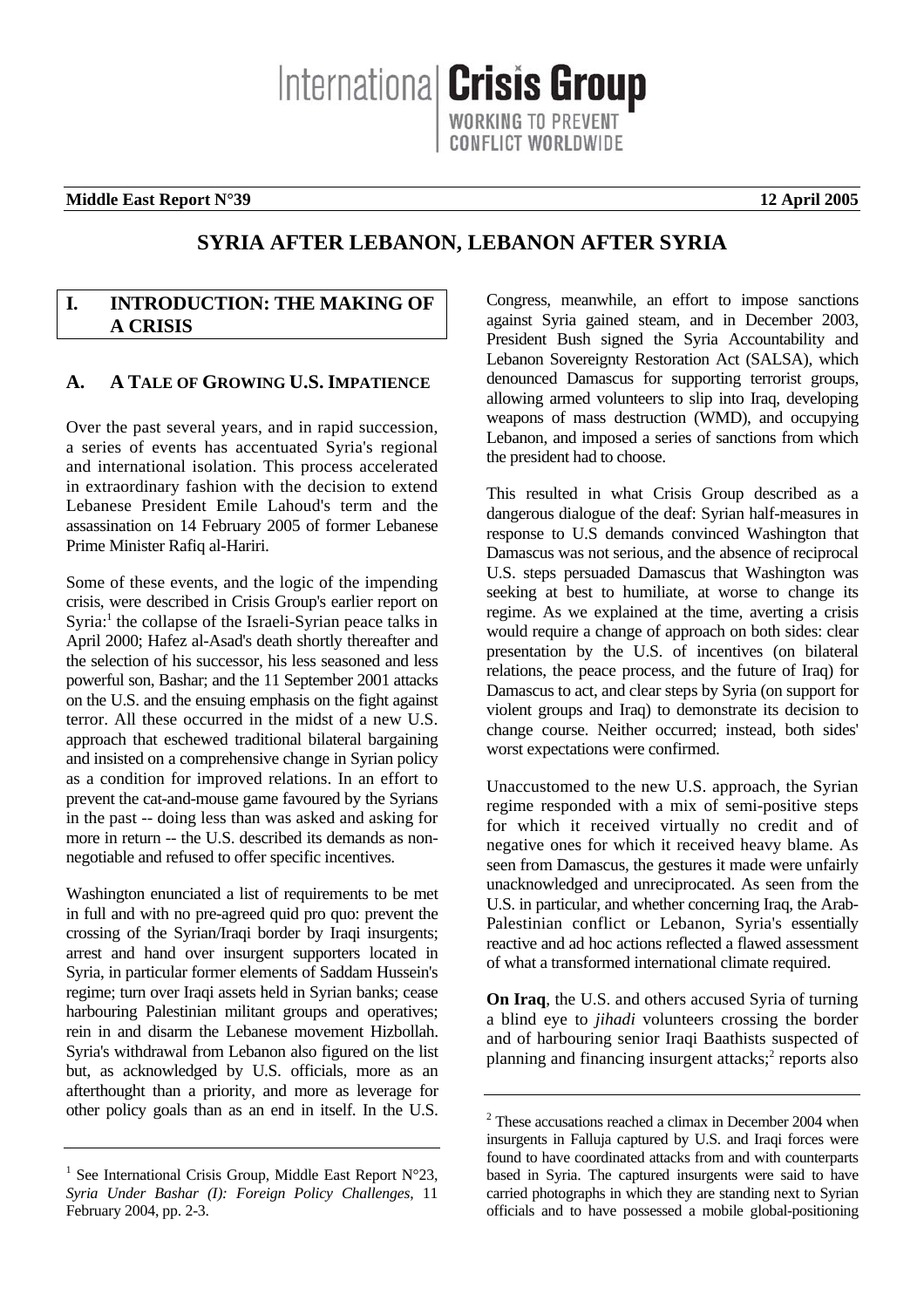linked various Islamic institutions and mosques in Syria with the recruitment of *jihadists*. 3 

In response, Syria claimed it had taken a series of measures:

- quarding and fortifying the 700-kilometre border stretch with Iraq, placing sandwalls, dispatching surveillance units and setting up checkpoints deep intothe desert.<sup>4</sup> During the clashes in Falluja in November and December 2004, Syria reportedly closed [a](#page-6-2)ll border gates<sup>5</sup> and asserted it was "doing ourutmost to close the border".<sup>6</sup> Western diplomats in Damascus acknowledged to Crisis Group that Syria had significantly bolstered its border surveillance;<sup>[7](#page-6-4)</sup>
- inviting U.S. and Iraqi troops to visit Syrian positions, an invitation that reportedly was not taken up; $^8$  $^8$
- $\Box$  arresting suspected insurgents upon their return from Iraq and extraditing scores of them, mostly Kuwait and Moroccan nationals, to their home countries,<sup>[9](#page-6-6)</sup> while holding many others in unidentified locations. According to Syrian human rights activists, since July 2004 1,000 to

system with waypoints originating in western Syria. See the *The Washington Post*, 8 December 2004; *The New York Times*, 23 December 2004. On 24 December 2004 the U.S. sponsored *Al-Hurra* Television network aired footage of a captured insurgent confessing that he had links with Syrian intelligence officials and received training in Syria. The U.S. handed Syrian authorities a list of six former Baathists, demanding that they be arrested and turned over. An unnamed senior U.S. official was quoted as saying: "The Syrians appear to have done a little bit to stem extremist infiltration into Iraq at the border, but clearly have not helped with regards to Baathists infiltrating back and forth….We still have serious challenges there, and Syria needs to be doing a lot more", *The Washington Post*, 8 December 2004.

<span id="page-6-0"></span><sup>3</sup> See the *Daily Telegraph*, 2 December 2004; *Akhbar as-Sharq*, 5 December 2004. The reports quoted an imam saying that he received state allowances for recruiting volunteers to fight in Iraq. Sami al-Khaimi, Syrian ambassador to the UK, told Crisis Group: "Why would someone who really receives such rewards admit to it and jeopardise his source of income?" Crisis Group telephone interview, 9 December 2004.

<span id="page-6-2"></span><sup>5</sup> Crisis Group interviews with Syrian businessmen, Damascus, December 2004.

2,000 suspected insurgents have been held in notorious detention centres without charge or trial, living under appalling conditions, and often subject to torture.<sup>10</sup> "Anyone who has been in Iraq and returns to Syria can be certain that he will be subjected to some tough questioning and often prolonged detention at the hands of Syria's security forces"; $^{11}$ 

- $\Box$  improving relations with the interim Iraqi government. In the words of an official speaking after establishment of the Interim Government, "We know Allawi well, we worked closely with him in the past [against Saddam]. We want good relations with his government; perhaps, that will even help us with the U.S.".<sup>12</sup> During his July 2004 visit to Damascus, Allawi received "red carpet treatment".<sup>13</sup> Formal diplomatic relations were restored more than twelve years after they had been broken off, and Iraq reopened its embassy in Damascus on 4 December 2004;
- transferring a limited amount of Iraqi assets held in Syria. In early January 2005, Syria released \$4 million of \$264 million in Iraqi funds still held at the Syrian Commercial Bank despite the fact that Syrian businessmen continued to claim they were owed the money for transactions that pre-dated the U.S. invasion. Syrian officials expressed their "unlimited willingness to cooperate on this issue", provided Syria's private claims would be crosschecked both in Syria and in Iraq; $^{14}$  and
- $\Box$  cooperating with the January 2005 elections by allowing the International Organisation for Migration (IOM) to organise out-of-country voting by Iraqi expatriates. IOM representatives expressed satisfaction, pointing to the government's decision to air election information on state television and radio[.15](#page-6-12)

<span id="page-6-1"></span><sup>&</sup>lt;sup>4</sup> This was confirmed by a team of journalists that crossed the border to enter Iraq. Crisis Group interviews, Amman, December 2004.

<span id="page-6-3"></span><sup>6</sup> Crisis Group telephone interview with Sami al-Khaimi, Syrian ambassador to the UK, 9 December 2004.

<span id="page-6-4"></span><sup>&</sup>lt;sup>7</sup> Crisis Group interviews, November-December 2004.

<span id="page-6-5"></span><sup>&</sup>lt;sup>8</sup> See Ibrahim al-Hamidi in *Al-Hayat*, 24 October 2004.

<span id="page-6-6"></span><sup>&</sup>lt;sup>9</sup> See *Al-Khaleej*, 28 November 2004; Arabicnews.com 10 February 2005*.* 

<span id="page-6-7"></span><sup>10</sup>These centres include Sednaya (22 kilometres north of Damascus) and, possibly, Abu Shammat (in Dummar, north east of Damascus). Both are run by the Syrian Military Security Forces' "Investigations [*tahqiqat*] Branch". Crisis Group interviews with Syrian lawyers Haitham al-Manah and Anwar al-Bunni , Damascus, 2 and 3 February 2005.

<span id="page-6-8"></span> $11$  Crisis Group interview with a Western diplomat monitoring Syrian human rights policies, Damascus 1 December 2004.

<span id="page-6-9"></span> $12$ <sup>12</sup> Crisis Group interview with Syrian official, July 2004.

<span id="page-6-10"></span><sup>&</sup>lt;sup>13</sup> Crisis Group interview with Syrian journalist, Damascus, October 2004.

<span id="page-6-11"></span>Cited by Associated Press, 12 January 2005. Figures denoted in dollars (\$) in this report are in U.S. dollars.

<span id="page-6-12"></span><sup>&</sup>lt;sup>15</sup> Crisis Group interview with Luis Martinez-Betanzos (IOM coordinator in Syria), Damascus, 2 February 2005. That said, Syria only belatedly approved the IOM operation, leaving little time to open polling stations outside Damascus. Syria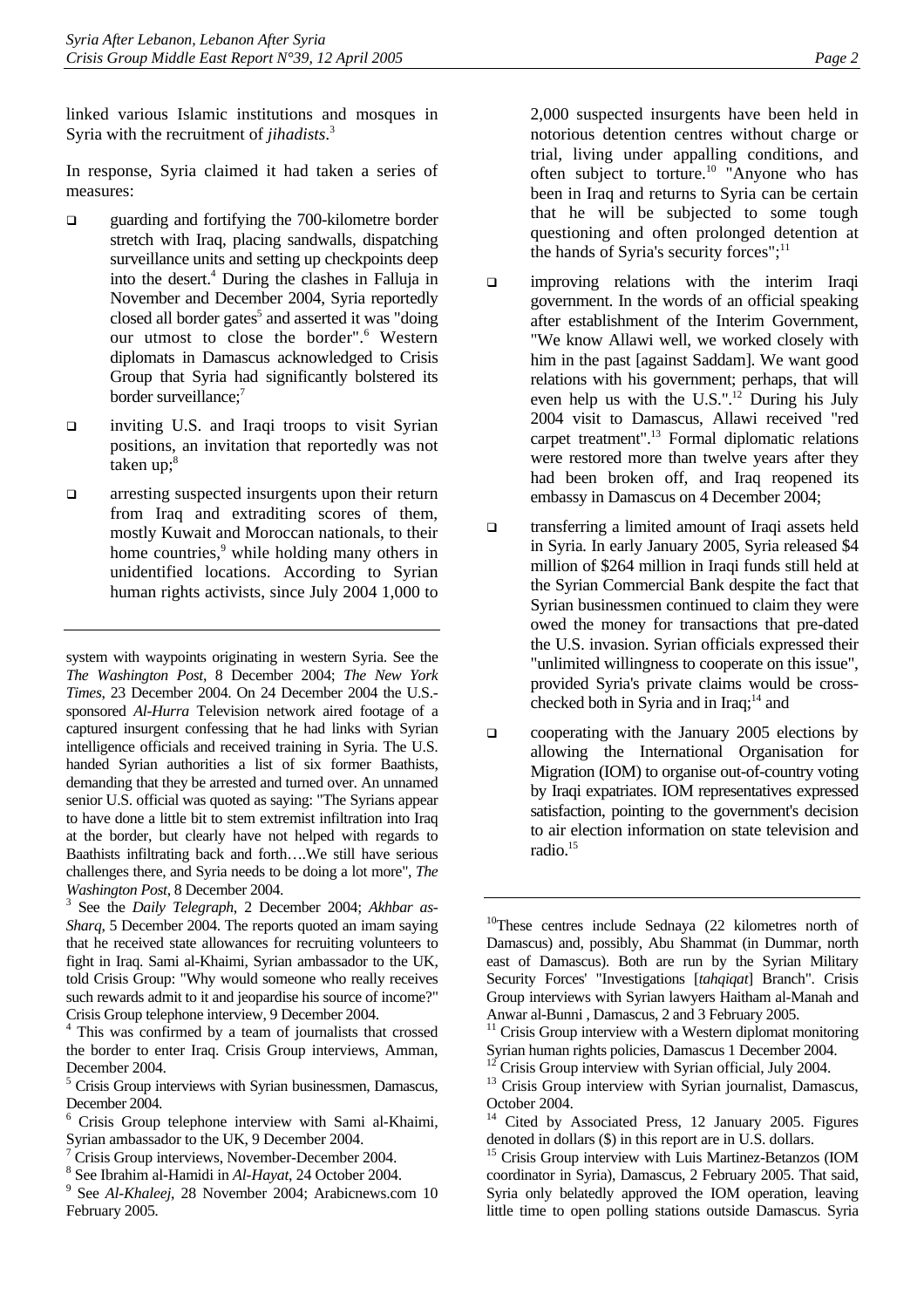None of this was deemed sufficient by the U.S. Syrian officials claim to have been taken aback when, only days after a meeting in Damascus with Deputy Secretary Richard Armitage on 2 January 2005 during which President Bashar presented measures taken to curtail border infiltration and pledged to act on some of the six individuals whose names Washington had given it, $16$ President Bush singled out Syria's regime as one that "continue[s] to harbour terrorists and pursue weapons of mass murder" in his State of the Union address.<sup>17</sup> "This made no sense to us. They acknowledged we were making progress on the border. We spoke about greater cooperation. And we promised to look at the list. Then came the inflammatory rhetoric. As we told the Americans: whenever we satisfy you on one thing, you ask for another".[18](#page-7-2)

Ultimately, the extent of Syria's role in facilitating the insurgency is difficult to assess. Syrian officials acknowledged to Crisis Group that at the outset of the war they were lax at the border.<sup>19</sup> There is reason to believe this changed somewhat over time, as a result both of U.S. pressure and a belief in Damascus that the insurgency was chiefly a local affair that had become self-sufficient.<sup>20</sup> That former Iraqi Baathists are in Syria is widely assumed to be true given the historic ties between the two branches of that party. A generally well-informed Syrian told Crisis Group that accusations concerning weapons and money trafficking likely were inflated given that both are in ample supply in Iraq; still, he added, tribes in Syria probably provided "logistical support" to insurgents in the form of refuge before their return to Iraq.<sup>21</sup> A Syrian political activist went further, claiming that while *jihadists* were arrested and beaten up upon their return "in order to scare them from even thinking of extending their battles to Syria", their initial departure for Iraq faced far less formidable obstacles.<sup>22</sup> A Syrian human rights activist described a cynical "twoedged Syrian policy" that tried to curry favour with two audiences: with the militant Islamists by facilitating what they do in Iraq; with the U.S. by clamping down on them when they return.<sup>23</sup>

As for the charge that Syrian authorities sustain rather ambivalent relations with Islamist insurgents, there are tentative indications of what some Syrian observers dub an "alliance of devout secularism" -- in effect, a coalition of "*Jihadists* and pan-Arabists or Baathists against the U.S. occupation of Iraq".<sup>24</sup> According to some Syrians, security forces occasionally allow Islamists in Aleppo and, more recently, Damascus to call on militants to help the Iraqi insurgency<sup>25</sup> -- leading in this instance to a de facto convergence between "the conservatism of stateendorsed Islam and the radicalism of the Salafi movement".<sup>26</sup> That said, Crisis Group has been unable to substantiate either claim; moreover, neither incitement against Israel and the U.S., nor calls to join the *jihad,* nor glorification of suicide bombers were found in textbooks from the student bookshop at Abu Nur Institute (the largest official religious seminary in Damascus). For a secular, Alawi-dominated regime in a country that is overwhelmingly Sunni and has witnessed a growth of Islamism of late, $27$  such a game would present a serious longer term threat and be a sign of desperation.

Whatever the actual extent of Syria's cooperation with the insurgency, its reactive posture and its policy of incremental gestures boomeranged: first, by belatedly cooperating on some issues, Damascus confirmed U.S. suspicions that it had been holding back -- and in many cases flatly lying -- for some time; secondly, by cooperating only under duress, it validated U.S. belief that pressure, not engagement -- sticks, not carrots - was the key to further movement.

The subsequent decision to assist in the capture of Saddam's half-brother, Sibawi Ibrahim al-Hassan, one of the most wanted Iraqis (and one whose name appeared

was the last country to allow expatriates to vote on its territory, some two weeks after Iran, partly explaining why few Iraqis registered to vote there (16,583 of a community officially estimated at 45,000). Ibid. Moreover, a memorandum of understanding signed by the Syrian government and IOM banned use of the Kurdish language in election and campaign material distributed in Syria, although it was permitted in voting stations.

<span id="page-7-0"></span><sup>&</sup>lt;sup>16</sup> Concerning the list of six individuals, see fn. 3 above.

<span id="page-7-1"></span><sup>&</sup>lt;sup>17</sup> U.S. State of the Union Address, 2 February 2005, http://www.whitehouse.gov/news/releases/2005/02/20050202- 11.html.

<span id="page-7-2"></span><sup>&</sup>lt;sup>18</sup> Crisis Group interview with Syrian official, February 2005.

<span id="page-7-3"></span><sup>19</sup> See Crisis Group Report, *Syria Under Bashar (I),* op. cit., p. 19.

<span id="page-7-5"></span><span id="page-7-4"></span> $20$  Crisis Group interview with Syrian official, December 2004. <sup>21</sup> As tribal membership extends to both sides of the border, particularly in the region of Deir al-Zur in eastern Syria, some insurgents have relatives in Syria with whom they can seek refuge before going back to fight in Iraq. Crisis Group interview in Damascus, December 2004.

<span id="page-7-6"></span> $22$  Crisis Group interview in Damascus, 1 December 2004.

<span id="page-7-7"></span><sup>&</sup>lt;sup>23</sup> Crisis Group interview in Damascus, 3 December 2004.

<span id="page-7-8"></span><sup>24</sup> Crisis Group interviews in Damascus, December 2004- February 2005.

<span id="page-7-9"></span><sup>25</sup> Ibid. This approach -- purportedly designed to control Jihadi fighters in Iraq, co-opt their local leaders and gather intelligence about volunteers -- was reportedly applied in Aleppo immediately after the U.S. invasion. Crisis Group Report, *Syria Under Bashar (I)*, op. cit., p. 18.<br><sup>26</sup> Crisis Group interview with prominent Syrian intellectual,

<span id="page-7-10"></span>Damascus, December 2004.

<span id="page-7-11"></span><sup>27</sup> See Crisis Group Middle East Report N°24, *Syria Under Bashar (II): Domestic Policy Challenges*, 11 February 2004.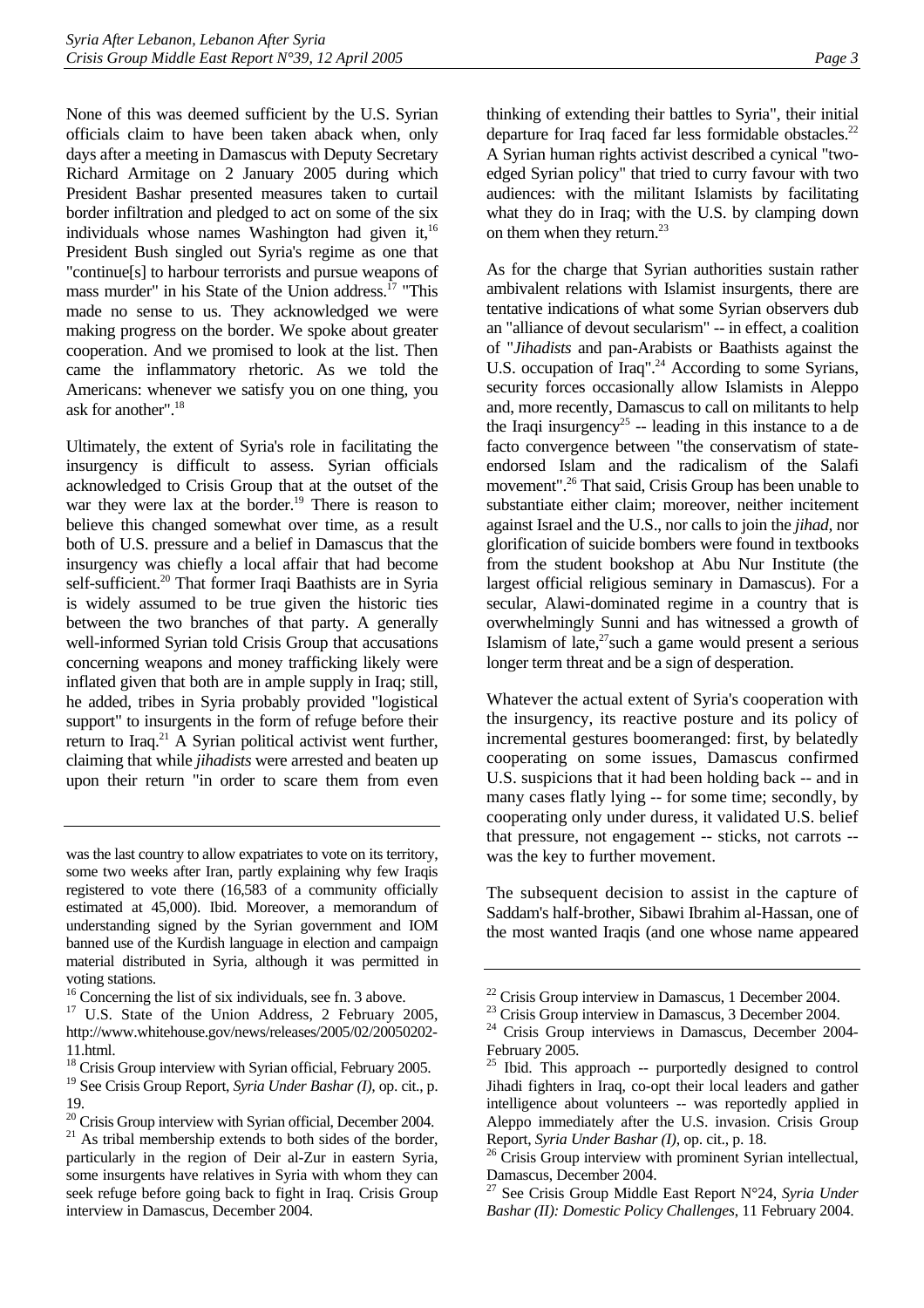on the list of six), aptly encapsulated this self-defeating approach: the rendition came after repeated Syrian denials -- of the six, the Syrians reportedly claimed that two were not on their soil, two were unknown to them, and two were elder Baathists and long-time residents of Syria with no connection to the insurgency<sup>28</sup>-- and after sustained U.S. pressure. While Syria might have intended a good will gesture, for the U.S. the message was clear: Syria indeed knew the whereabouts of key insurgent funders and organisers and was only acting for fear of further isolation. That this did not translate into warmer feelings in Washington hardly should come as a surprise.

**On Arab/Israeli matters**, according to both the U.S. and Israel, Palestinian militant groups located in Syria have continued to coordinate and finance attacks carried out in Israel and the Occupied Territories. A relatively new factor -- Hizbollah's purported infiltration of the West Bank and financial and operational assistance to various Palestinian militant groups -- has also emerged at the top of Israeli, U.S., and -- albeit more privately -- Palestinian Authority (PA) concerns.<sup>29</sup>

Again, Syrian officials point to a succession of initiatives they had hoped would mollify U.S. concerns:

 shutting down Damascus offices of militant Palestinian groups. While stating that the organisations only operated media bureaus and complaining that the same Islamist leaders could be found in Cairo, $30$  the regime formally closed offices<sup>31</sup> and reportedly ordered Hamas leader Khaled Mishaal, his deputy, Musa Abu Marzuq,

and Islamic *Jihad* Secretary Ramadan Abdullah Shalah to stop talking to the press and otherwise maintain low profiles.<sup>32</sup> Mishaal allegedly was asked to leave the country,  $33$  though he was there to meet with Palestinian leader Mahmoud Abbas during his visit in December 2004.<sup>[34](#page-8-6)</sup> Mishaal's whereabouts, in any event, turned out to be of secondary concern to the U.S., which stressed the importance of lower level "operatives", who purportedly remain in touch with counterparts in the West Bank and Gaza.<sup>[35](#page-8-7)</sup>

 $\Box$  sending messages of Syria's desire for peace. Syria's principal response to pressure on the Israeli-Palestinian front appears to have been a diplomatic offensive aimed at persuading the international community of its willingness to restart negotiations -- and at shifting the blame back to Israel. In one forum after another, Bashar repeated this wish, going so far as to accept that talks should begin without preconditions -- code word for saying that they need not begin at the point where they had ended in 2000, a traditional Syrian demand. This last issue, viewed as critical by some Israelis, was not without its own confusion and contradictions. Sami al-Khaimi, Syria's ambassador in London, told Crisis Group that talks would not have to start "exactly" where they left off. "We have been saying for a long time 'with absolutely no preconditions'. Yet all the Israelis do is say we are bluffing".<sup>36</sup> Yet, after an Egyptian spokesperson asserted that Syria no longer demanded prior confirmation of the socalled Rabin deposit (a commitment to full withdrawal from the Golan assuming Israel's conditions were met), a Syrian official told Crisis Group that:

> Legally, there is something called continuity of state. Israel may have had several governments, but we weren't negotiating with a government but with a state. Also, no

<span id="page-8-0"></span><sup>&</sup>lt;sup>28</sup> Crisis Group interview with Syrian official, February 2005, and with a diplomat in Beirut, 9 February 2005.

<span id="page-8-1"></span><sup>&</sup>lt;sup>29</sup>Allegations concerning Hizbollah support and financing of Palestinian armed operations also came from a member of the al-'Aqsa Martyrs Brigades. *Sunday Times*, 3 April 2005. For an unusually detailed Israeli account based on intelligence sources, see Amos Harel, "Hezbollah's Terror Factory in the PA", *Ha'aretz*, 11 January 2005. For an assessment based on interviews with Palestinian Authority officials and militants of the al-Aqsa Martyrs Brigades, see Associated Press, 12 April 2004. See also Crisis Group Middle East Report N°21, *Dealing with Hamas*, 26 January 2004, p. 18; and Crisis Group Middle East Report N°7, *Old Games, New Rules: Conflict on the Israel-Lebanon Border*, 18 November 2002, pp. 13-15. Israeli intelligence believes that, in the most recent period, Hizbollah has reduced its Palestinian activism, a response to both Lebanese developments and Syria's request.

<span id="page-8-2"></span>*Haaretz,* 5 April 2005.<br><sup>30</sup> "Why does the U.S. assume that they are staging terrorism attacks in Syria while welcoming their presence in Cairo?", Crisis Group interview with Bushra Kanafani, Syrian Foreign Affairs spokesperson, Damascus, 29 October 2004.

<span id="page-8-3"></span><sup>&</sup>lt;sup>31</sup> "They asked us to close down the Palestinian offices in Damascus, and so we did", ibid, November 2004.

<span id="page-8-4"></span> $32$  According to Syrian reporters working for foreign news outlets, Mishaal and Abu Marzuq have since refused to give interviews. Crisis Group interviews in Damascus, September-November 2004. Crisis Group sought to contact the two in November but was told they were "not available".

<span id="page-8-5"></span>Crisis Group interviews with Western diplomats in Damascus, 27 October 2004.

<span id="page-8-7"></span><span id="page-8-6"></span>

<sup>34</sup> See *Al-Hayat*, 6 December 2004. 35 Crisis Group interview, Washington, January 2005**.** Israel, for its part, made it increasingly clear that it would hold Damascus directly responsible for activity of Palestinian armed groups. Thus, in October 2004, it launched an air strike against what it claimed was a training camp in Syria used by Palestinian militants.

<span id="page-8-8"></span><sup>&</sup>lt;sup>36</sup> Crisis Group telephone interview, 9 December 2004.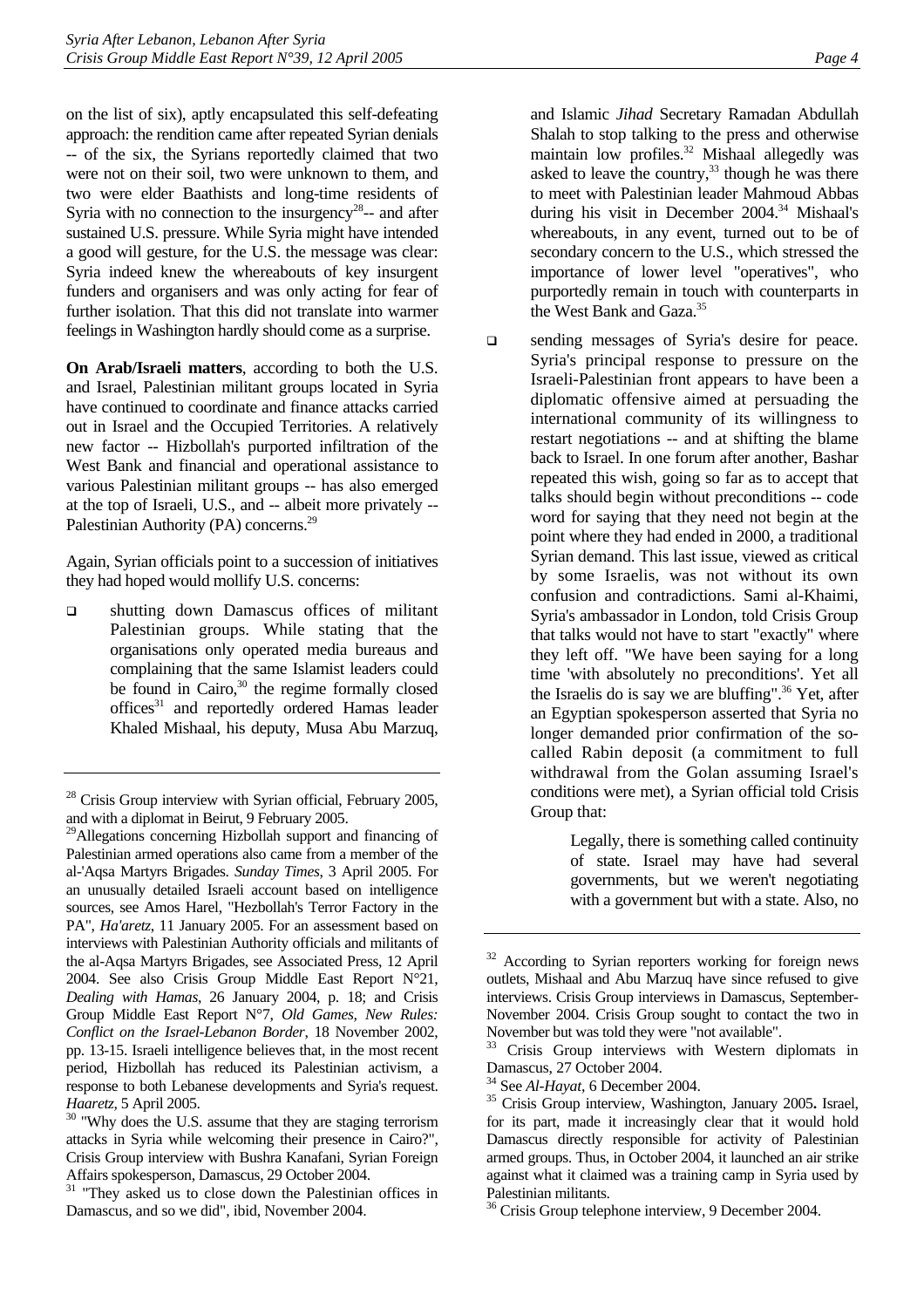one has ever claimed that the peace process has ended. No one declared it's over. So we are still in the same peace process, and so we should continue where the talks were  $left<sup>37</sup>$ 

Beyond that, Syrian officials evinced a clear willingness in conversations with Crisis Group to discuss substantive solutions to the conflict with Israel. When Crisis Group first issued its endgame report,<sup>38</sup> in which it put forward a comprehensive peace proposal, Syrian officials were cool to the idea that a non-state actor could make a useful contribution. Over the past several months, in stark contrast, they have engaged in surprisingly in-depth discussions of the proposal, noting points of agreement and disagreement (the latter mainly on details and sequencing rather than essence) and hinting it could serve as a useful basis for negotiations.[39](#page-9-2) The 8 April 2005 handshake

between Bashar and Israeli President Katsav at Pope John Paul II's funeral, while essentially symbolic, was not without meaning: even during the height of Israeli-Syrian negotiations in 1999- 2000, Syrian officials resisted public handshakes, claiming these would only follow a peace agreement.

 $\Box$  engaging in confidence-building measures. Departing from past dogma which considered any gesture toward Israel prior to a peace agreement an unwarranted concession, Syrian officials point to several small initiatives. In September 2004, President Bashar ordered the rebuilding of Quneitra, a town with highly symbolic value that lies on the Syrian side of the armistice line on the Golan Heights and whose dilapidated state ostensibly served as a reminder of Israel's aggression.<sup>40</sup> In October, the National Progressive Front, a coalition of seven legal parties, including the Baath, dropped anti-Israel rhetoric from its Charter.<sup>41</sup> In early December, the government agreed to a proposal by Druze farmers inhabiting the Israeli-occupied Golan to sell apples in Syria, thereby allowing hundreds of trucks to cross the otherwise sealed entry point of the Charlie Gate near Quneitra.<sup>42</sup> The Syrian government also tolerated participation by its citizens in several international conferences attended by Israelis, including seminars on nonproliferation of WMD held in Seoul (November 2004) and Cairo (January 2005).<sup>43</sup> Syrian officials told Crisis Group more visible steps were under

<span id="page-9-6"></span><sup>43</sup> Crisis Group interview with Syrian academic who attended the conferences, Damascus, 5 February 2005.

<span id="page-9-0"></span><sup>&</sup>lt;sup>37</sup> Crisis Group interview, Damascus, 6 October 2004. Information Minister Mahdi Dakhlallah added, "This is not a condition! The opposite [starting from scratch] would be a condition", Crisis Group interview, Damascus, 27 October 2004.

<span id="page-9-1"></span><sup>38</sup> See Crisis Group report Middle East Report N°4, *Middle East Endgame III: Israel, Syria and Lebanon -- How Comprehensive Peace Settlements Would Look*, 16 July 2002. The plan includes full Israeli withdrawal to the lines of 4 June 1967; Israeli sovereignty over the Kinneret/Lake Tiberias and the Jordan River and access to adjoining land; Syrian sovereignty over the land up to the Kinneret/Lake Tiberias and the Jordan River and access to the adjoining water; security arrangements including de-militarised zones, water sharing arrangements and the establishment of full diplomatic and normal peaceful relations.

<span id="page-9-2"></span><sup>39</sup> Crisis Group interviews, Damascus, October-December 2004. For example, an official familiar with past negotiations commented on the "Jordan Valley Nature Preserve" on the Syrian side of the border advocated by Crisis Group as a means of safeguarding water resources and facilitating mutual access. Forcing Syria to allow Israeli visitors was described as a "one-sided restriction on Syrian sovereignty". Crisis Group also suggested a two-year timeframe for Israel's withdrawal, which the same official criticised as too long. "I would rather put it at six months or so. After all, it took them only 24 hours to get out of south Lebanon". He also questioned the proposed U.S.-led multinational security presence designed to monitory implementation of the agreement, expressing doubt that "Syria would like to have U.S. troops at this border", in addition to the Iraqi border. Finally, while accepting the notion of normalised relations, he raised concerns about exchanging ambassadors within 72 hours of the treaty coming into effect. "We cannot accept an Israeli flag flying in Damascus and at the same time still have Israeli troops on our territory". Instead, he suggested that as long as Israeli troops remain, a third country could represent Israeli interests in Syria. While many of these comments will sound familiar to observers of

past Israeli-Syrian negotiations, the willingness to engage in informal substantive discussions was noteworthy.

<span id="page-9-3"></span><sup>&</sup>lt;sup>40</sup> An official of the UN Disengagement Observer Force (UNDOF) said that local officials had assured him work would begin in 2005. In his view, "the plan is serious". Crisis Group interview at Camp Fawar, near Quneitra, 2 December 2004. In fact, preparations appear to be under way, such as paving two new lanes to expand the road leading from Khan Arabeh to Quneitra.

<span id="page-9-4"></span><sup>&</sup>lt;sup>41</sup> The phrase "no peace with, no negotiations with and no recognition of Israel" was replaced with one expressing commitment to "principles of international law and UN resolutions in order to solve the Arab-Israeli conflict based on the principles of rights, justice and international law". Cited in *Akhbar al-Sharq*, 15 October 2004. A member of the National Progressive Front said the amendment was a personal initiative of President Bashar, "in order to send a signal to the Americans". Crisis Group interview, Damascus, 25 October 2004.

<span id="page-9-5"></span><sup>&</sup>lt;sup>42</sup> Crisis Group interview with UNDOF official, Camp Fawar, 2 December 2004. See also *Al-Hayat*, 24 December 2004. The first truck-loads of apples from the International Committee for the Red Cross were allowed into Syria in mid-March 2005. See BBC, 14 March 2005.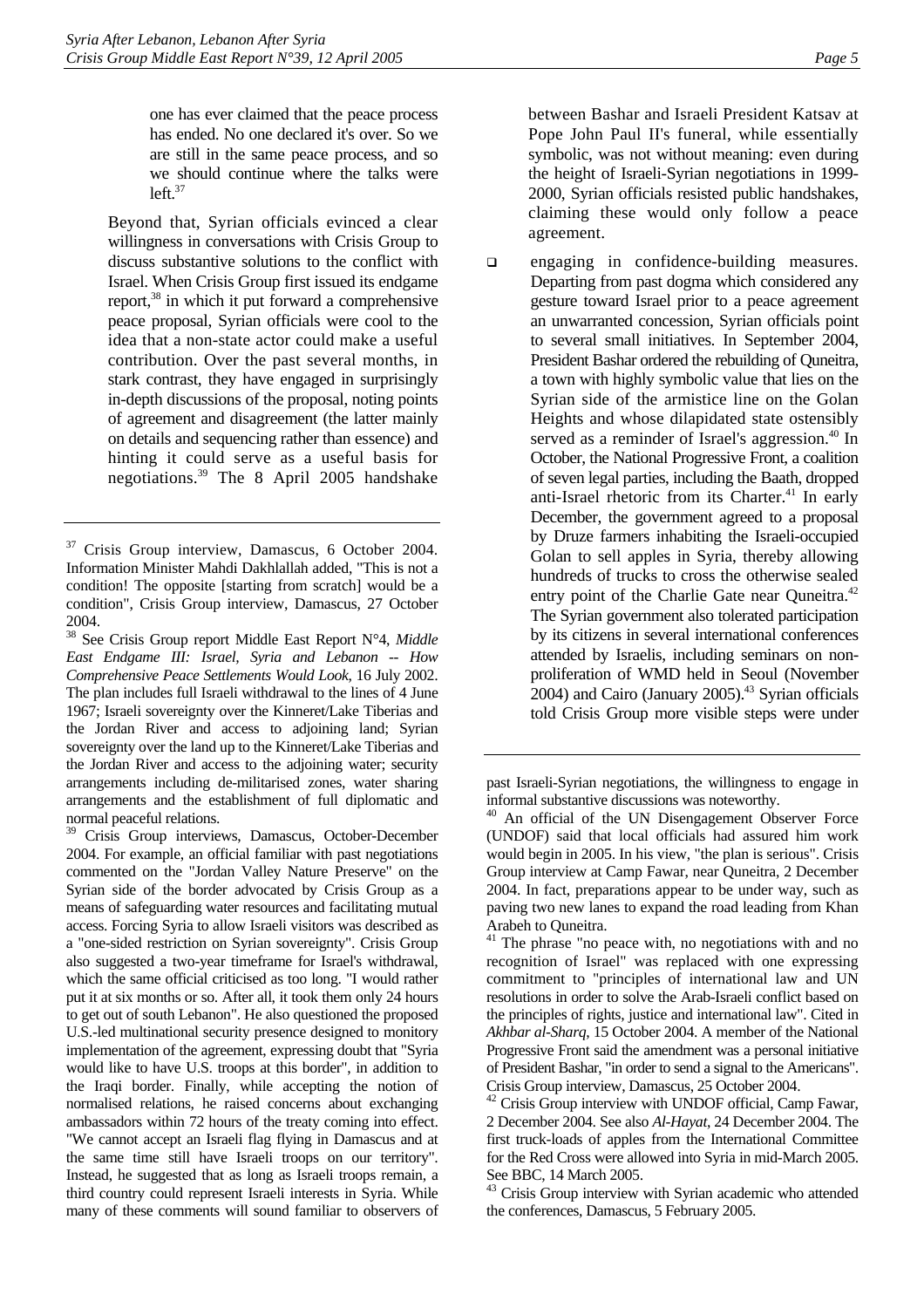consideration, $44$  provided that "we see that things are moving towards negotiations sponsored by the  $U.S.$ ".<sup>45</sup>

The Syrian actions elicited little if any reaction from the U.S. Their piecemeal nature, failure to break with radical Palestinian groups and the absence of a more spectacular demonstration of willingness to reach out to Israelis -- such as inviting Israeli Jews to Damascus or returning the remains of executed Israeli spy Eli Cohen, which were suggested by Crisis Group to officials -contributed to the belief that these were taken far more in order to lessen outside pressure than to signal a bold policy change. Seen as transparently diversionary and unable to affect Israeli public opinion, they were to a large extent wasted, confirming in American and Israeli eyes that the regime was feeling under pressure and that more, not less, of it was called for. As an Israeli official remarked:

> The Baathist regime is under siege, and we have no interest in throwing it a life line. Besides, we have enough on our hands with the Palestinians and our disengagement from Gaza. The Syrians want to start negotiations not to reach a deal but to salvage their rule. They are weak, and now is not the time to help them.<sup>46</sup>

Not all Israelis agreed. A former official argued strongly for Israel to test Bashar's good faith by picking up on his offer and expressed exasperation at his government's stance: "When is it precisely we want to negotiate with them? When they feel strong?["47](#page-10-4) 

In any event, occurrences such as the 25 February 2005 suicide attack in Tel Aviv -- with suspicion first directed at Hizbollah then at an Islamic *Jihad* cell based in Damascus which claimed responsibility<sup>48</sup> -- outweigh anything remotely encouraging Syria has done.

#### <span id="page-10-0"></span>**B. SYRIA'S INCREASED ISOLATION**

Throughout much of this period, France had adopted an approach that differed markedly from the U.S.'s. Traditionally keen to maintain its influence -- and minimise Washington's -- in the Lebanon/Syria theatre, Paris at first placed genuine hopes in Bashar. President Chirac invested himself personally, inviting his Syrian counterpart to make a state visit in June 2001**,** dispatching trusted advisers to help steer administrative modernisation and sending a close aide, Jean-François Girault (a former presidential adviser), as ambassador. Those hopes began to dissipate when promised changes did not materialise, and French-educated reformers were marginalised in new institutions supposedly created to spearhead economic and administrative reforms.<sup>49</sup> In an additional snub, a contract for exploitation of new gas fields was granted to a U.S.-British-Canadian consortium, not to France's Total.<sup>50</sup> But most important was Syria's policy toward Lebanon, given France's historical interest in that country, its strong links to several Lebanese communities, and Chirac's personal ties to Hariri. French officials repeatedly warned Bashar against excessive interference in Lebanon's domestic politics; as discussed below, the 3 September 2004 decision to extend President Lahoud's term definitively antagonised the Elysée. But by then, the confidence that had previously existed between Chirac and Bashar had evaporated. As a member of the Syrian opposition told Crisis Group, "it is one thing to have alienated the Americans. But to antagonise the French, and in particular Chirac -- who had served as a bulwark against U.S. designs -- that is something else".<sup>51</sup> For Chirac, the once promising Bashar had become the "unreformable young man"[.52](#page-10-9)

<span id="page-10-1"></span><sup>&</sup>lt;sup>44</sup> Steps suggested by Crisis Group included inviting an Israeli media organ to interview a senior official; agreeing to a simultaneous interview on *Al-Jazeera* of a Syrian and Israeli official; inviting a prominent Israeli Jew for informal talks (Uri Sagui, who has been critical of former Prime Minister Barak's handling of the 1999-2000 negotiations, is one possibility); and handing over the remains of Israeli spy Eli Cohen, who was caught and executed some 40 years ago. As a senior Syrian official put it, "these are interesting ideas. Some go too far for us, but you will see something. Just wait". Crisis Group interview, Damascus, June 2004. Syrian Foreign Minister Faruq as-Shara' recently remarked, "If a substantial development is made in the talks with Israel, Syria will return Eli Cohen's remains". Cited in *Yediot Ahronot*, 30 March 2005. 45 Crisis Group interview with Syrian Foreign Ministry

<span id="page-10-2"></span>spokesperson Bushra Kanafani, Damascus, 28 October 2004. 46 Crisis Group interview, Tel Aviv, December 2004.

<span id="page-10-4"></span><span id="page-10-3"></span><sup>47</sup> Crisis Group interview, Tel Aviv, December 2004.

<span id="page-10-5"></span><sup>48</sup> Islamic Jihad claimed responsibility for the attack from Beirut. See Reuters, 27 February 2005. Such outsourcing of the organisation's "media activities" to Lebanon is likely to have been directed from Damascus to circumvent international pressures.

<span id="page-10-6"></span>Maher Mujtahid, economic adviser to Bashar, is one of the few left of a team of technocrats sponsored by the French. Crisis Group interviews with Syrian official and Syrian journalist, Damascus, January 2005.

<span id="page-10-7"></span>The contract for developing gas fields around Palmyra was granted to the Petro-Canada consortium. However, it ultimately was transferred to Syria's state-owned oil company, *The Syria Report*, 7 February 2005. 51 Crisis Group interview, Paris, March 2005.

<span id="page-10-8"></span>

<span id="page-10-9"></span><sup>&</sup>lt;sup>52</sup> Crisis Group interview with French official, Paris, March 2005.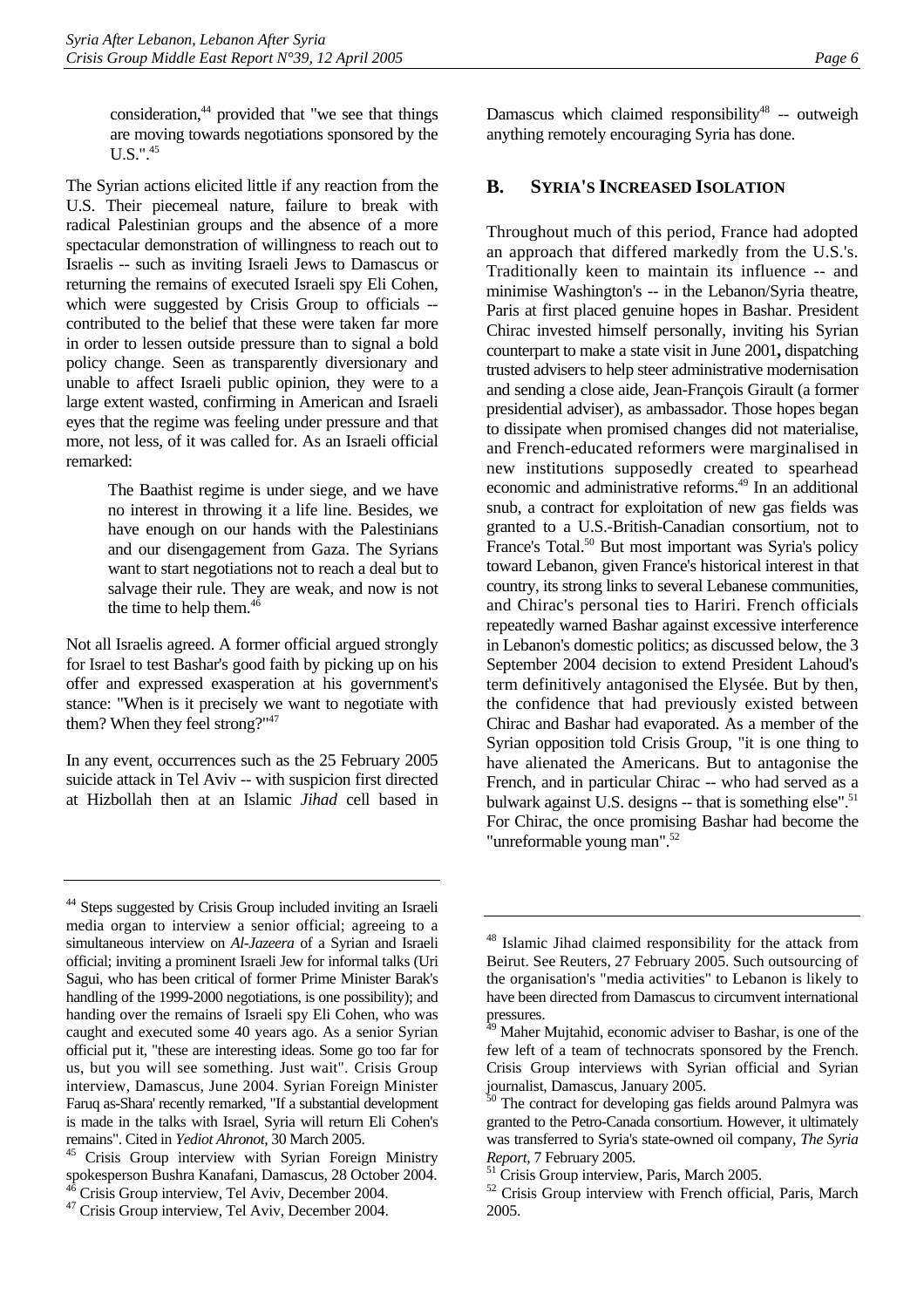Bit by bit, others began to lose faith. The UK, which also had banked on a policy of constructive engagement, welcomed Bashar and urged a resumption of Israeli-Syrian talks, gradually changed its tune.<sup>53</sup> Some Arab countries joined the chorus. Jordan -- whose king early on had tried to serve as an intermediary between Washington and the new Syrian president<sup>54</sup> -- grew increasingly frustrated. In mid-2004, senior Jordanian officials told Crisis Group they had no trust in President Bashar and felt their initial hope that he would emerge as a reformer had been misplaced. Soon, they were accusing Syria of instigating problems on their border, of allowing "plotters" into the country<sup>55</sup> and of harbouring Iraqi insurgents.[56](#page-11-3) At the same time, Iraqi officials accused Syria of sheltering insurgents and supporting "terrorists".<sup>57</sup>

Syria's isolation was further compounded by regional developments. Mahmoud Abbas's election as President of the Palestinian Authority, his commitment to rein in militant groups and the ensuing modest revival of the peace process, all put the spotlight on the harbouring by Damascus of Hamas and Islamic *Jihad* officials and operatives and its support for Hizbollah, which both Israel and the U.S. -- and, less vocally, PA officials - blamed for financing and organising violence in the Occupied Territories.<sup>58</sup>

From Damascus's perspective, not all has appeared bleak. During this period, Bashar launched a diplomatic offensive to strengthen ties with a number of countries. This began in July 2004 with a visit to China, was All in all, however, the picture had deteriorated to the point that, by the time of Hariri's assassination, the Baathist regime found itself in the most precarious regional and international posture in its existence. Undoubtedly there were contributory factors, including Washington's decision not to engage. But Syria's missteps and its inability to devise a coherent response to outside pressures were very much to blame.

<span id="page-11-0"></span><sup>53</sup> Crisis Group interview with UK diplomat, Beirut, March 2005. Prime Minister Blair also made clear that it was time for President Bashar to change his approach fundamentally. *The Guardian,* 2 March 2005. Also Crisis Group interview with U.S. official, Washington, 4 March 2005.

<span id="page-11-1"></span><sup>54</sup> When Bashar succeeded his father, Jordanian officials and the King himself urged the U.S. to give him a chance, presenting him as part of a "new generation of modernist Arab leaders". Crisis Group interview with former U.S. official, Washington, February 2005.

<span id="page-11-2"></span><sup>55</sup> Crisis Group interview with senior Jordanian official, Amman, December 2004; Associated Press, 27 April 2004.

<span id="page-11-3"></span><sup>56</sup> King Abdullah asserted: "foreign fighters are coming across the Syrian border that have been trained in Syria". Agence France-Presse, 8 December 2004.

<span id="page-11-4"></span><sup>57</sup> Iraqi President Yawar alleged that Syria was "offering [insurgents] a safe haven and a shelter and they are operating from there". While not directly accusing President Bashar, he pointed a finger at "entities within the Syrian government -- especially the old guards". Agence France-Presse, 16 December 2004. Interim Prime Minister Allawi repeated the charges, saying part of the leadership of "terrorist groups" lived in Syria. Agence France-Presse, 28 December 2004.

<span id="page-11-5"></span><sup>&</sup>lt;sup>58</sup> Crisis Group interviews with U.S., Israeli and Palestinian officials, Washington, Tel Aviv, Ramallah, January-March 2005.

followed by agreements to reschedule Syria's debts to the Czech Republic, Slovakia and Romania<sup>59</sup> and culminated with Bashar's January 2005 visit to Moscow. These were considered significant successes, particularly the Russian debt write-off.<sup>60</sup> Relations with the Palestinian Authority improved following Arafat's death, as Abbas officially visited Damascus. Also, in an effort to soothe tensions with Jordan, Syria reached a border demarcation agreement.<sup>61</sup>

<span id="page-11-6"></span><sup>59</sup> Syrian debts to the Czech Republic and Slovakia amounted to \$155 million. It was agreed that Syria would pay back only 15 per cent of this amount. A similar deal is expected for Syrian

<span id="page-11-7"></span>debts to Romania. See *Akhbar as-Sharq*, 25 November 2004. 60 Syrian debts to Russia amounted to \$13.4 billion. Russia agreed to write off \$9.8 billion. See the *Moscow Times*, 26 January 2005. "The deal inflated the regime's self-confidence as it mistakenly believed it would lessen the risk of U.S. hostility". Crisis Group interview with Syrian government adviser, Damascus, 3 February 2005.

<span id="page-11-8"></span><sup>&</sup>lt;sup>61</sup> The agreement was announced in December 2004 and signed in February 2005. It allows Syria to retain 125 square kilometres of Jordanian territory in exchange for an equivalent swath of land on Syria's side of the border. The agreement also included cooperation on measures to counter smuggling and organised crime. See *An-Nahar*, 28 February 2005.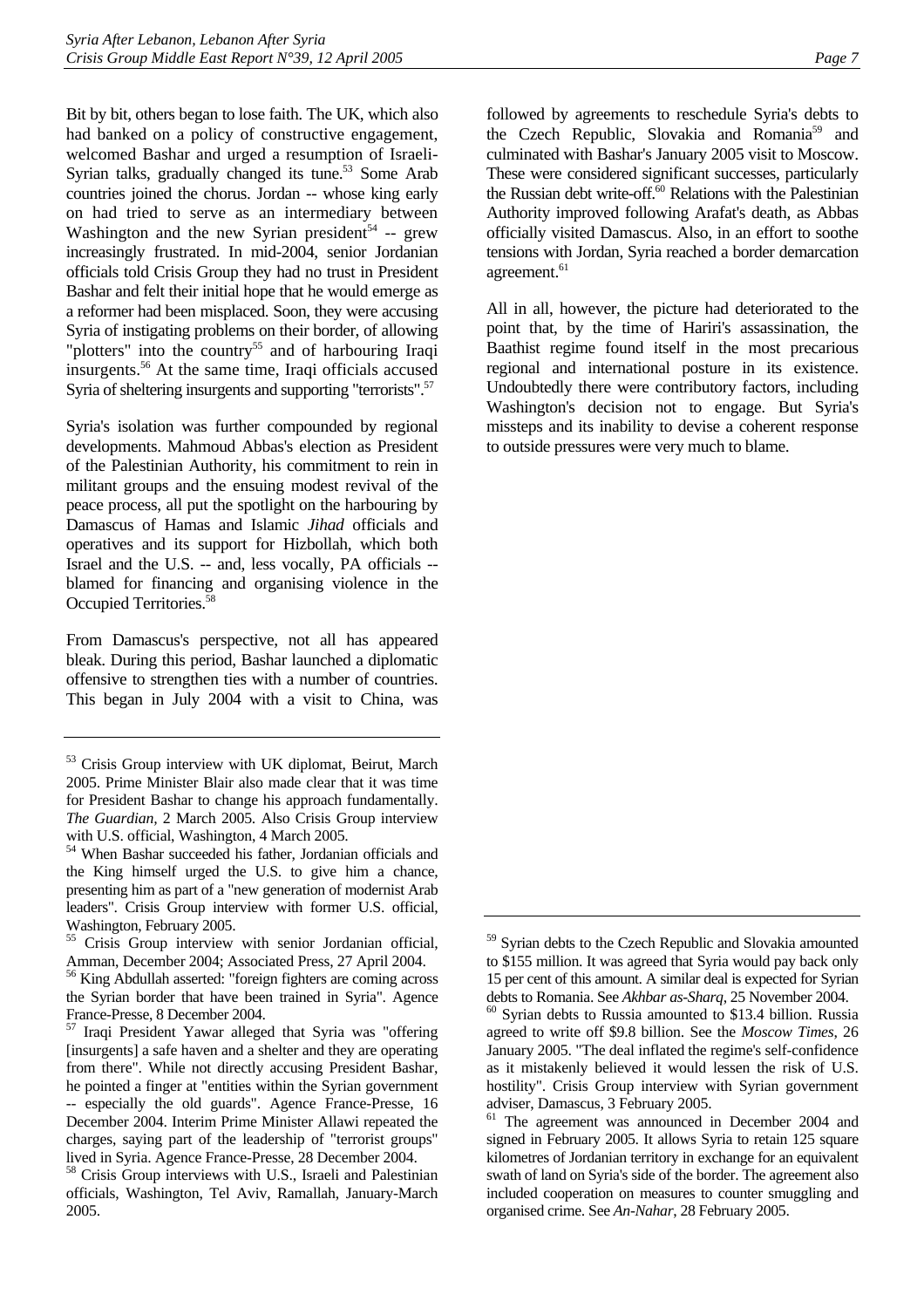#### <span id="page-12-0"></span>**II. THE LEBANESE CRUCIBLE**

### <span id="page-12-1"></span>**A. ALL EYES ON LEBANON**

Lebanon was not where the showdown between Syria and the international community was expected to occur. Most of the world looked upon its nearly 30-year presence there with indifference or even favour. The Arab world had long accepted it, and the West by and large considered it an important stabilising factor that kept Lebanon's fractious sectarian groups and militant organisations in check. Some senior Israeli officials voiced concern over the consequences of a Syrian withdrawal. And, until very recently, the U.S. -- which had suffered heavy losses during its 1982-1984 foray into Lebanon and had acquiesced in Syria's presence - was not overly keen on a withdrawal either.

Conversely, Syria's influence over Lebanon was long considered by the Baathist regime a core interest, second only to regime survival. Syria derived strategic benefits (mainly through Hizbollah's pressure and deterrence function vis-à-vis Israel), financial benefits (through extensive networks of Syrian and Lebanese businessmen),<sup>62</sup> and social benefits (through hundreds of thousands of Syrian workers in Lebanon).<sup>63</sup> Having a strong hand in Lebanese affairs also was insurance against domestic instability: virtually all military coups in Syria's contemporary history have been plotted and organised from its neighbour's territory. Beyond what were once 30,000 Syrian soldiers (reduced to 14,000 by September

<span id="page-12-3"></span>study on Syrian workers in Lebanon. It estimated the total number at 300,000-500,000. However, the sectoral breakdown (suggesting that only 7 per cent of such workers are employed in the industrial sector, which includes construction) contradicts conventional wisdom about the large number of Syrians in construction; it is possible the study significantly underestimates the total. See *At-Thawra*, 28 March 2005. Between 1993 and 2005, total remittances to Syria are said to have reached an estimated \$7 billion. See Kamal Dib, in *An-Nahar*, 8 March 2005.

2004 and currently some  $8,000$ ,  $64$  a host of factors ensured continued Syrian dominance, including the presence of the Syrian *mukhabarat* (intelligence services) and its extensive and intricate ties with Lebanon's intelligence and security services, interference with the judicial system, and a parallel economy that benefited both Syrians and their Lebanese clients. According to a prominent member of the Lebanese opposition, "the real power in Lebanon has become Syria's intelligence services. They have neutered any genuine Lebanese politics".<sup>65</sup>

Given Lebanon's relative lack of importance for the international community and its disproportionate importance to the Syrian regime, observers anticipated (much to the Lebanese opposition's dismay) that the U.S. would use this card merely to extract concessions on issues about which it cared more and about which, ultimately, Syria would oblige. Syria's policies toward the peace process and Iraq were each seen as the more likely casus belli with Washington. As a Lebanese analyst sarcastically commented: "The U.S. scratched all over the Syrian body to get it to move, and when it touched Lebanon, the regime finally cried out. So that was where the U.S. decided to keep scratching".<sup>66</sup>

All this has changed in remarkably dramatic fashion. Far from being a sideshow, Lebanon has become a symptom of all that is considered wrong about the Syrian regime: its domination by a narrow, family-centred clique; the overwhelming role of its intelligence services; its disregard for the international community; and its imperviousness to change. And where calling attention to Syria's presence in Lebanon once was essentially seen by Washington as a means of achieving unrelated ends, withdrawal has become a central goal in and of itself, essential to alter the situation in Lebanon, but also in Syria and, over time, in the region as a whole. $67$ 

<span id="page-12-2"></span><sup>62</sup> During Lebanon's reconstruction boom, which lasted until the mid-1990s, an estimated one million Syrian workers found regular employment in the country. Current figures are estimated to be somewhat lower. Crisis Group interview with Antoine Haddad, adviser to parliamentarian Nassib Lahoud, Beirut, 8 December 2004. Syrian businessmen have been particularly active in Lebanon's imports and distribution of fuel, its quarrying sector, road construction work, GSM telecommunications sector and banking sector. In addition, with some \$7 billion of Syrian assets placed in Lebanese banks, Syrian businessmen generated large profits from high yields on Lebanese treasury papers. See Reinoud Leenders, *Divided We Rule: The Politics of Institution Building and Corruption in Post-War Lebanon*, (Cambridge, forthcoming). 63 The Lebanese Ministry of Labour recently commissioned a

<span id="page-12-5"></span><span id="page-12-4"></span>

<sup>64</sup> See *An-Nahar*, 1 April 2005. 65 Crisis Group interview, Paris, March 2005.

<span id="page-12-6"></span><sup>66</sup> Crisis Group interview, Paris, March 2005.

<span id="page-12-7"></span><sup>67</sup> Since the adoption of Security Council Resolution 1559, international attention to Lebanon has reached new heights. Remarkably, the UN currently has no less than four senior envoys who, in one way or another, are tasked with overseeing Lebanese affairs: one for Southern Lebanon (Geir Pedersen); one to ensure compliance with Resolution 1559 (Terje Roed-Larsen); an envoy for the Middle East peace process (currently vacant); one to investigate Hariri's assassination (Peter Fitzgerald); all of which is in addition to the multinational forces of UNDOF, (established in 1974 to supervise a ceasefire between Syria and Israel on the Golan) and UNIFIL (United Nations Interim Force in Lebanon, established in 1978 to confirm the Israeli withdrawal and help the Lebanese government restore its authority in south Lebanon). On 7 April 2005, the Security Council unanimously passed Resolution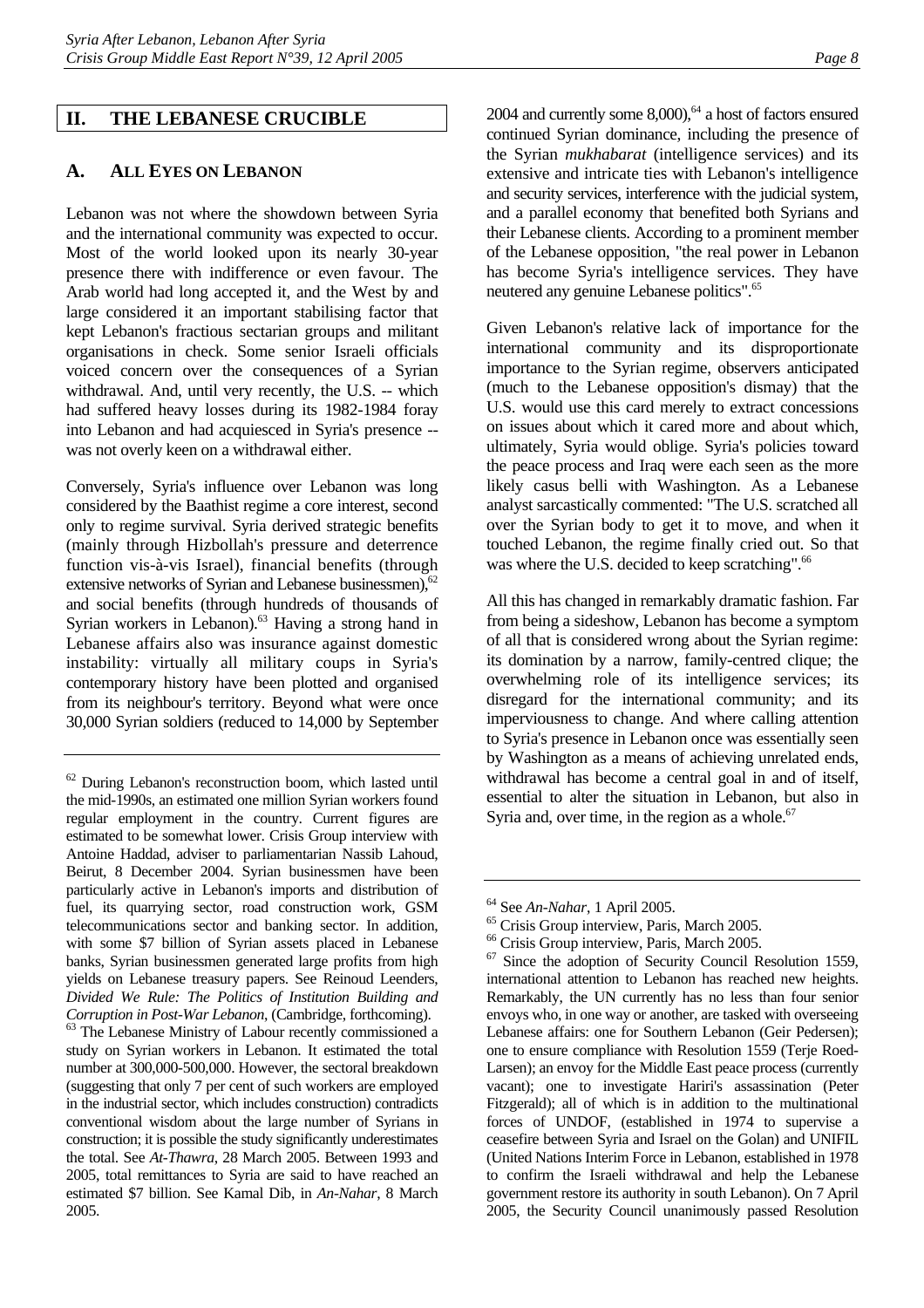Much of this can be explained by Syria's miscalculations and missteps, most notably its indifference to repeated warnings by European and Arab emissaries not to renew President Lahoud's term in office in contravention of the country's constitution and not to sideline Hariri.<sup>68</sup> As France -- and chiefly the Elysée<sup>69</sup> -- grew increasingly disenchanted with Bashar and concerned about Lebanon, President Chirac sought to forge a common position with the U.S.. At the June 2004 G8 Summit, for example, he tried to persuade President Bush of Lebanon's importance, arguing that it was one of the region's rare democracies, a test case of Washington's proclaimed ambitions for the Broader Middle East and a good opportunity for the two presidents to work together after tensions born of the war in Iraq.[70](#page-13-2) 

The newly minted cooperation between Paris and Washington found its most pointed expression in passage of UN Security Council Resolution 1559 (2 September 2004) which called on "all remaining foreign forces to withdraw from Lebanon" -- a clear reference to Syria - and supported Lebanese presidential elections "according to Lebanese constitutional rules devised without foreign interference or influence -- a clear warning against Syrian efforts to extend Lahoud's mandate. Against French preferences, but as a necessary condition for Washington's approval, it also called for the "disbanding of all Lebanese and non-Lebanese militias" -- a clear allusion to Hizbollah, a movement that Paris had typically sought not to alienate and whose critical role on the Lebanese scene it recognised.<sup>71</sup>

<span id="page-13-1"></span>*Luban* (Shamali & Shamali, Lebanon 2004). 69 Many French officials made clear that, certainly at the outset, this was very much a Chirac-led policy, questioned by members of the diplomatic corps. They point in particular to his very close ties, even friendship, with Hariri as a key determining factor. Crisis Group interviews, Paris, July 2004- March 2005.

Tension between Damascus and Paris was of momentous importance, costing Syria one of its most valuable partners, both a bridge to the West and a buffer against the U.S.; together with passage of an anti-Syrian resolution in the Security Council -- with Arab participation -- this highlighted Syria's unprecedented isolation. As a U.S. official told Crisis Group, "1559 matters because Syria can no longer appeal to international legitimacy. It means the regime now has to pay attention. It no longer has anywhere to hide"[.72](#page-13-4)

Resolution 1559 notwithstanding, the Syrian regime went forward with its plans, abruptly summoning Hariri to notify him of the decision to extend Lahoud's mandate (the extension is referred to in Lebanon as *at-tamdid*) and demanding his support.<sup>73</sup> The decision was promptly endorsed by Lebanon's parliament -- most of whose members were elected thanks to Syrian interference - one day after passage of the UN resolution, marked a definitive break with France, and further alienated other international actors.

Of far more momentous significance was the 14 February 2005 assassination of Hariri. Although its perpetrators remain unidentified, there is widespread suspicion that an attack of that magnitude and requiring such a degree of preparation would not have been possible without, at a very minimum, the fore-knowledge and acquiescence of Syrian intelligence services. In any event, as an Arab official put it, "politically, that hardly matters. Given its role in Lebanon, given its decision to ignore international pressure not to extend Lahoud's tenure, and given its growing antagonism toward Hariri, Syria put itself in a situation whereby, whether guilty or not, it is responsible; and whether it did it or not, it will pay the price".<sup>74</sup> The March 2005 report of the UN fact-finding mission put it succinctly:

<sup>1595</sup> calling for the establishment of an international committee of inquiry into Hariri's assassination.

<span id="page-13-0"></span><sup>&</sup>lt;sup>68</sup> Crisis Group interviews with EU and Arab officials, Paris, Madrid, Washington, February-March 2005. France had successfully lobbied for a rescheduling of Lebanon's debt obligations and new aid pledges in 2002 but these were conditioned on Lebanon's commitment to economic reform measures. Since the Paris II Accord of November 2002**,**  however, Hariri's efforts had faced stiff resistance from Lahoud, thereby seriously embarrassing the French President. Crisis Group interviews with European diplomats in Damascus, 27 October 2004. On Lebanon's stalled implementation of these reforms, see Yusef Estephan, *Ta'thir Mu'tamar Paris II fi* 

<span id="page-13-2"></span> $70$  "He told him: here we have a democracy that is being threatened by Syrian policy. Let us work together to make sure Lebanon does not backslide". Crisis Group interview with French official, Paris, July 2004.

<span id="page-13-3"></span><sup>71</sup> Resolution 1559 (2004). French officials and members of the Lebanese opposition argued that the resolution should

focus on Lebanon's sovereignty and leave aside the Hizbollah question, but Washington disagreed. Crisis Group interviews, Paris, March 2005.

<span id="page-13-4"></span><sup>&</sup>lt;sup>72</sup> Crisis Group interview, Washington, September 2004.

<span id="page-13-5"></span><sup>73</sup> During a visit to Damascus on 26 August 2004, Bashar reportedly told Hariri: "Lahoud is me. If you and Chirac want me out of Lebanon, I will break Lebanon." *The New York Times*, 20 March 2005. The UN fact-finding mission into Hariri's assassination cited Lebanese testimony to the effect that Bashar had threatened Hariri with "physical harm" if he opposed the extension. For excerpts from the report, see the *Daily Star*, 26 March 2005.<br><sup>74</sup> Crisis Group interview, Washington, 15 February 2005. A

<span id="page-13-6"></span>senior official from an EU country that maintains relatively good relations with Bashar echoed this view: "Politically, it is irrelevant if Bashar did it. By ignoring our advice over the past two years, he has made himself responsible". Crisis Group interview, 9 March 2005.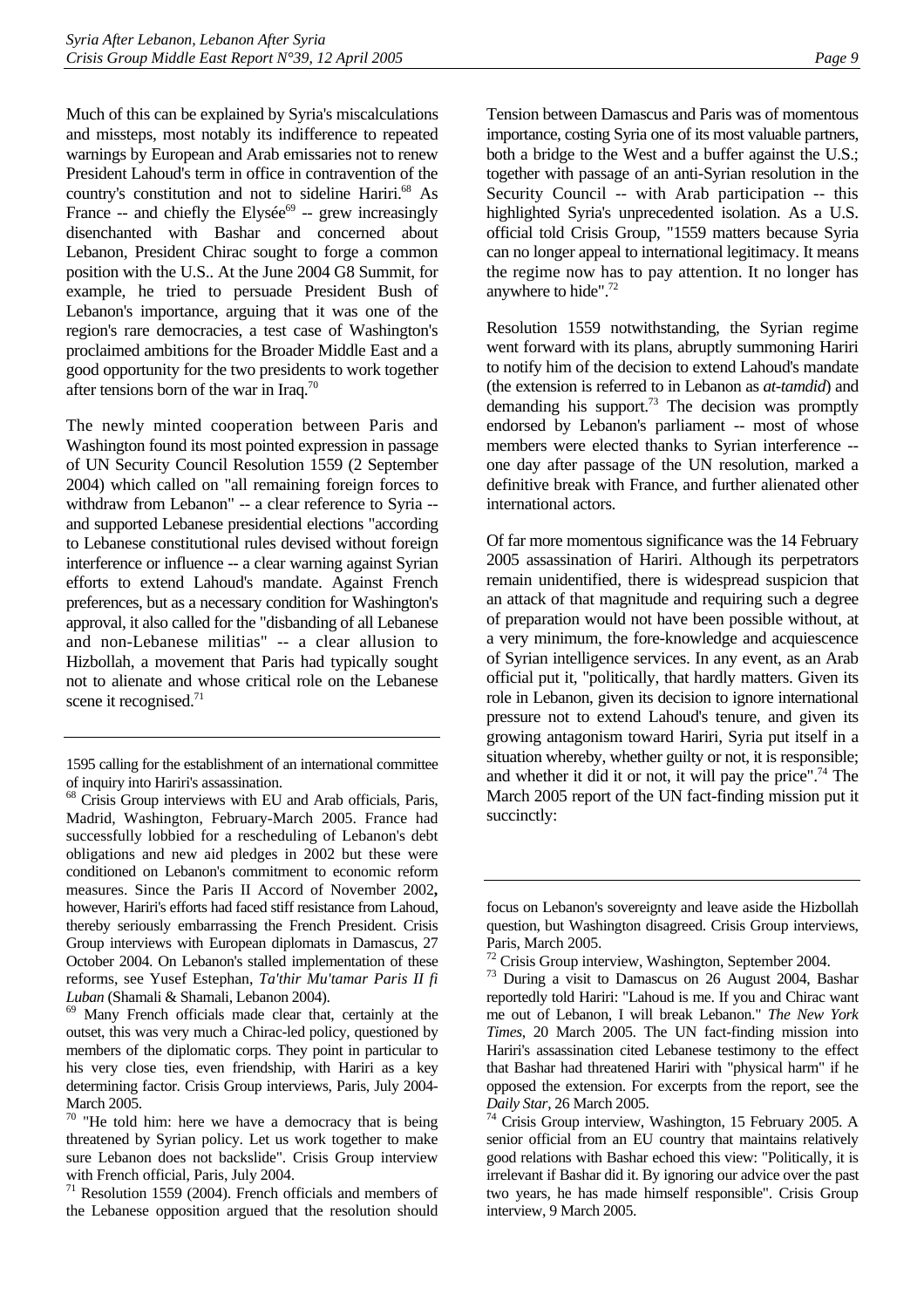The specific "causes" for the assassination of Mr. Hariri cannot be reliably asserted until after the perpetrators of this crime are brought to justice. However, it is clear that the assassination took place in a political and security context marked by an acute polarisation around the Syrian influence in Lebanon and a failure of the Lebanese State to provide adequate protection for its citizens[.75](#page-14-0)

Even traditional allies such as Egypt and Saudi Arabia (with whom Hariri entertained a very close relationship) no longer closed ranks and, to the Baathist regime's apparent surprise, sternly and bluntly told Syria that it had to implement Resolution 1559 immediately or face the consequences. A U.S. official told Crisis Group: "For the longest time, the regime was cocky, arrogant, sure of itself. Now, it is in a state of shock".<sup>76</sup>

International pressure on Syria, mainly to withdraw from Lebanon, grew exponentially. Besides the U.S. and France, Russia, other European countries and, significantly, Egypt and Saudi Arabia joined in the calls.<sup>77</sup> The alliance between the U.S. and France is particularly striking coming after a long and frosty period of distrust; Presidents Chirac and Bush as well as other senior officials are said to be in virtually constant contact.<sup>78</sup> The relationship appears to have paid off -- each is taking credit for influencing the other. As events in Lebanon unfolded - with massive anti-Syrian demonstrations; initial suggestions by Damascus of a staged redeployment without a clear timetable for withdrawal; then a vast Hizbollah demonstration -- Washington and Paris remained on the same page, the U.S. moderating its anti-Hizbollah rhetoric and urging Israel to remain quiet, and France maintaining a firm position toward Syria.<sup>79</sup> Together, they defined a broad consensus position:

 $\Box$  an international investigation into the assassination of Hariri;

- unconditional and full withdrawal of all Syrian security and intelligence personnel from Lebanon prior to that country's parliamentary elections to be held before 31 May 2005;
- $\Box$  free and fair elections with international observers;
- $\Box$  determination to take further punitive action if the above does not happen;
- a focus on the first part of Resolution 1559, deemphasising for the time being at least the call for Hizbollah's disarming. In remarkably similar terms, U.S. and French officials told Crisis Group that the priority was to get Syria out of Lebanon and to keep Lebanon stable in the process, which meant giving Hizbollah neither reason nor opportunity to stand in the way. In the words of a U.S. official:

we carefully distinguish between Hizbollah's international activity and its national activity. We will not give up on the former, will remain as tough as before and will continue to urge the EU to add Hizbollah to its terrorism list. But it would be counterproductive for us to push disarmament now, and it is completely unrealistic to expect the Lebanese army to take forceful action now. That issue will have to be dealt with in due time, by the Lebanese.<sup>[80](#page-14-5)</sup>

Secretary of State Rice's carefully worded statements were equally illuminating:

> The American view of Hizbollah has not changed. What we are focused on at this point is removing...Syrian forces and Syrian security personnel....When [they] have been withdrawn, the Lebanese will have the opportunity to chart a political future for themselves….We are going to do one thing at a time….When the Lebanese people have [this opportunity], I'm certain they will come to an understanding of the means by which they are going to provide a better life and a freer life for the Lebanese people.<sup>81</sup>

This is a noteworthy evolution for an administration that only weeks prior had made the EU's position on Hizbollah a priority item and that once labelled the organisation the "A team" of terror:<sup>82</sup> and

<span id="page-14-0"></span><sup>&</sup>lt;sup>75</sup> "Report of the Fact-Finding Mission to Lebanon Inquiring into the Causes, Circumstances and Consequences of the Assassination of Former Prime Minister Rafik Hariri, 25 February-24 March 2005".

<span id="page-14-1"></span><sup>76</sup> Crisis Group interview, Washington, 4 March 2005.

<span id="page-14-2"></span> $77$  Pointing to Resolution 1559 and the Taef Accord -- both of which call for Syria's withdrawal -- Egyptian Foreign Minister Ahmed Abul-Ghayt said Syria had to take action. See *Al-Ahram Weekly*, 3-9 March 2005. Saudi officials told Bashar that Riyadh insisted on the full withdrawal of Syrian troops and intelligence forces from Lebanon to begin "soon". See Associated Press, 3 March 2005.

<span id="page-14-3"></span><sup>78 &</sup>quot;For Chirac, this is personal, and it is emotional. Hariri was a close friend of his, one of the few he had. His assassination crossed the Rubicon, and Chirac will not let this one go". Crisis Group interviews, Paris, March 2005.

<span id="page-14-4"></span><sup>79</sup> Crisis Group interviews, Paris and Washington, February-March 2005.

<span id="page-14-5"></span><sup>80</sup> Crisis Group interview, Washington, March 2005.

<span id="page-14-6"></span><sup>&</sup>lt;sup>81</sup> Briefing en route to Mexico, 10 March 2005.

<span id="page-14-7"></span><sup>&</sup>lt;sup>82</sup> The quote by then Deputy Secretary of State Richard Armitage is cited in Reuters, 9 September 2002.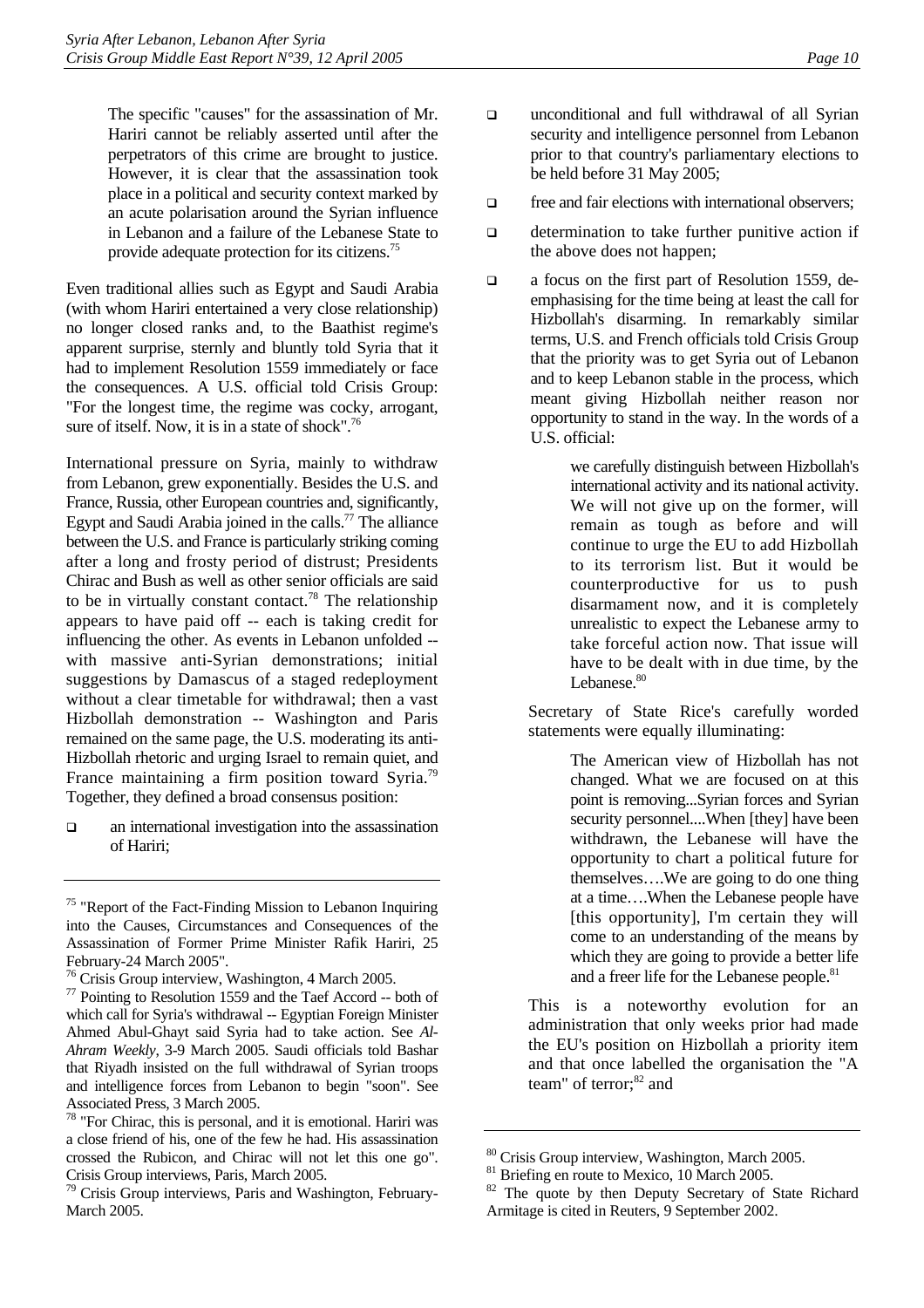a shared hostility toward the Syrian regime and a determination not to mollify it with guarantees or reciprocal steps. Although Paris has urged Washington to refrain from talking about regime change -- out of fear of antagonising Arab countries or pushing Bashar to the brink -- Chirac and his closest advisers appear to have reached the conclusion that the current regime has proven irredeemable and will need to go:

> It is a corrupt, mafia-like, anachronistic regime that is incapable of reforming itself. Alone among countries in the region, it has not taken a single step to modernise its political system. Its presence in Lebanon has become a source of legitimacy and of revenue. Once it is no longer there, it will have lost its *raison d'être* and its resources. At that point, don't count on us for throwing it a life-line (*bouée de sauvetage)*. We will not shed a tear when it falls.<sup>[83](#page-15-1)</sup>

In particular, Paris appears to have given up on the idea of re-launching the Israeli-Syrian peace process as a means of engaging Damascus and providing it with an incentive to moderate its behaviour: "What for? The Israelis and Americans are not interested, and the regime would use it simply to prolong its existence".<sup>[84](#page-15-2)</sup>

The united front has produced results. In particular, and after some hesitation, Syria has committed to a full withdrawal by the end of April 2005.

This is not to say that all differences within the international community have disappeared; indeed, as time goes by and particularly once Syria has withdrawn from Lebanon, they are likely to re-emerge. France remains jealous of its influence in the Levant and would oppose any attempt at U.S. dominance; likewise, the U.S. (together with Israel) remains intent on tackling the question of Hizbollah and almost certainly will return to the issue of its inclusion on the EU terrorism list, which France opposes. $85$  Even attitudes toward the Syrian regime probably will diverge post-withdrawal. As tempers cool, Paris may be tempted to re-engage; already there are reports of Syrian attempts to reconnect, albeit so far unsuccessfully.<sup>86</sup> The international consensus also may not survive a peaceful Syrian withdrawal; already Arab countries at their summit in Algiers in March 2005 adopted a moderate tone. After a withdrawal, they are likely to reject any intimation of regime change or of action against Hizbollah and probably will point to discrepant attitudes toward Syria -- compelled to leave Lebanon -- and Israel -- continuing to hold on to occupied territories. In other words, as soon as attention returns to the extra-Lebanese aspects of the crisis, the international consensus will be at risk.

#### <span id="page-15-0"></span>**B. THE LEBANESE OPPOSITION**

Lebanon boasts a highly segmented and fractured political landscape, with divisions reflecting clan, family, confessional and regional as well as social loyalties. In the years since its military presence began, Syria clearly has played and preyed upon these but the divides predated its intervention -- indeed, they largely facilitated it -- and almost certainly will outlast it. The contemporary history of Syria's shifting relations with various Lebanese communities is illustrative, as groups successively called upon Syria for help or denounced it for its involvement, and as one-time allies became adversaries and opponents became supporters. A Maronite president (Elias Sarkis) first invited Syrian troops in 1976 to help against a Palestinian Liberation Organisation/left-wing Lebanese alliance, $87$  then witnessed Damascus switching sides barely a year later. Throughout the 1990s, Lebanese communal leaders visited Damascus to boost their fortunes and increase their share of power in the country's intricate political system.<sup>88</sup>

More broadly, confessional alignments have continued to define Lebanese politics and, often, plague daily political decision-making. Significantly, the Taef Accord -- which ended the civil war -- enshrined the principle of sectarian distribution of power by allocating senior positions (president, prime minister and speaker of parliament), parliamentary seats, ministerial jobs, and high-level positions in the state bureaucracy along sectarian lines, even while calling for eventual "de-confessionalisation".

<span id="page-15-1"></span><sup>&</sup>lt;sup>83</sup> Crisis Group interview with French official, Paris, March 2005.

<span id="page-15-2"></span><sup>&</sup>lt;sup>84</sup> Ibid. While hostility to the Syrian regime is shared throughout the French administration, not all officials would agree with this approach. Some told Crisis Group that, following a withdrawal from Lebanon, some form of reengagement would be necessary, including on the peace process. Crisis Group interviews, Paris, March 2005.

<span id="page-15-3"></span><sup>&</sup>lt;sup>85</sup> "The U.S. is making reassuring but ambiguous noises on Hizbollah. We think it is key to keep them on board; the Americans think it is essential to take them on after the withdrawal. That is when our bilateral problems will re-emerge". Crisis Group interview with French official, Paris, March 2005. As part of this divergent attitude toward Hizbollah, French

officials were far less certain of its role in the Israeli-Palestinian theatre, indicating they believed U.S. and Israeli assertions in this regard were "way overstated". Ibid.

<span id="page-15-4"></span><sup>86</sup> Crisis Group interview, Paris, March 2005.

<span id="page-15-5"></span><sup>&</sup>lt;sup>87</sup>The alliance, called the National Movement, included in particular Kamal Jumblatt's Progressive Socialist Party.

<span id="page-15-6"></span><sup>88</sup> See Reinoud Leenders, *Divided We Rule,* op. cit.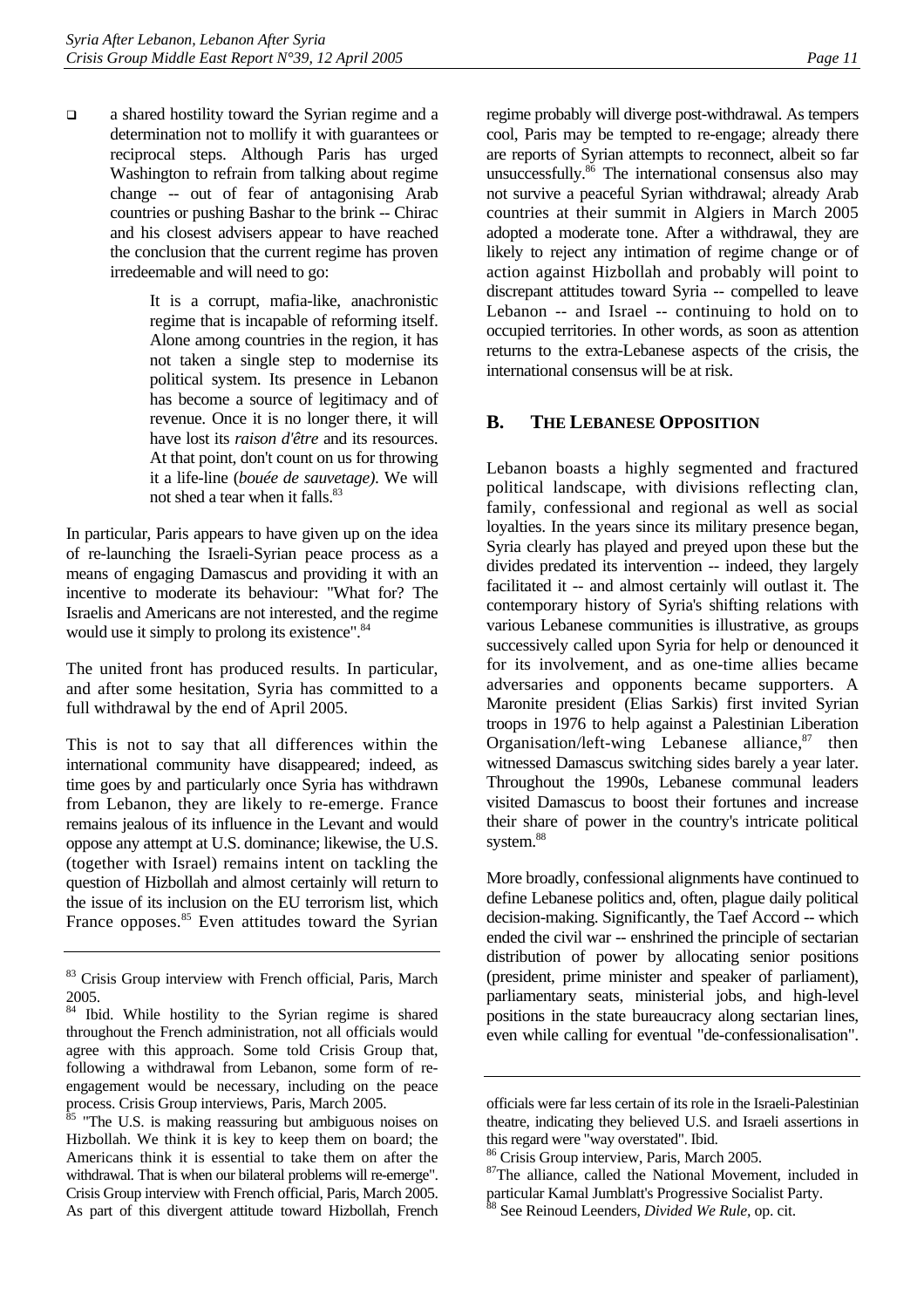Not that confessional allegiances are always reliable predictors of political affiliation. Today, for example, some of Syria's staunchest allies include prominent Maronite leaders, such as Sulayman Franjieh from the northern town of Zghorta. Lebanese alliances have remained fragile and fickle, a function of personal and community calculations they rarely, if ever, transcend.

In this respect, the opposition movement that crystallised in the wake of Syria's decision to extend Lahoud's mandate and the appointment of the government led by Omar Karameh stands out. Whereas the anti-Syrian front had until then generally been confined to parts of the Maronite community, together with a handful of politicians and intellectuals[,89](#page-16-0) this time virtually all major actors, with the notable exception of Shiite representatives, joined ranks. Syria's heavy-handed response,<sup>90</sup> its attempts to consolidate its direct political control, and adoption of UNSCR 1559 further emboldened the opposition alliance, even though many feared that Damascus would resort to violence and intimidation.

The opposition features an eclectic collection of political heavy-weights, an alliance that is both remarkable due to the diversity of its members and inherently fragile in light of their underlying differences. Druze leader Walid Jumblatt -- a former Syrian ally -- took the lead, strongly denouncing the *tamdid* and withdrawing his ministers from the government. Having inherited his father's traditional leadership (*za'ama*), Jumblatt represents most of the Druze community, some 6 per cent of the population[.91](#page-16-2) After establishing a powerful militia and parallel civil administration during the war years, his Progressive Socialist Party has remained a gatekeeper for public resources and state employment for both Druze and Christians in the Shuf region and Mount Lebanon, primarily through its control of the Ministry for the Displaced. As leader of a minority group, Jumblatt has felt the need to shift political positions and alliances, making him the target of frequent accusations of opportunism; in the eyes of some Lebanese, he has strived to gain a disproportionate share (*hissa*) of power for his community. Although Jumblatt's at times acrobatic politics has translated into shifting views on regional politics, for the most part -- and until recently - he has been a critic of U.S. Middle East policies and of Israel's interference in Lebanese affairs. This has earned him generally good relations with Hizbollah, whose armed presence in southern Lebanon required the sympathy -- or at least non-hostility -- of Druze villages.

The opposition Maronite groups include the outlawed Lebanese Forces of Samir Ja'ja (currently imprisoned), ex-Kata'ib members grouped around Amin Gemayel<sup>92</sup> and exiled General Michel Aoun's Free Patriotic Trend**.**  For the most part, they have adopted a more favourable view of the U.S., a less hostile stance toward Israel and early opposition to Syria's presence. During the 1990s, these groups were politically marginalised, a result both of electoral gerrymandering and the arrest of many of their leaders. In turn, the Aounists and Lebanese Forces in particular embodied a widely felt frustration (*ihbat*) within the Maronite community, which represents some 23 per cent of the population. $93$  Although internally divided and beset by personal rivalries, these groups joined with independent Maronite and other Christian intellectuals and political activists to establish the gathering of Qurnet Shehwan in April 2001.<sup>94</sup> Initially intended to attract support from leaders of other sectarian communities, the gathering essentially failed in this

<span id="page-16-0"></span><sup>&</sup>lt;sup>89</sup>The period in 2000 when Maronite leaders and Druze leader Walid Jumblatt joined in calling for a timetable for Syria's withdrawal was an exception. See *An-Nahar*, 7 November 2000.

<span id="page-16-1"></span><sup>90</sup> On 1 October 2004, a bomb struck the car of a close Jumblatt ally and former Druze minister, Marwan Hamadeh, wounding him and killing his bodyguard. A controversial and much-criticised government-led investigation failed to reach any conclusion. Hamadeh accused Lebanon's intelligence services of "hijacking the preliminary outcome of the investigation". See *As-Safir*, 27 November 2004. His friends and colleagues have not hesitated to lay the blame directly on Damascus. Crisis Group interviews, March 2005.

<span id="page-16-2"></span>According to Lebanon's population registry, the Druze constitute 5.4 percent of the total population. Lebanese Interior Ministry, April 2005. These figures are at best a rough approximation of current demographic realities, both because they date back to 2000 and, more importantly, because the country last held a census in 1932-1934. Druze constitute some 5.6 per cent of the registered electorate. Ibid.

<span id="page-16-3"></span> $92$  Following its electoral defeat in 2000 and the return from exile of former President Amin Gemayel that same year, the Kata'ib split in two. One faction centred around veteran Armenian Christian politician Karim Pakraduni, who is allied to Syria, and the other around Gemayel.

<span id="page-16-4"></span> $93$  According to Lebanon's population registry, Maronites are 20.5 per cent of the population and 22.1 per cent of the registered electorate. Lebanese Interior ministry, April 2005. The leader of the Lebanese Forces, Samir Ja'ja, was arrested in March 1994 and sentenced to life imprisonment for his alleged role in the killing of Danny Sham'un and his family in 1990 and for the 1994 bombing of a church in Jounieh. For details on irregularities in the Ja'ja trials, see Amnesty International, "Lebanon, Human Rights Developments and Violations", 9 October 1997.

<span id="page-16-5"></span><sup>&</sup>lt;sup>94</sup> The gathering was named after the Metn village where it first convened, with the blessing of Patriarch Nasrallah Sfeir. Other prominent members include Amin Gemayel, Dory Sham'un (leader of the National Liberal Party), Tawfiq Hindi (adviser to Samir Ja'ja, imprisoned leader of the Lebanese Forces) and respected individuals such as Samir Franjieh (a left-wing intellectual) and former diplomat Simon Karam.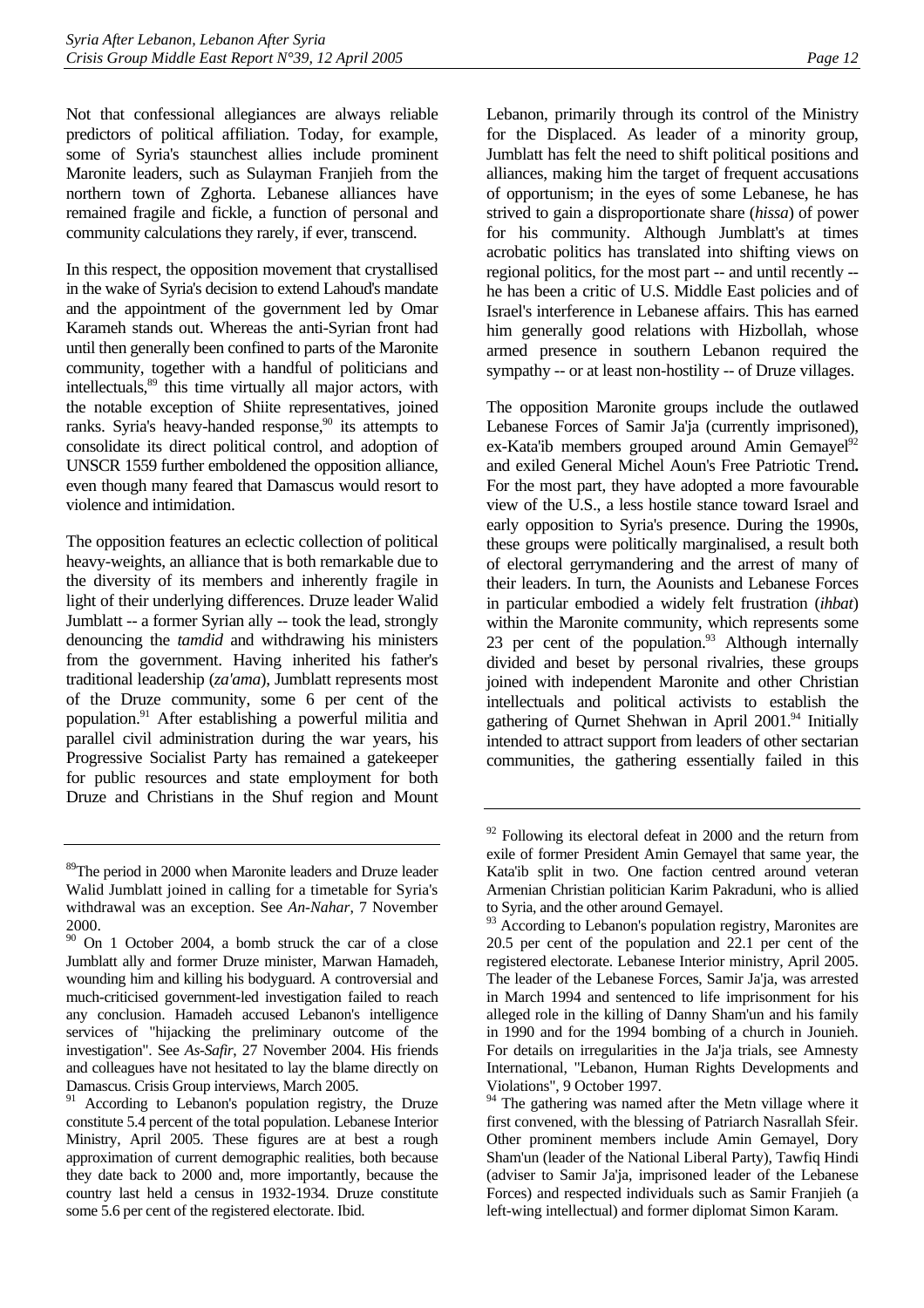respect. Its relations with Syria and Hizbollah have been strained (General Aoun in particular testified before the U.S. Congress in favour of anti-Syrian sanctions), although members meet with Hizbollah's leadership.

Finally, some groups in the opposition transcend sectarian lines. These include the smaller Democratic Renewal Movement, established in July 2001 by a group of politicians and activists including parliamentarians Nassib Lahoud (a cousin but critic of the President) and Musbah al-Ahdab, the first major Sunni politician to join the opposition. Their party -- as close to a version of Lebanese social democrats as exists -- has staked out a centrist position, initially criticizing Syria's role in moderate terms, and focusing on less contentious issues, such as good governance, economic reform and respect for the Taef Accord. The Democratic Left Movement (DLM) is a loose gathering of activists from various communities. Established in October 2004 to oppose "the illegal extension of the mandate of the political class", it has brought together former members of the Lebanese Communist Party and other left-wing activists.<sup>95</sup> It also calls for more balanced Lebanese-Syrian relations, arguing that the root causes of foreign pressures on both countries need to be removed. In accordance with its leftwing and Arab nationalist leanings, it has emphasised support for the Palestinians and resistance against Israel in south Lebanon as well as opposition to U.S. regional policies.

On 13 December 2004, these opposition groups issued their first joint statement, denouncing Lahoud's extension as well as the role of Syria's intelligence services and calling for respect for Lebanon's "right to selfdetermination". The statement, known as the Bristol Declaration, was signed by a remarkably diverse array of organisations and parties, Christian and Muslim, rightand left-wing, many of which had barely been on speaking terms, and some of which had violently clashed during the wars of the  $1980s$ .<sup>96</sup> At first behind the scenes, later more publicly, Hariri emerged as the federator of the opposition, a result of his local and international stature, as well as prodigious economic clout.<sup>[97](#page-17-2)</sup>

Hariri's shift toward the opposition was a gradual affair, triggered in the first instance by the electoral bill that was long in the making and finally presented to Parliament on 27 January 2005. According to Taef and the 1990 amended Constitution, the universal and exclusive basis for electoral districts was to be the governorate (*muhafaza*) and was to follow the redrawing (*i'adat taqsim*) of the country's local administrative borders.<sup>98</sup> Because the latter never took place, every election has been preceded by yet another electoral law dividing up the country; this has led to blatant gerrymandering since 1992, essentially allowing Syria to make or break politicians at will.<sup>99</sup> The January 2005 law proposed by the Karameh government carved the country up on the basis of the smallest electoral districts -- *qadha --* with the important exception of Beirut. Selection of the *qadha* was designed in part to placate the Maronites; given their numbers, the larger *muhafaza*  would have forced them to broker alliances with candidates from other communities, forming electoral lists that likely would have included politicians handpicked by Syria. Other activists welcomed the *qadha* on the ground that it limits the role of money and compels politicians to forge local constituencies, thereby constraining outsiders' ability to interfere.<sup>100</sup>

<span id="page-17-2"></span> $97$ The declaration also expressed the desire to "live in peace with Syria in mutual respect for each other's sovereignty and independence". For an English translation, see www.beirutletter .com. The gathering at which the statement was penned was attended by the Democratic Forum of Habib Sadeq (a secular, Shiite politician from the south), Jumblatt's Progressive Socialist Party, Nassib Lahouds Democratic Renewal Movement, and the Democratic Left Movement, as well as members of the Qurnret Shehwan grouping. Hariri sent his close associate and former Economy Minister Basil Fleihan, who later sustained severe injuries in the 14 February explosion. <sup>98</sup> Parliamentary seats also are to be allocated according to sectarian quota, half for Muslims and the other half for Christians. Prior to Taef, the Christians enjoyed a 6:5 majority. 99 While Taef stipulates the *muhafaza* as the sole basis for drawing voting districts, it also calls for the *muhafazat* 

<span id="page-17-4"></span><span id="page-17-3"></span>administrative division to first undergo a major revision. The absence of the latter offered Lebanese governments a pretext to delay adoption of the *muhafaza* system and propose instead short-term, stopgap electoral divisions. See Reinoud Leenders, *Divided We Rule*, op. cit. On gerrymandering in Lebanon's parliamentary elections in 1992 and 1996, see Tony 'Atalla, *Taqniyyat at-Tazwir al-Intikhabi wa Sibul Mukafahatiha*, (Beirut, 1996). For the 2000 elections, see Lebanese Centre for Policy Studies, *Al-Intikhabat an-Niyabiyya fi Lubnan 2000*, (Beirut, 2002).

<span id="page-17-5"></span><sup>100</sup> Crisis Group telephone interview with Lebanese activist, Beirut, April 2005.

<span id="page-17-0"></span><sup>95</sup> DLM founding statement cited in *An-Nahar*, 6 October 2004.

<span id="page-17-1"></span><sup>&</sup>lt;sup>96</sup> Youth movements and activists played an important role in bringing together the heretofore fragmented opposition. As late as 18 November 2004, Maronite activists sympathetic to Aoun's current and to the Lebanese Forces on the one hand and left-wing protesters on the other still marched separately. "During these demonstrations, people met and debated. We decided we could have a much bigger impact by working together, and we started to push for this". Crisis Group interview with student activist of the Democratic Left Movement, Beirut, 1 March 2005. According to him, the first step toward unity among youth movements took place during American University student elections, when opposition candidates formed a single list and defeated Syrian loyalists. See also, *An-Nahar*, 26 November 2004.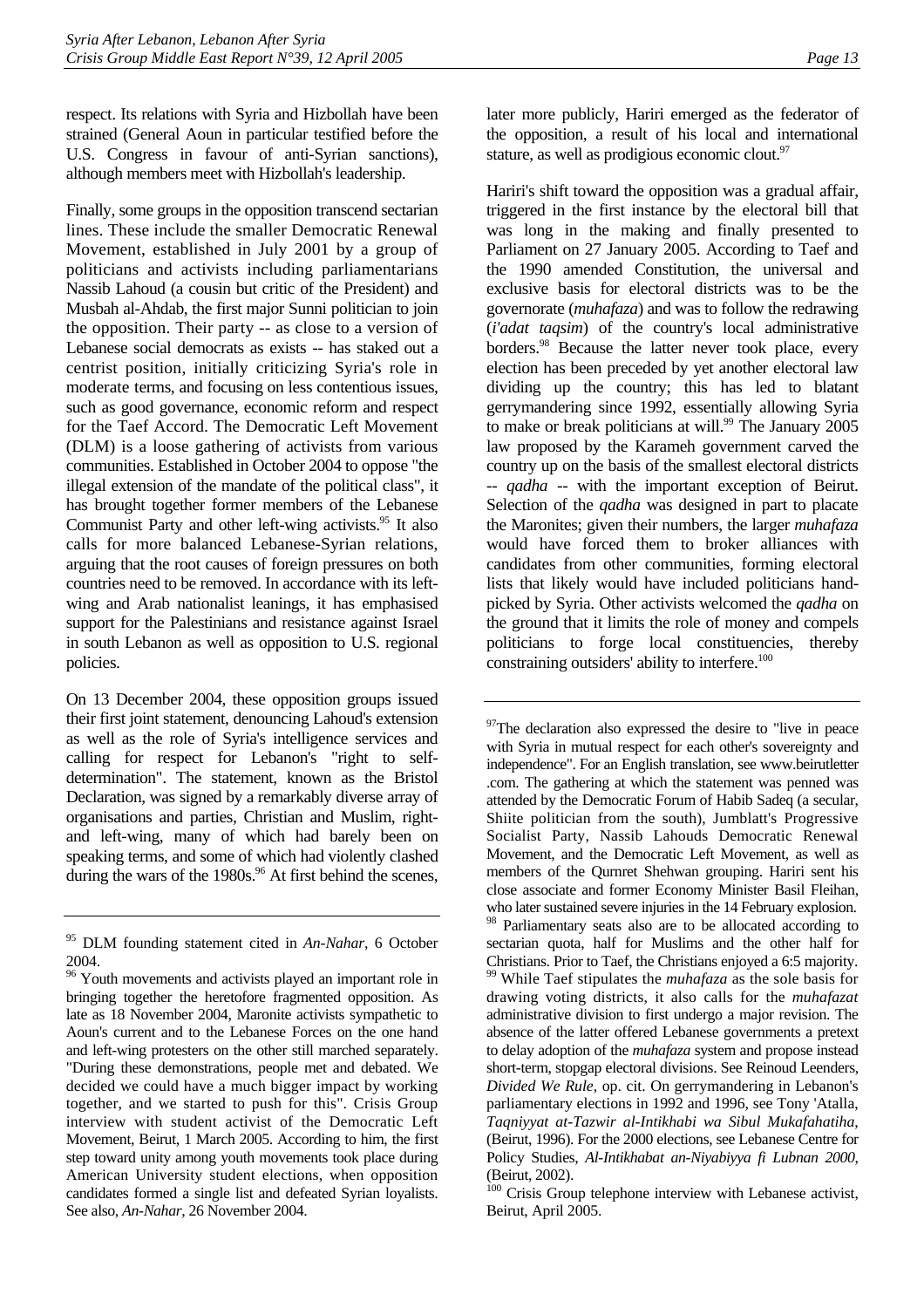The *qadha* system is not without its many detractors. The choice of narrow voting districts was seen as dividing the opposition, heightening sectarianism and increasing reelection chances of pro-Syrian Christians enjoying limited national popularity but some local support, including in the Zahrani and Baalbek areas.<sup>101</sup> But whereas most non-Maronite opposition groups appeared willing to overlook these objections, the opposition unanimously opposed the proposed division of Beirut as a transparent attempt to deprive Hariri of his expected landslide victory in the capital.[102 O](#page-18-1)ther objections included the fact that the bill kept in place draconian and widely criticised media restrictions during election time.<sup>103</sup>

Hariri's assassination, far from undermining or intimidating the opposition, emboldened it. Convinced of the Baathist regime's responsibility, it closed ranks in demanding Syria's prompt withdrawal. On 16 February 2005, hundreds of thousands poured into the streets of downtown Beirut to bid an emotional farewell to the former Prime Minister. The crowds reached far beyond Hariri's loyalists and those who, over the years, had benefited from his largesse and generosity. In an unprecedented act of inter-confessional unity, they included Druze notables, Sunni religious sheikhs and Christian activists. Referring to the country's three principal confessions, the following words were written beneath a giant picture of the slain leader: "We are all with you Rafiq. All of us, Muhammad, Tony, 'Ali -- we are all Lebanon." Rich and poor, wearing Western garb or dressed in conservative Muslim attire, residents of Beirut and inhabitants of remote towns like 'Akkar, all --

with the exception of political representatives of the Shiite community -- came together.

For long-time observers of the Lebanese scene, images of overt defiance of the powerful neighbour were without precedent. Protestors scribbled comments on a large banner that hung in front of the Muhammad al-Amin Mosque, Hariri's final resting place: "Syria, get out, we hate you!", "Syria, who's next?", "No more Syrian fascism in Lebanon!", "Bashar, we have had enough!", "Yes to Lebanese sovereignty, no to Syria's prison!". Speaking hours after Hariri's death, a Lebanese analyst concluded: "This day marks the end of Syria's military presence in Lebanon".[104](#page-18-3) Syria's allies in the government were the targets of similar expressions of contempt. Government officials, told by members of Hariri's family not to attend the funeral, could only despair from afar at signs of their rapidly dwindling credibility[.105 "](#page-18-4)Hariri's assassination broke a long period of fear and silence", remarked a student activist.<sup>106</sup>

The swift and at times opportunistic alignment behind Hariri's memory and against Syria by Lebanon's political class -- many of whom had only recently castigated the former prime minister and shown loyalty to Damascus - did not go unnoticed.<sup>107</sup> Politically, however, the winds were clearly and rapidly turning against Syria and the Lebanese government. Such polarisation may or may not have been what Hariri intended -- occasional albeit unconfirmed rumours evoked his hope of once again serving as broker between Syria and its Lebanese critics;<sup>108</sup> but his murder left no choice. Partisans and family, led by his sister Bahia, openly joined the opposition. The Jama'a al-Islamiyya, a Sunni Islamist grouping, quit the pro-Syrian bloc of Ayn at-Tineh (led by Speaker of Parliament Nabih Berri) to become part of the opposition as well.[109 M](#page-18-8)ore broadly, Sunnis, while still harbouring

<span id="page-18-0"></span><sup>&</sup>lt;sup>101</sup> Crisis Group interview with Walid Fakhr ad-Din, Lebanese Association for Democratic Elections, 8 April 2005. Paradoxically, the system also would hurt loyalists in the south and in Mount Lebanon.

<span id="page-18-1"></span><sup>102</sup> According to the 1960 law, Beirut (which constitutes a single *qadha*), was divided into districts. The January 2005 proposal would have gerrymandered these districts and resulted in the dispersal of Hariri's Sunni constituency. Hariri would not have stood a chance in the first, predominantly Shiite-Armenian district (due to the inclusion of the predominantly Christian Rmayl area in the second district) while he would have had to forge electoral alliances with non-Sunni politicians in the other two districts (due to the removal of the primarily Sunni areas of Mina al-Hosn and 'Ayn al-Mrayseh from the second district and their inclusion in, respectively, the first and

<span id="page-18-2"></span>third district). See *Al-Hayat*, 27 January 2005.<br><sup>103</sup> Article 68 of the election law of 2000 imposes a complete ban on election propaganda during the campaign and election period. The regulation was invoked in the June 2002 byelection for a vacant seat in the Metn region to close down Murr Television (MTV). The owner of MTV, Gabriel Murr, ran on an opposition ticket against his niece and sister of the Interior Minister, Myrna Murr. For details see Gary Gambill, "Objectives of the MTV Closure and Ensuing Crackdown", in *Middle East Intelligence Bulletin*, October 2002.

<span id="page-18-4"></span><span id="page-18-3"></span>

 $104$  Crisis Group interview, Washington, 14 February 2005.<br> $105$  Those government officials who spoke about the events hardly helped matters. Minister of State Albert Mansur remarked that "any political slogan raised in the presence of a dead body has no meaning", a comment that only further enraged large segments of the public. The *Daily Star*, 18 February 2005.<br><sup>106</sup> Crisis Group interview, Beirut, 1 March 2005.

<span id="page-18-5"></span>

<span id="page-18-6"></span> $107$  In the words of one activist, "Who are all these eleventh hour converts? Weeks ago, they were saying the exact opposite of what they fervently swear today. Even political opportunism should know some bounds. These people have no dignity!" Crisis Group interview, March 2005. A political commentator half-seriously called for an "intifadah within the intifadah" to rid the opposition of those who until recently had been Syria's

<span id="page-18-7"></span>staunchest allies. Samir Kassir in *An-Nahar*, 1 April 2005.<br><sup>108</sup>Crisis Group interview with Lebanese official, February 2005.

<span id="page-18-8"></span><sup>109</sup> *An-Nahar*, 26 February 2005.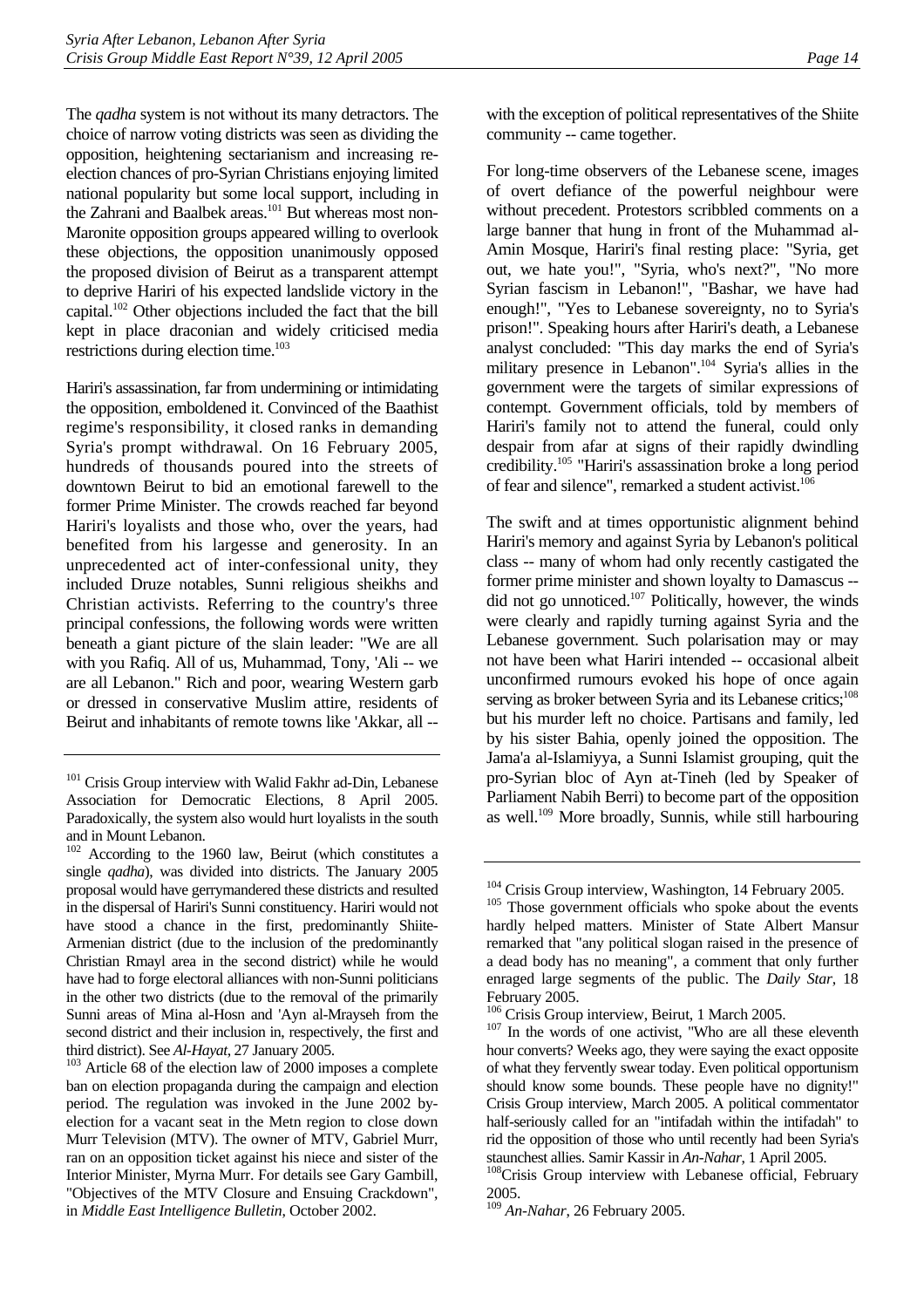memories of bitter and violent conflict with the country's Maronites, made common cause with the anti-Syrian front after the death of their leading representative. "[Many] Sunnis have long felt that they always paid the price for Lebanese opposition to Syria and remember the string of killings of Sunni politicians in the 1980s. In this sense, Hariri's murder was a harsh reminder".<sup>110</sup>

Upping the ante, on 18 February 2005 the opposition jointly issued a declaration announcing a "democratic and peaceful *intifadah* for independence" to continue until all of its immediate demands were met: an impartial investigation into Hariri's killing; the ousting of all Lebanese security and intelligence chiefs; and the resignation of Karameh's government.<sup>111</sup> When parliament gathered on 28 February to hold a vote of confidence in the government, thousands of protestors ignored an official ban and rallied at Martyr Square, while a strike crippled large parts of the country. "So this is what a fin-de-régime looks like!", quipped Samir Kassir, a journalist and activist.<sup>112</sup> That same day, and before members of the predominantly pro-Syrian Parliament cast their votes, Karameh announced he was stepping down. In the words of a demonstrator, "during our first demonstrations we were sceptical about our ability to make a real difference. Now that we have toppled Karameh, we feel we can change things".<sup>113</sup>

The massive turnout for the 8 March 2005 Hizbollah rally in downtown Beirut (dwarfing earlier demonstrations) set back the opposition. Beyond the impressive demonstration of the appeal of Hizbollah -- the most powerful and well organised movement of the nation's most populous community, the Shiites -- the rally also signalled that a significant part of the country did not feel represented by the opposition and could not be ignored. The event was at once political -- it strengthened the hand of the pro-Syrian, loyalist camp -- and confessional, raising the prospect of a dangerous sectarian split. His position enhanced, Lahoud rejected opposition demands for an independent inquiry into Hariri's murder and the ousting of security chiefs and asked Karameh to form a new cabinet.

In an important sense, however, the opposition's setback was only temporary. In what had become a battle of numbers, it gathered the largest crowd yet on 14 March, exceeding most expectations.<sup>114</sup> The rally served another significant function: in earlier opposition demonstrations, the bulk of participants appeared to be young, middle class Maronites, earning them the mocking sobriquet of a "Gucci revolution".[115](#page-19-5) This time, Sunnis mobilised *en masse*, coming from villages throughout Lebanon, joining Christians and Druze. $116$  Finally, the demonstration appeared to have had an impact, as Syrian intelligence offices vacated their compounds in Beirut's district of Hamra, the seaside area of Ramlet al-Bayda and the downtown Beau Rivage district.<sup>[117](#page-19-7)</sup>

For all their achievements -- and they were considerable -- opposition members could not fully overcome or conceal the differences which both reflected past divisions and prefigured future ones. United on certain key demands -- first, the question of Lahoud's extension, then, following Hariri's assassination, the request for an international investigation, the resignation of Lebanon's security chiefs and the withdrawal of Syrian troops - various components of the opposition are divided on others. This has hurt their effectiveness and given the government and Syria manoeuvring room.

The opposition is an amalgamation of groups with very different pasts -- some long-standing opponents of Syria's presence and others that welcomed and worked with it from the start; some who had rejected Taef and others who had not -- and at times very different agendas. Differences first involved views on Resolution 1559, the question of Lahoud's resignation and attitudes toward Syria.<sup>118</sup> Whereas Aounists and some other Maronite groups openly backed the Security Council measure and thanked the U.S. for pressuring Syria, Jumblatt took a more cautious line, in particular by objecting to 1559's provision concerning the disarmament of all armed groups (read: of Hizbollah) and at first suggesting Syria could remain in the eastern Bekaa region of Lebanon as a deterrent against possible Israeli operations.<sup>119</sup> Likewise,

<span id="page-19-0"></span><sup>&</sup>lt;sup>110</sup> Crisis Group interview with Lebanese journalist, Beirut, 3

<span id="page-19-1"></span>March 2005.<br><sup>111</sup> Agence France-Presse, 18 February 2005.

<span id="page-19-2"></span><sup>&</sup>lt;sup>112</sup> Crisis Group interview, Beirut, 28 February 2005. A Qurnet Shehwan activist noted: "The wall of fear has been broken. I have never seen this before", Crisis Group interview, Beirut, 28 February 2005.

<span id="page-19-3"></span><sup>&</sup>lt;sup>113</sup> Crisis Group interview with demonstrator at Martyr Square, 28 February 2005.

<span id="page-19-4"></span><sup>114</sup>According to observers, Hizbollah attracted some 500,000 demonstrators; the 14 March 2005 demonstration is said to have brought together close to 800,000. All such estimates should be treated with caution, however. See Agence France-Presse, 14 March 2005.

<span id="page-19-5"></span><sup>&</sup>lt;sup>115</sup> Crisis Group interviews with Lebanese analysts and activists, March 2005.

<span id="page-19-6"></span>Reflecting their routes and arrival time, Christians assembled on the east side of Martyr Square, Sunni Muslims on the west side, and Druze in the middle.<br> $117$  See *An-Nahar*, 16 March 2005.

<span id="page-19-7"></span>

<span id="page-19-8"></span><sup>&</sup>lt;sup>118</sup> Jumblatt, for example, had been a pillar of the Lebanese-Syrian relationship, along with Hariri until differences emerged in the late 1990s, in particular over Syria's selection of Lahoud.

<span id="page-19-9"></span><sup>&</sup>lt;sup>119</sup> At the annual conference of his Progressive Socialist Party, Jumblatt expressed support for Hizbollah's resistance activities until Israel withdraws from the Shab'a farms. While calling for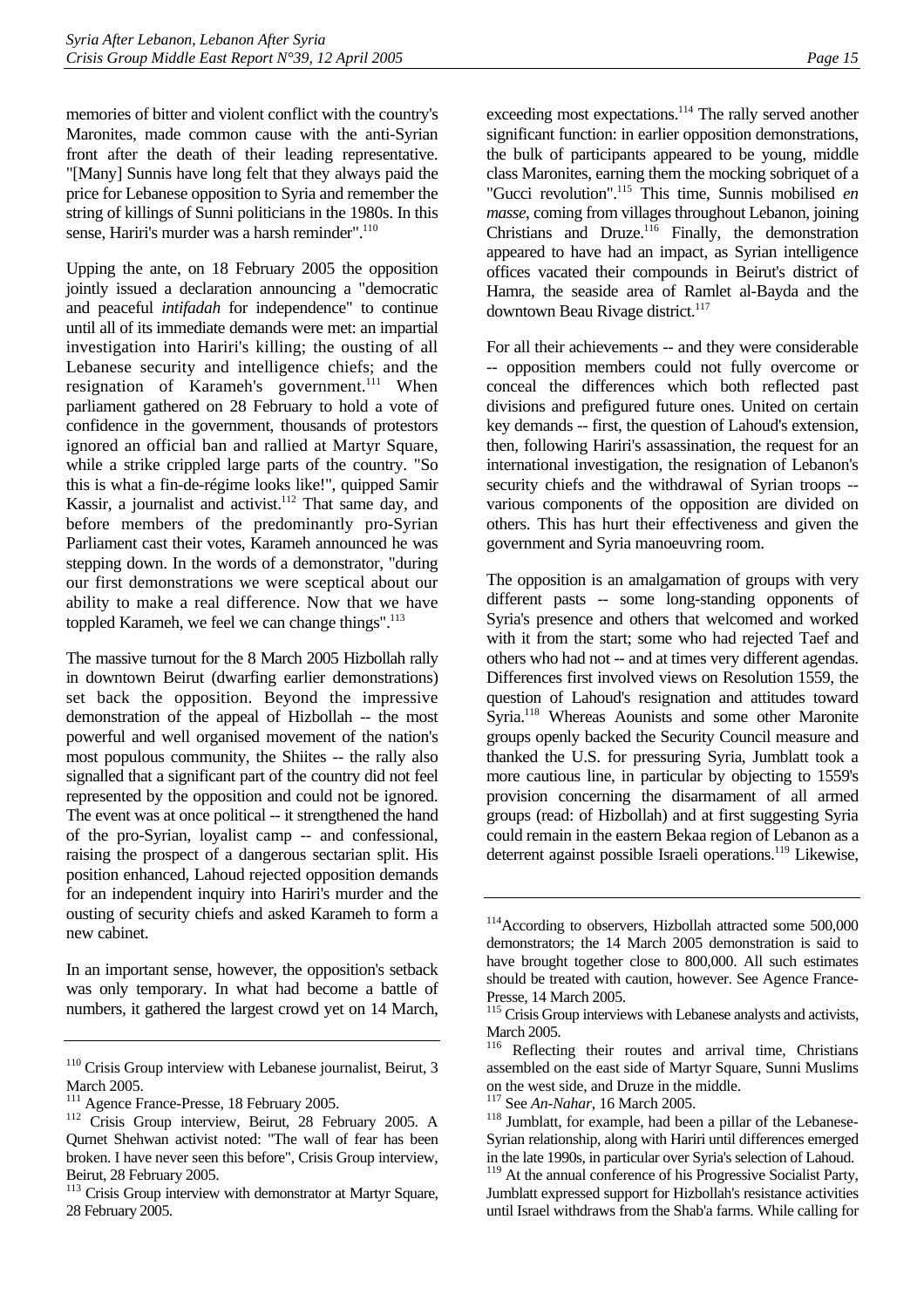Jumblatt initially urged President Lahoud's resignation, while Maronite groups followed Patriarch Sfeir's view that because the president must by law be a Maronite, the matter essentially should be left to that community.<sup>120</sup> That disagreement also reflected more practical political considerations: a new president chosen by the existing parliament likely would be more moderate than one selected by the future assembly, where Aounists in particular expected to fare well.<sup>121</sup>

When, on 5 March 2005, President Bashar announced an immediate troop redeployment and eventual withdrawal, opposition reactions again were split between those who welcomed a positive gesture (such as Jumblatt) and others who attacked the lack of both a clear timetable and a reference to Syria's intelligence officers in Lebanon.<sup>122</sup> Uncertainty and divisions also surfaced concerning the formation of a new government in the wake of Karameh's resignation and subsequent reappointment, with the opposition torn between refusal to join a cabinet until its demands had been met, and concern that without participating in the political process, it would have no say in shaping the crucial new electoral law.<sup>123</sup> More

<span id="page-20-0"></span>should remain "strong". *An-Nahar*, 29 November 2005.<br><sup>120</sup> Crisis Group interviews with opposition members, Beirut, January 2005. The question of Lahoud's fate is a complex one. While the extension of his term was at the origins of the crisis, his resignation prior to the election of a new assembly would mean either that the still pro-Syrian Parliament could elect a pro-Syrian president for a fresh six-year term or that the institutional crisis would be further deepened. "The main argument for keeping Lahoud was not to play into the Syrian game by provoking an institutional deadlock. But not everybody in the opposition agreed. The fact is, should Lahoud deepen his implication in Syrian manoeuvres, we will call for his resignation." Crisis Group interview with member of the opposition, Beirut, 4 March 2005. Another scenario feared by the opposition was that, should Lahoud resign and parliament be unable to elect a successor, the pro-Syrian Speaker of Parliament, Nabih Berri, would become caretaker president in accordance with the Constitution. Crisis Group interview with adviser to Lebanese opposition parliamentarian, Beirut, 4 March 2005. Officials of Jumblatt's party claimed the Patriarch wanted to avoid the appearance of a Druze leader toppling a Maronite president. Crisis Group interview with politburo member of the Progressive Socialist Party, Beirut, 4 March 2005.

recently, differences have become apparent on the question of the electoral law. Such paralysis plays into the hands of the government, which has been intent on delaying the process while blaming the opposition for inflexible and unworkable demands -- the threatened result being an institutional vacuum with no government, no electoral law, no parliament and an at best contested president.<sup>124</sup>

While differences in a coalition as vast and diverse as the opposition are to be expected -- and while to date its unity has far exceeded expectations -- they are cause for concern given the country's history of domestic strife, sectarian conflict and outside manipulation. Tactical variations cover deeper strategic disagreements on internal power sharing, future relations with Syria and Israel, and Hizbollah's fate, and these are likely to surface anew if the opposition comes to power. The first test would likely be the election of a new president. Some opposition members do not conceal their anxiety at the sight of some Maronites acting "as if they were inheriting a country they lost fifteen years ago, ignoring the vast demographic and political changes that have occurred since".[125](#page-20-5) Others predict a reawakening of communal demands and grievances, extending from calls for greater power from the underrepresented Shiites to calls for a more federalist structure from outnumbered Maronites.<sup>126</sup> Heightened tensions and divisions also likely will be triggered by U.S. pressure for Hizbollah's disarming and for regime change in Syria.

Banking precisely on the re-emergence of such deepseated differences and on the long-established tradition of Lebanese politics, a senior member of the Lahoud camp expressed confidence that -- despite the massive anti-Syrian demonstrations, international pressure, and even Syria's partial withdrawal -- the tide would turn once again:

> It is nice to see and hear this talk from the opposition about independence, especially for ordinary people. "We are going to liberate Lebanon", they say, but the country is divided. Don't be fooled. That's a fact. And my belief is

relations with Syria to be "corrected", he also stated they

<span id="page-20-1"></span><sup>&</sup>lt;sup>121</sup> Crisis Group interviews with Lebanese analysts, March 2005.

<span id="page-20-2"></span><sup>&</sup>lt;sup>122</sup> Former Lebanese president and member of the opposition Amin al-Jumayil described Bashar's announcement as "much ado about nothing". Lebanese Broadcasting Corporation, 7 March 2005. Jumblatt's more conciliatory comments were made on *Al-Jazeera*, 7 March 2005.<br><sup>123</sup> Jibran Tweini, a prominent and Greek Orthodox member

<span id="page-20-3"></span>of the Qurnet Shehwan and editor of the daily An-Nahar, called the reappointment "an insult to the Lebanese public and

another illustration of the Lebanese authorities subservience to Syria's will". *An-Nahar*, 10 March 2005. The Qurnet Shehwan dubbed it the "second assassination of martyr Rafiq al-Hariri". *As-Safir*, 11 March 2005. Jumblatt for his part hinted that Karameh perhaps was not such a bad choice after all. *Al-*

<span id="page-20-4"></span>*Jazeera*, 11 March 2005.<br><sup>124</sup> Crisis Group interview with Lebanese journalist, Beirut, 6 March 2005.

<span id="page-20-5"></span><sup>&</sup>lt;sup>125</sup> Crisis Group interview with opposition member, March 2005.

<span id="page-20-6"></span><sup>&</sup>lt;sup>126</sup> A Lebanese analyst suggested that demographic changes and the Iraqi example might spur such calls, Crisis Group interview, April 2005.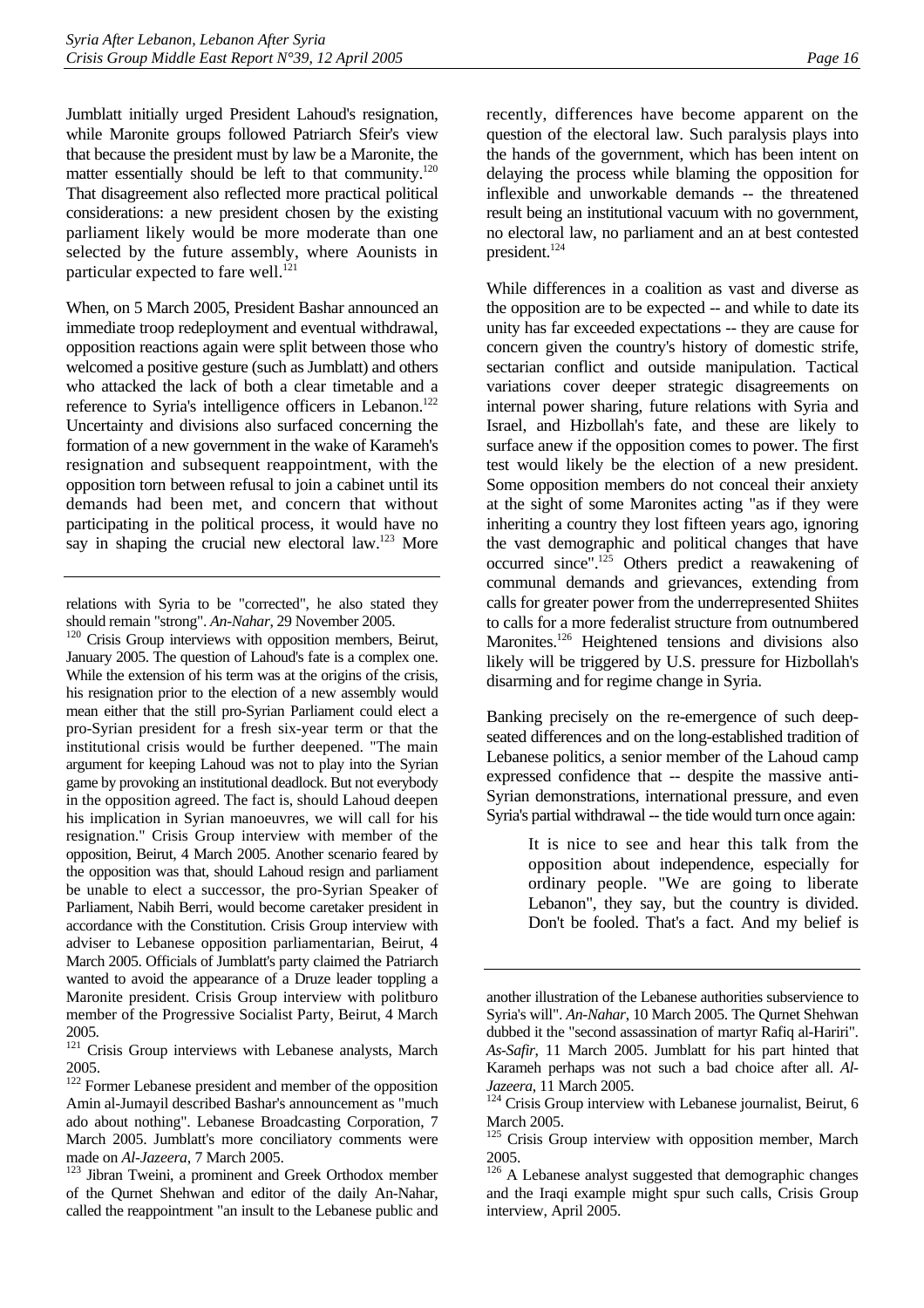that [the opposition's declared campaign for independence] is only 20 per cent of the story. 80 per cent of what is really happening remains undeclared. This is nothing more than a political pact between some political and religious leaders. It won't be long before that breaks down. Believe me, in a few months' time [Maronite opposition groups] will have more problems with Jumblatt than they have with us right now.

The irony is that all of them were part of the system they now say they oppose. They made the system what it is. It won't be long either before the people in the streets are going to realise that. What then? You will have a divided leadership and a disillusioned people. And at the end of the day we have this simple rule in Lebanon. You can't exclude anyone. We have tried that before. So in a few months time, things will be like they were before. We will get back to sharing the cake. If not, if the balance of power tilts to one side, we will be taken somewhere no one really wants and the whole vicious circle [of civil war] will start again. [127](#page-21-2) 

In the aftermath of the massive 14 March 2005 demonstration, in short, parts of the political situation were clarified but the institutional and confessional ones were not. The opposition's extraordinary success in mobilising the Lebanese people undoubtedly decisively contributed to Syria's decision to redeploy its troops and promise a withdrawal before the end of April. It also helped galvanise the international community and erased any lingering differences concerning Resolution 1559. In the words of a Western diplomat, "Lebanon put itself on the agenda".[128](#page-21-3) And yet, there still was no resolution in sight for the governmental and institutional paralysis that followed Hariri's death, with a discredited parliament whose tenure is about to expire, a disputed president, an at best short-term government and continued efforts by loyalists to delay elections by proposing new electoral systems. As worrying, the series of demonstration and counter-demonstration revealed the depth of communal divisions.

## <span id="page-21-0"></span>**C. THE SHIITE COMMUNITY, HIZBOLLAH AND THE OPPOSITION**

#### <span id="page-21-1"></span>**1. Shiites on the margins**

As Jumblatt supporters marched alongside their former Maronite foes, and as pictures of a slain Sunni politician covered walls and shops in the primarily Christian Beirut quarter of Ashrafiyyeh, it was clear the opposition movement transcended critical sectarian fault lines. Shiite leaders and community members also expressed genuine shock and grief at Hariri's assassination. In the words of a prominent cleric:

> This crime made every Lebanese heart bleed, Shiites included. With Hariri's death, we lost not just a Sunni politician but a real Lebanese, Arab statesman. This is not just talk. It is how we feel. I am sure that many Shiites participated in Hariri's funeral $129$

Opposition groups also underscored that their leadership and membership included many Shiites, principally within the secular Democratic Left Movement.<sup>130</sup>

By the same token, it would be a gross oversimplification to assume that Shiites do not share resentment toward aspects of Syria's role in Lebanon. According to a March 2005 opinion poll, most Shiites want Damascus to redeploy or withdraw its troops.[131](#page-21-6) Criticism is widespread and often vehement. Syria's exports to Lebanon -- whether legal or smuggled -- are seen as having badly damaged its agricultural sector in the predominantly Shiite regions of the Bekaa and south Lebanon because of Syria's state subsidies to its own agricultural sector and significant wage differentials between the two countries.<sup>132</sup> Many Shiite Lebanese workers also blame their less well paid Syrian counterparts for taking low-skill jobs from them.<sup>133</sup> Syria's closest allies -- chiefly Nabih Berri's Amal -- are

<span id="page-21-3"></span><span id="page-21-2"></span>

<sup>&</sup>lt;sup>127</sup> Crisis Group interview, Beirut, 9 March 2005.<br><sup>128</sup> Crisis Group telephone interview, 1 March 2005.

<span id="page-21-4"></span><sup>&</sup>lt;sup>129</sup> Crisis Group interview, Beirut, 3 March 2005. A Zogby poll confirmed that a majority of Lebanese from all confessional groups were "angered", "sad", or "shocked" by Hariri's killing. See Zogby International, 7 March 2005.

<span id="page-21-5"></span><sup>&</sup>lt;sup>130</sup> An oft-cited example is that of Habib Sadeq, a left-wing Shiite politician. Sadeq ran on a list against Hizbollah and Amal in the 2000 parliamentary elections. He and his allies garnered over a third of Shiite votes in south Lebanon. See http://www.libanvote.com "It's a myth that Hizbollah and Amal control all the Shiites. They never received more than 60 per cent of the Shiite vote. Many Shiite leaders and prominent activists either joined or are close to the opposition, like Habib Sadeq, Hassan Amin [a writer] and the As'ad family". Crisis Group interview with leader of the Democratic Left Movement, Beirut, 1 March 2005.

<span id="page-21-6"></span><sup>&</sup>lt;sup>131</sup> 24.6 per cent of Shiite respondents said they preferred "a complete and immediate withdrawal"; another 39.2 per cent preferred a redeployment to the Bekaa. Roughly 36 per cent said they "do not support the withdrawal". *As-Safir*, 11 March  $\frac{2005}{132}$ 

<span id="page-21-8"></span><span id="page-21-7"></span>Official data is unavailable. However, the Food and Agriculture Organisation (FAO) described Lebanon as "Syria's largest unofficial trade partner" in agricultural goods. See FAO, "Syrian Agriculture at the Crossroads", Rome 2003. <sup>133</sup> Since the 1990s, the Syrian Socialist Nationalist Party (SSNP) has controlled the Lebanese Labour Ministry, allegedly to ensure entry of Syrian low-skilled workers. See Kamal Dib in *An-Nahar*, 8 March 2005.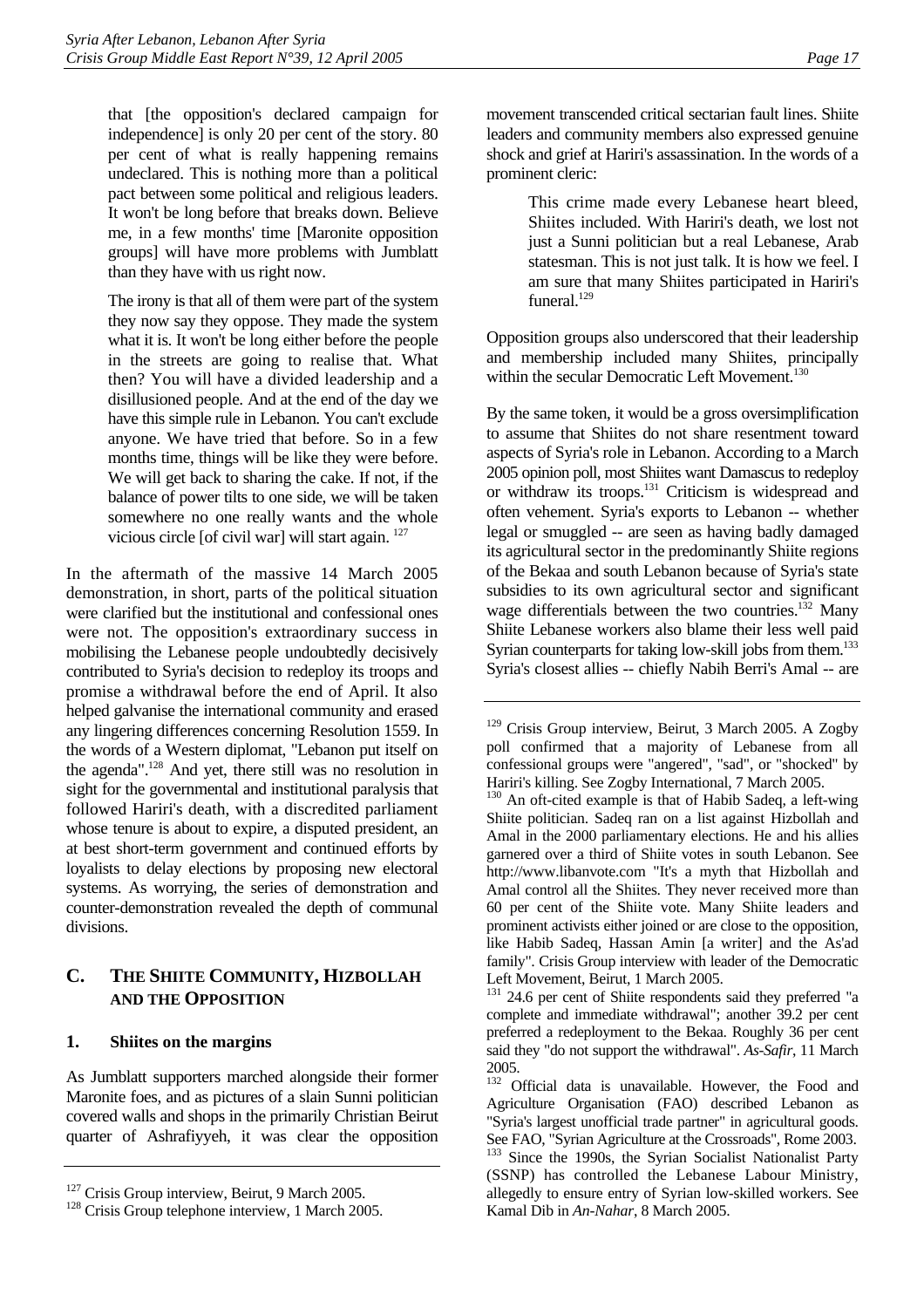often seen as the worst perpetrators of nepotism and corruption[.134](#page-22-0) 

Yet, for the most part, Shiites do not feel represented by the opposition, nor do they echo its demands. While neither Hizbollah nor Amal can be said to reflect the views of the community as a whole, they clearly are its strongest organisations. Hizbollah in particular is by far the best organised and most disciplined (some would say the only organised and disciplined) of any Lebanese movement, with powerful resonance among Shiites.

Differences between Shiites and other Lebanese communities were manifest from the outset. The day after Hariri's assassination, virtually all Beirut was deserted, and virtually all its shops and businesses were closed. However, in Shiite-dominated ad-Dahyeh -- in the southern suburbs -- life went on as usual, even as its residents expressed disgust over the killing.[135](#page-22-1) The discrepancy did not reflect indifference at Hariri's death, but contrasting assessments of its political impact. Harsh anti-Syrian denunciations were read as ominous signs in a regional context marked by efforts to destabilise Syria, curb and ultimately dismantle Hizbollah, strengthen Israel and weaken the Shiites. Revulsion at how quickly former Syrian allies had switched sides was widely shared, even among non-affiliated Shiite clerics and observers:

> Look at the ways they express themselves. So harsh, so immoral. Many Shiites say that Jumblatt lacks *karama* (dignity). He comes across as saying, "You [the Syrians] came here, we welcomed you, we shared meals together, we helped each other out in difficult times" -- and then he turns around and becomes a bitter enemy. That is unethical. Ordinary Shiites are sensitive to this. It fuels their suspicions. $136$

Many Shiites interviewed by Crisis Group expressed concern that if the opposition had its way, future Israeli "aggression" would go unchecked.<sup>137</sup> "People in the

south suffered because of Israel and don't want this to happen again".<sup>138</sup> Against this background, U.S. support for the opposition is read as confirmation of a dangerous conspiracy.[139](#page-22-5) While Jumblatt's behaviour is explained as naïveté or irresponsible willingness to gamble with the country's future, $140$  Maronites are suspected of far worse. Memories of Israeli/Maronite cooperation during the civil war remain vivid, Maronites are perceived as having been indifferent to the plight of Shiites during the  $occupation$  of south Lebanon, $^{141}$  and the current situation is seen as a natural extension of that hated past. Resorting to a highly charged sectarian analysis, a journalist specialising in Shiite affairs asserted:

> It brings back memories we would rather forget. Consider the last 25 years of Christian [Maronite] politics. They supported the South Lebanon Army [a pro-Israeli militia in south Lebanon that was dissolved in 2000], and they followed the Kata'ib and the Lebanese Forces, who fostered ties with Israel. These people don't care about the people of south Lebanon. To them only [Maronite-Druze] Mount Lebanon is important.<sup>142</sup>

<span id="page-22-0"></span><sup>&</sup>lt;sup>134</sup> Crisis Group interview with Shiite cleric, Beirut, March 2005.

<span id="page-22-1"></span><sup>&</sup>lt;sup>135</sup> Asked to explain this, a shopkeeper in Haret Hreik (a district of ad-Dahyeh) said: "Residents of other regions are rich and we aren't. We can't afford to close shop". Another suggested Israel was to blame and remarked: "The assassination is horrible but not any more than Israel's other killings of Lebanese leaders for as long as we can remember. We didn't go on strike then either". Crisis Group interviews, Haret Hreik (Beirut), 15 February 2005. According to a poll carried out by the Beirut Centre for Research and Information, 90.6 per cent of Shiite respondents believed that "American-Israeli agencies" were

<span id="page-22-2"></span>behind Hariri's killing. *As-Safir*, 11 March 2005.<br><sup>136</sup> Crisis Group interview with eminent Shiite cleric, Beirut, 4 March 2005.

<span id="page-22-3"></span><sup>137 &</sup>quot;Hizbollah clearly provides protection against Israeli

aggression. In this region, one never knows when this will be needed again. If Sharon finds a reason to attack us, he will do it. For example, when a bomb goes off in Tel Aviv, we may have to face Israeli strikes. Mind you, when Syria wasn't here in the early 1970s, Israel bombed and killed in Lebanon too". Interview with Lebanese journalist specialising in Shiite affairs, Beirut, 2 March 2005.

<span id="page-22-4"></span><sup>138</sup> Ibid.

<span id="page-22-5"></span><sup>&</sup>lt;sup>139</sup> In discussions with Shiites, Crisis Group found widespread anti-U.S. sentiment. Crisis Group interviews, Beirut, February-April 2005. However, opposition members suggested that recent regional development -- in particular the convergence of interests between Iraqi Shiites and the U.S. -- could affect such views. Crisis Group interview, Beirut, 3 April 2005. A prominent Shiite cleric suggested likewise. Crisis Group interview, Beirut, 4 March 2005.

<span id="page-22-6"></span><sup>&</sup>lt;sup>140</sup> Shiites give Jumblatt high marks for his earlier opposition to Israeli military actions in Lebanon, and he generally is seen as a patriot. "It is easier to silence [imprisoned Lebanese Forces leader] Samir Ja'ja and Amin Gemayel by saying 'you were Israeli agents'. But that doesn't mean that we see Jumblatt's current position as serving our interests", Crisis Group interview with Lebanese journalist specialising in Shiite affairs, Beirut, 2 March 2005.

<span id="page-22-7"></span><sup>&</sup>lt;sup>141</sup> "Among Shiites, there is strong distrust of the Maronite groups within the opposition. They say, 'haven't you seen the pictures of [veteran Maronite leaders] Samir Ja'ja and Michel Aoun they carry during the demonstrations?'" Crisis Group interview with prominent Shiite cleric, Beirut, 4 March.

<span id="page-22-8"></span><sup>&</sup>lt;sup>142</sup> Crisis group interview in Beirut, 2 March 2005. Many residents in Shiite districts of Beirut expressed similar views. Crisis Group interviews in Haret Hreik and Jnah (Beirut), March 2005.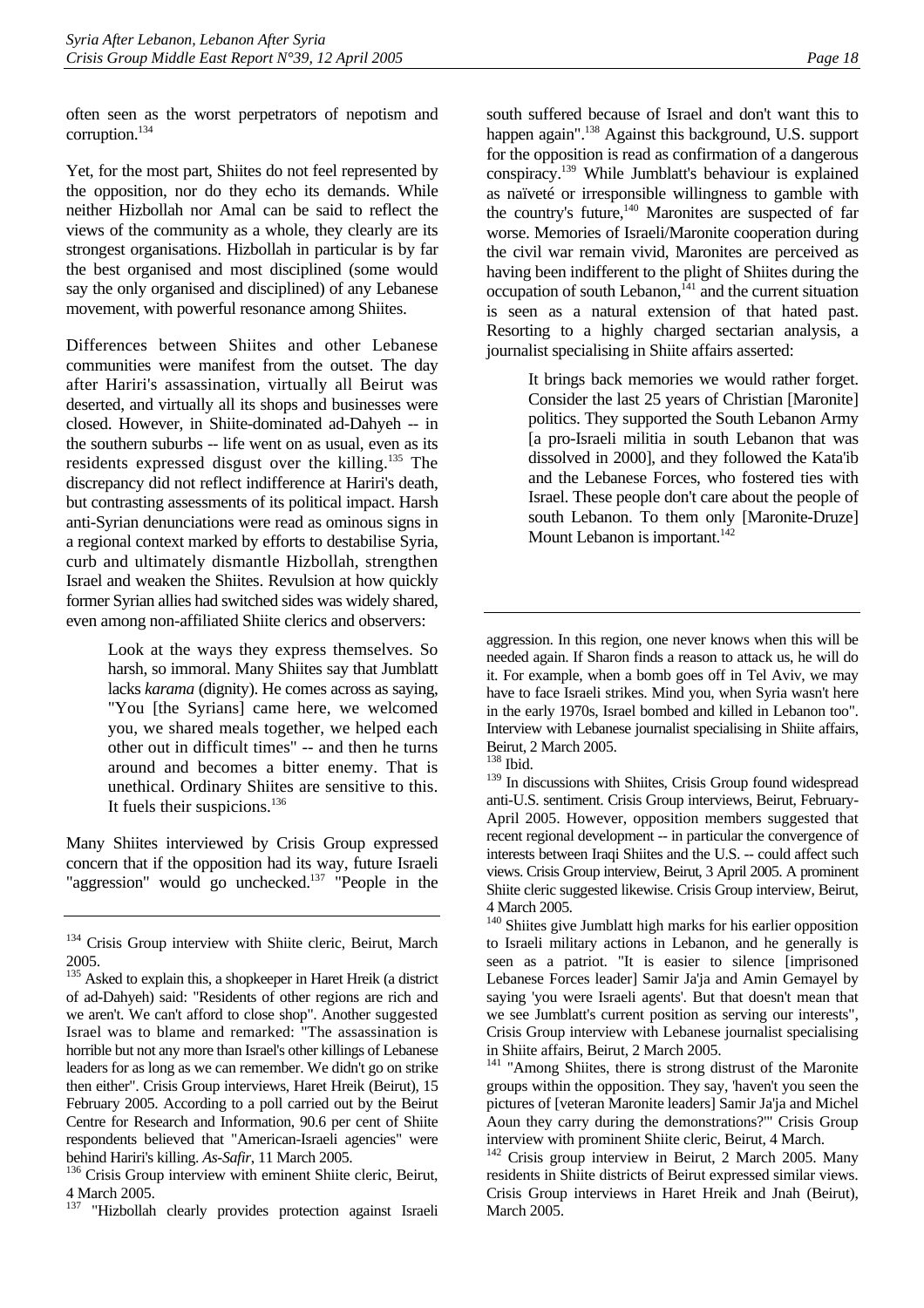In contrast, of course, Hizbollah is widely seen as the only genuinely patriotic movement, and one that paid a high price for resisting Israel. $143$ 

Moreover, observers of Shiite affairs point out that many community members suspect opposition Maronite leaders of seeking to reverse the community's relative political gains resulting from Taef:<sup>[144](#page-23-2)</sup>

> Shiites fear that Syria's withdrawal will jeopardise political gains they made with Syrian help since Taef. Syria means something special for Shiites, even though not all Shiites are happy about Syria's role in Lebanon, and not all Shiites support Amal or Hizbollah.<sup>145</sup>

Another Shiite observer echoed this view:

Rightly or wrongly, the fear is that the Maronite political establishment will benefit from their current international support and restore an influence disproportionate to their demographic weight, as was the case prior to the Lebanese wars $\frac{146}{1}$ 

This combination of wariness concerning the opposition's intentions, mixed feelings regarding Syria and deep concern about the future has resulted in ambivalent and

at times conflicting Shiite attitudes toward the opposition. Those setting off to join the 8 March pro-Hizbollah rally told Crisis Group that they were going to protest "U.S. interference in Lebanon and its campaign against Syria", and they denounced the opposition for "shamelessly exploiting the U.S.-Israeli aggression".<sup>147</sup> Yet, they simultaneously expressed deep aversion toward Syrians in general and held out the hope that Syria would leave Lebanon as soon as possible. $148$  Some young Hizbollah supporters even told organisers of the opposition's picketline at Martyr Square, "our hearts are with you but we can't join".<sup>149</sup> In the words of a Lebanese journalist covering Shiite affairs:

> I would love to see the Syrians leave today -- but with a political understanding concerning how we would protect their strategic interests in Lebanon and with the withdrawal taking place pursuant to Taef and not as a result of international pressures.<sup>[150](#page-23-8)</sup>

#### <span id="page-23-0"></span>**2. Hizbollah under pressure**

In July 2003, Crisis Group described Hizbollah as a "rebel without a cause", and "an organisation torn between its national status and its resistance movement identity; "perplexed by recent developments and still struggling to find its footing. Perhaps more than ever since its establishment in 1984, the organisation's purpose and fate hang in the balance".[151 D](#page-23-9)irectly responding to that Crisis Group briefing, Nawwaf Mussawi, the movement's foreign relations director, listed "ten causes" that, in his view, were still worth "rebelling for", including the plight of the Palestinian refugees in Lebanon, Lebanese prisoners in Israeli jails and Lebanon's access to the Wazzani River's water resources. He concluded, "if Hizbollah did not exist, it would have to be created".<sup>152</sup>

At the time, Israel's May 2000 withdrawal from South Lebanon had begun to chip away at its raison d'être, but Hizbollah's leadership still believed it could opt for a wait-and-see attitude rather than fully integrate into Lebanon's scene by becoming a run-of-the-mill political party, "postponing an inevitably wrenching internal debate and banking on future developments in Iraq and on the Israeli-Palestinian front that, by radicalising the region, might renew either Hizbollah's purpose or its patrons' strength".<sup>[153](#page-23-11)</sup>

<span id="page-23-1"></span><sup>&</sup>lt;sup>143</sup> "Who are they to suggest that we aren't real patriots because we do not fully support the opposition? Didn't Hizbollah and the Shiites pay the highest price for getting the Israelis out?" Crisis Group interview with Shiite intellectual and left wing activist in Beirut, 8 March 2005.

<span id="page-23-2"></span><sup>&</sup>lt;sup>144</sup> The Taef Accord of 1989 was a blueprint for Lebanon's political system. Adopted as Lebanon's new constitution in 1990, its provisions have guided the country's post-civil war political setup. For Muslims in general and Shiites in particular, Taef redressed past sectarian discrimination, giving them enhanced parliamentary and governmental representation. See Joseph Maila, *The Document of National Understanding:A Commentary* (Oxford, 1992); Albert Mansur, *al-Inqilab 'ala at-Ta'if* (Beirut, 1993); and Albert Mansur, *Mawt Jumhuriya*  (Beirut, 1994). That said, the reforms deriving from Taef have fallen short of accurately translating Shiites' demographic weight into political influence. Shiites, who constitute 26.2 per cent of the total registered electorate, are allocated fewer parliamentary seats than the significantly smaller Maronite community. Lebanese Interior Ministry, April 2005. The inequity likely is greater if one takes into account the fact that the minimum electoral age is set at 21, which disadvantages the younger Shiite population. According to Lebanon's population registry, the Shiites' total population share is 29.5 per cent as compared to 20.5 per cent for Maronites. (As noted above, these figures are themselves very rough approximates.)

<span id="page-23-3"></span><sup>&</sup>lt;sup>145</sup> Crisis Group interview with Shiite cleric, Beirut, 4 March 2005.

<span id="page-23-4"></span><sup>&</sup>lt;sup>146</sup> Crisis Group interview with Shiite intellectual and left wing activist, Beirut, 8 March 2005.

<span id="page-23-5"></span><sup>&</sup>lt;sup>147</sup> Crisis Group interview in Beirut, 8 March 2005.<br><sup>148</sup> Ibid.<br><sup>149</sup> Crisis Group interview, with student activity

<span id="page-23-6"></span>

<span id="page-23-7"></span>Crisis Group interview with student activist of the Democratic Left Movement, Beirut, 1 March 2005.

<span id="page-23-8"></span>

<span id="page-23-9"></span><sup>&</sup>lt;sup>151</sup> Crisis Group Middle East Briefing N°7, *Hizbollah: Rebel Without A Cause?*, 30 July 2003., p. 1. <sup>152</sup> *As-Safir*, 21 August 2003. 153 Crisis Group Briefing, *Hizbollah*, op. cit., p. 1.

<span id="page-23-10"></span>

<span id="page-23-11"></span>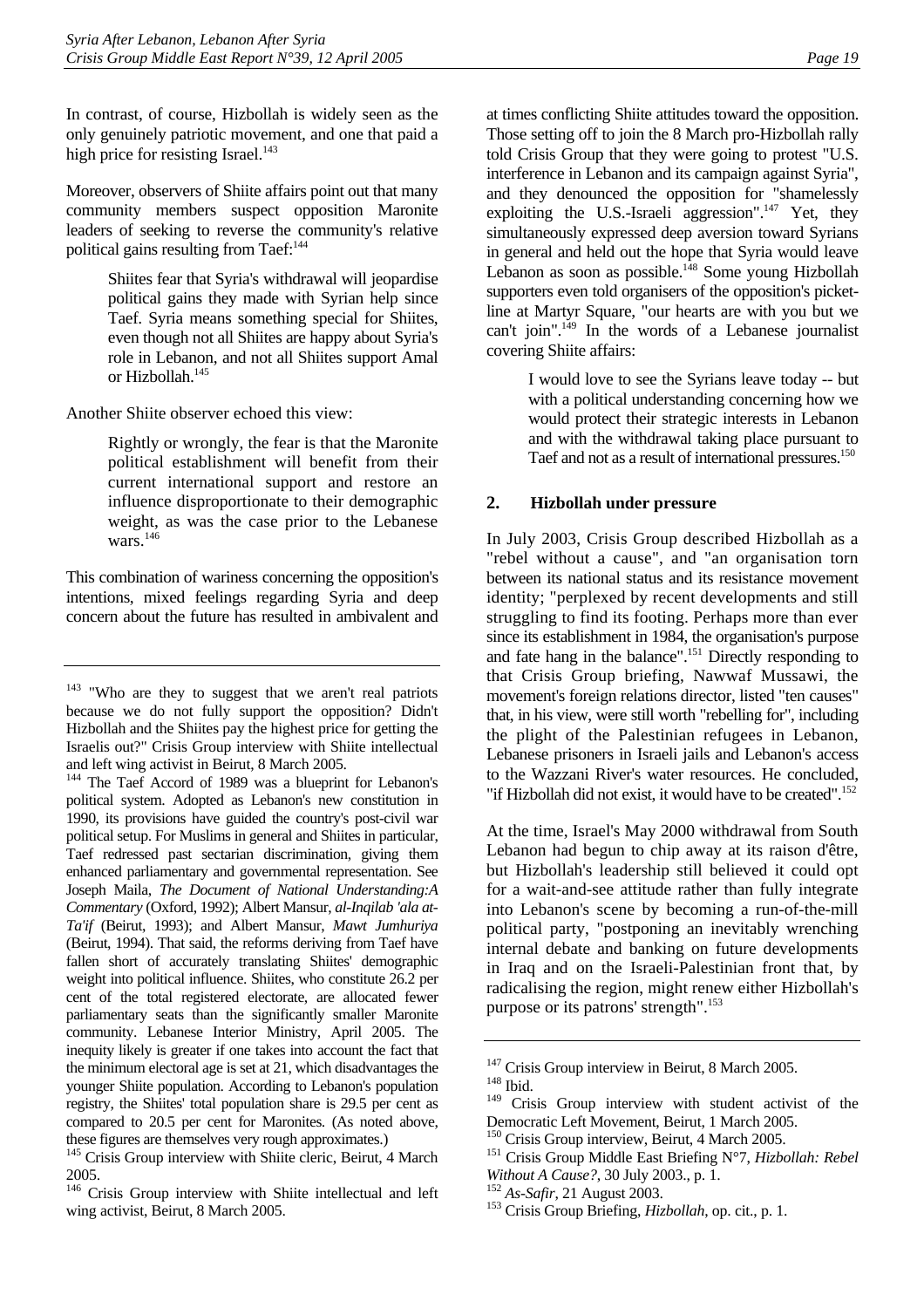Instead, a string of events have only further destabilised the movement, narrowed its options and pressed it to make a clear decision on its future role. On Iraq, Hizbollah increasingly is torn between its strong opposition to the U.S. and the decision by Iraqi Shiites to work with coalition forces.<sup>154</sup> The tension is all the greater given the appalling nature of insurgent attacks against Shiites in Iraq as well as the leading moderating role played by Shiite clerics from Najaf, who enjoy considerable following among Lebanese co-religionists.<sup>155</sup> Continued opposition toward U.S. policy in Iraq and suggestions of support for the armed insurrection have thus become increasingly difficult to explain to the movement's Shiite constituency[.156 I](#page-24-2)n turn, this tension has strengthened the pull of non-violent accommodation -- as opposed to violent confrontation -- with the West.

In Palestine, Mahmoud Abbas's election as president coupled with renewed efforts to forge a ceasefire has both reduced Hizbollah's ability to intervene and increased the cost of intervention. As U.S., Israeli and even Palestinian sources have put the spotlight on the movement's activities in the West Bank, Hizbollah must think twice before undertaking action that might trigger a strong and concerted international response. Evidence that this is having an effect can be seen in the organisation's attempts to deny any involvement in Palestinian anti-Israeli attacks, in sharp contrast to past practice. Whereas Hizbollah Secretary General Hassan Nasrallah once made no secret of the movement's active support for militant Palestinian groups and praised Ghalib Awali (a Hizbollah security official assassinated in Beirut in July 2004) for having "devoted the last years of [his] life to helping our brothers in occupied Palestine",<sup>157</sup> the movement now strongly denies providing any such help.[158](#page-24-4) According to a Hizbollah spokesperson interviewed by Crisis Group, allegations to the contrary merely "serve a large campaign directed at European countries to add us to their terrorism list and distort our image worldwide....We provide moral support to the Palestinians for their just cause on a media level only". He denied that Hizbollah wittingly sent funds to suicide bombers or their kin, claiming that it collects funds "for the intifada", which are then transferred to Palestinians who "give them to those in need".<sup>159</sup>

The brewing crisis in Lebanon over Syria's role is the most recent, and arguably most consequential of developments, for it directly calls into question Hizbollah's dual identity as an internationally-oriented armed movement and a national socio-political organisation principally representing the Shiite community, and because it strains one of its core relationships -- the one with Syria.

What each successive event has in common is that it has made it incrementally more difficult for the movement to cater at the same time to all constituencies, including Lebanese society, Shiites, Syria, and Iran.<sup>160</sup> But the current crisis presents the sharpest dilemma yet: to forcefully back Syria in the hope of continuing to benefit from its material and political protection but at the risk of tarnishing nationalist credentials, alienating many supporters, who resent the Syrian presence, and jeopardising its future status should the opposition prevail; or to normalise its status on the Lebanese scene at the risk of undermining its international standing, losing its Syrian and Iranian allies and either becoming vulnerable to U.S. and Israeli pressure or, after laying down its arms, being cut down to size as an ordinary political party.[161](#page-24-7) Under either scenario, Hizbollah would find itself more exposed than ever before to either domestic or international pressure to forsake its military nature.

The movement long resisted the option of normalisation out of ideological conviction and pragmatic consideration. It is strongly opposed by those in the leadership who feel that Hizbollah's mission goes beyond representing the country's Shiites; moreover, its military arsenal and alliance with Syria and Iran help deter Israel, while its relative distancing from Lebanese state institutions provides the Jewish state with less obvious targets for attack.<sup>162</sup> A part in Lebanese politics has at best mixed

<span id="page-24-0"></span><sup>&</sup>lt;sup>154</sup> For Hizbollah's initial hostility to the U.S. in Iraq see ibid., pp. 10-12. Hizbollah's weekly acknowledged that the 30 January 2005 elections constituted a "first step" toward Iraqis taking "charge of their own affairs and drawing the future of their country", *Al-Intiqad*, 7 February 2005.<br><sup>155</sup> As Crisis Group explained in a briefing in the immediate

<span id="page-24-1"></span>aftermath of the war, "developments in Iraq may well have repercussions on intra-Shiite relations in Lebanon and, therefore, on Hizbollah's fortunes". For a discussion of the tensions raised by Najaf's re-emergence as a centre of Shiite authority, see Crisis Group Briefing, *Hizbollah***,** op. cit**.,** pp. 12-14.

<span id="page-24-2"></span><sup>156</sup> In early February 2005, Iraqi Interior Minister Falah an-Naqib claimed that eighteen Lebanese members of Hizbollah had been arrested, presumably for aiding insurgents. Hizbollah issued a strong denial, saying: "the whole world is against us. We can't afford to hurt our image by having a presence in Iraq". Hizbollah press statement 9 February 2005; also Crisis Group interview with Hizbollah spokesperson Hussein Nabulsi, Beirut, 16 February 2005.

<span id="page-24-3"></span><sup>157</sup> Cited by *Al-Manar* TV, 19 July 2004.

<span id="page-24-4"></span><sup>&</sup>lt;sup>158</sup> Crisis Group interview with Hizbollah spokesperson Hussein Nabulsi, Beirut, 16 February 2005.

<span id="page-24-6"></span><span id="page-24-5"></span><sup>&</sup>lt;sup>160</sup> On this, see Hussein Agha, Bitterlemons, 23 September

<span id="page-24-7"></span><sup>2004.&</sup>lt;br><sup>161</sup> Crisis Group interview with Lebanese analyst, March 2005.

<span id="page-24-8"></span><sup>&</sup>lt;sup>162</sup> See Crisis Group Briefing, *Hizbollah*, op. cit., pp. 16-18.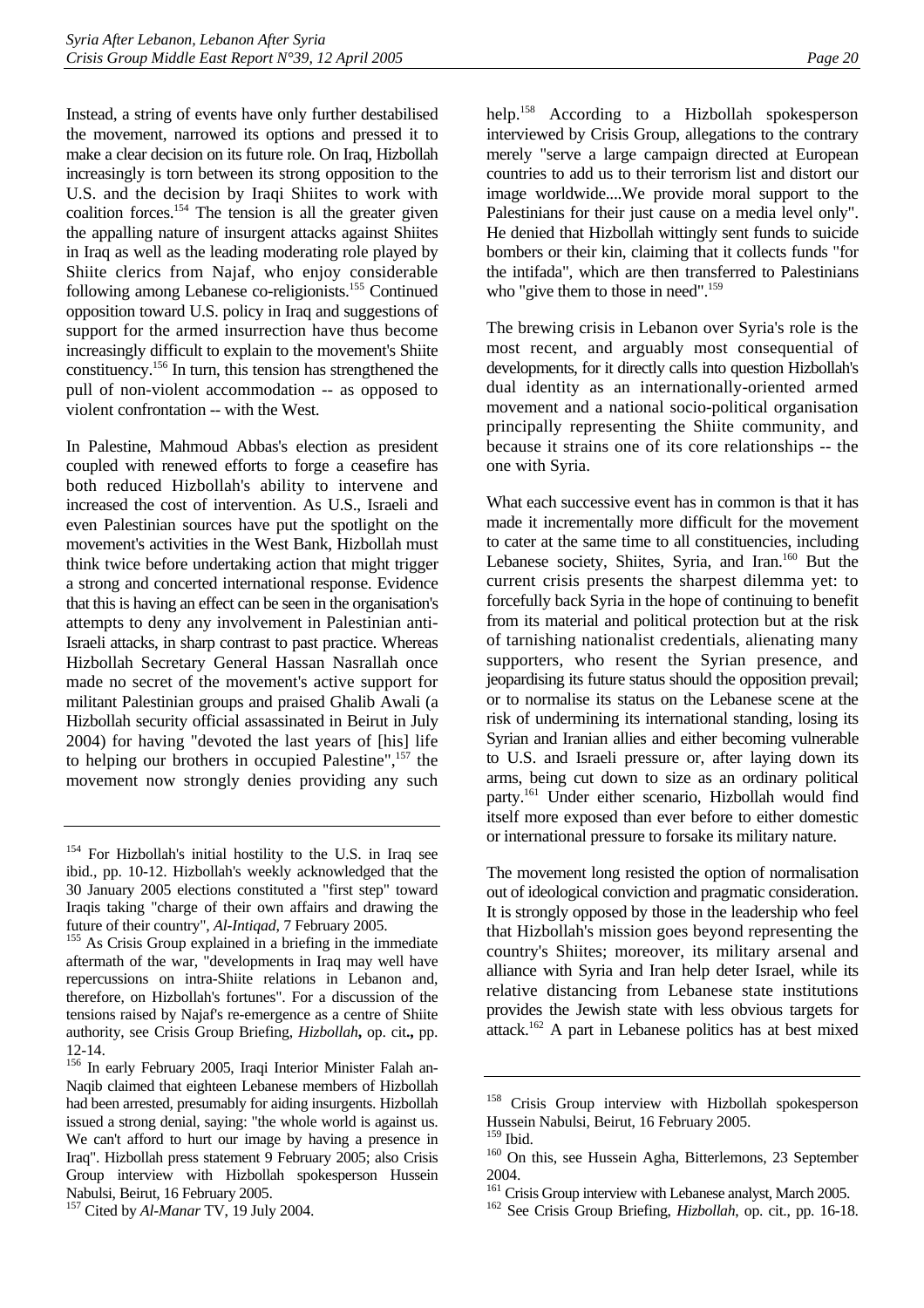appeal, useful in terms of protecting the Shiite community, but harmful insofar as these politics typically have been petty, corrupt, and wholly dominated by traditional patronclient relationships.<sup>163</sup> As a result, and while it has been active in parliament, Hizbollah has not participated in any post-war government. Until now, Hizbollah has defended its dual mission, arguing there was no contradiction since both its civilian and military activities were aimed at establishing a "resistance society" (*mujtama' almuqawama*) that could better withstand hostile onslaughts.[164](#page-25-1)

The uncertainty and perils of Hizbollah's current predicament have translated into cautious manoeuvring designed to create some distance from Damascus without breaking ties, preserving its legitimacy and place on the domestic political scene while reminding all of its strength and special status -- and therefore, of its continued need to bear arms.<sup>165</sup> Its goal (only partially met) appears to be to project itself as the sole credible bridge between pro-Syrian and opposition elements.<sup>166</sup> An opposition member says, "Hizbollah is in the loyalist bloc, but tries not to be like the other loyalists. It does not want to appear to be directed by remote control" by a foreign hand[.167 F](#page-25-4)or one thing, Nasrallah's relations with Hariri differed markedly from Bashar's; the former prime minister regularly met with Hizbollah's chief and made

Hizbollah justifies continued resistance by citing in particular frequent Israeli violations of Lebanese sovereign territory. It most recently claimed that Israel has transgressed Lebanese territory 9,409 times since the May 2000 withdrawal, principally by air. See *Al-Intiqad*, 3 January 2005. The UN Secretary General has expressed his "profound concern" over Israeli air violations. See "Report of the Secretary General on the United Nations Interim Force in Lebanon (for the period from 21 July 2004 to 20 January 2005)", 20 January 2005.<br><sup>163</sup> Crisis Group Briefing, *Hizbollah*, op. cit., p. 17.

<span id="page-25-1"></span><span id="page-25-0"></span><sup>164</sup> Hizbollah's "service-oriented networks ... are part and parcel of Hizbollah's notion of resistance … and cannot be seen in opposition to the organisation's military agenda". It sees its armed and socio-political activities as complementary efforts to establish a holistic 'Islamic sphere' (*al-hala al-Islamiyya*). Mona Harb and Reinoud Leenders, "Know thy enemy: Hizbullah, 'terrorism' and the politics of perception", in *Third* 

<span id="page-25-2"></span>*World Quarterly*, vol. 26, 2005, p. 197.<br><sup>165</sup> Nasrallah made clear that so long as there exists a "Lebanese" consensus" about the Israeli threat, the country "will need resistance and resistance weapons", *al-Manar*, 6 March 2005. 166 "Hizbollah's position has always been unique. Until

<span id="page-25-3"></span>recently, it saw itself as part of the opposition but without being anti-Syrian. Now it is pro-Syrian but it doesn't fall into the loyalist camp. So it falls outside all camps and that is precisely how it derives its strength", Crisis Group interview with Amal Saad Ghorayeb, Hizbollah expert, Beirut, 1 April 2005.

<span id="page-25-4"></span><sup>167</sup> Crisis Group interview with PSP politburo member, Beirut, 4 March 2005.

clear his opposition to the movement's disarming.<sup>168</sup> Significantly, Hizbollah took some time prior to organising its own public demonstration and, rather than openly attack the opposition for its anti-Syrian stance, urged all parties to work in the interest of national unity. Although party members voted for Lahoud's extension, Hizbollah was careful to justify this as stemming from "strategic reasons", and made clear it opposed attempts to "politically isolat[e] Jumblatt".<sup>169</sup> Reacting to the formation of the Karameh government in October 2004, Hizbollah registered "a number of reservations regarding the new cabinet", $170$  no doubt fearful that the exclusion of much of the country's political class "risked eliminating the degree of national unity required to shield Hizbollah" from outside pressures.<sup>171</sup>

When it finally organised a mass demonstration on 8 March 2005, the speech, slogans and symbols were chosen to project the image of a national -- not partisan -- movement and a message that was sympathetic to Syria without being aligned with it. Lebanese flags, not Hizbollah banners, were on display; and the core slogan was opposition to outside interference and "gratitude" toward Syria, which most read as a way to bid its troops an honourable farewell rather than urge them to stay. $172$ And, in what some interpreted as a noteworthy if carefully worded statement, Nasrallah explained that "disarming the resistance will be up for discussion, and we expect our partners [in the opposition] to offer us alternatives to defend the country and people".<sup>173</sup>

<span id="page-25-6"></span>

<span id="page-25-8"></span><span id="page-25-7"></span>

<span id="page-25-5"></span><sup>&</sup>lt;sup>168</sup> Hussein Nabulsi, a Hizbollah spokesperson, told Crisis Group that Hariri had pledged that there would be no disarmament were he to once again become prime minister. Crisis Group interview, Beirut, 16 February 2005.<br><sup>169</sup> Cited in *al-Mustaqbal*, 28 November 2004.

<sup>&</sup>lt;sup>170</sup> Cited in *An-Nahar*, 29 October 2004. <sup>171</sup> Crisis Group interview with diplomat, Beirut, 9 December 2004. Hizbollah likely also found little to rejoice at its rival Nabih Berri's associates being granted a significant role in the government with the ministries of Health and Labour, both of critical importance to low-income groups in the Shiite community. Another Berri associate was given Foreign Affairs. Hizbollah's weekly commented: "The way in which the ministries were distributed …confirms that the chief concern was a further apportioning [of] state resources and [to] prepare for the next parliamentary elections, rather than to find realistic ways of confronting the foreign campaign". *Al-Intiqad*, 1 November 2005.<br><sup>172</sup> Crisis Group interviews with Lebanese analysts, Beirut,

<span id="page-25-9"></span>Paris, March 2005.

<span id="page-25-10"></span><sup>&</sup>lt;sup>173</sup> Al-Manar, 16 March 2005. That said, Nasrallah also stated the following: "If there is a group in Lebanon that, together with the Lebanese army, people and state provides some kind of security or protection -- it is required to lay down its arms or else be declared a terrorist organisation. We are willing to remain a terrorist organisation for all eternity in the eyes of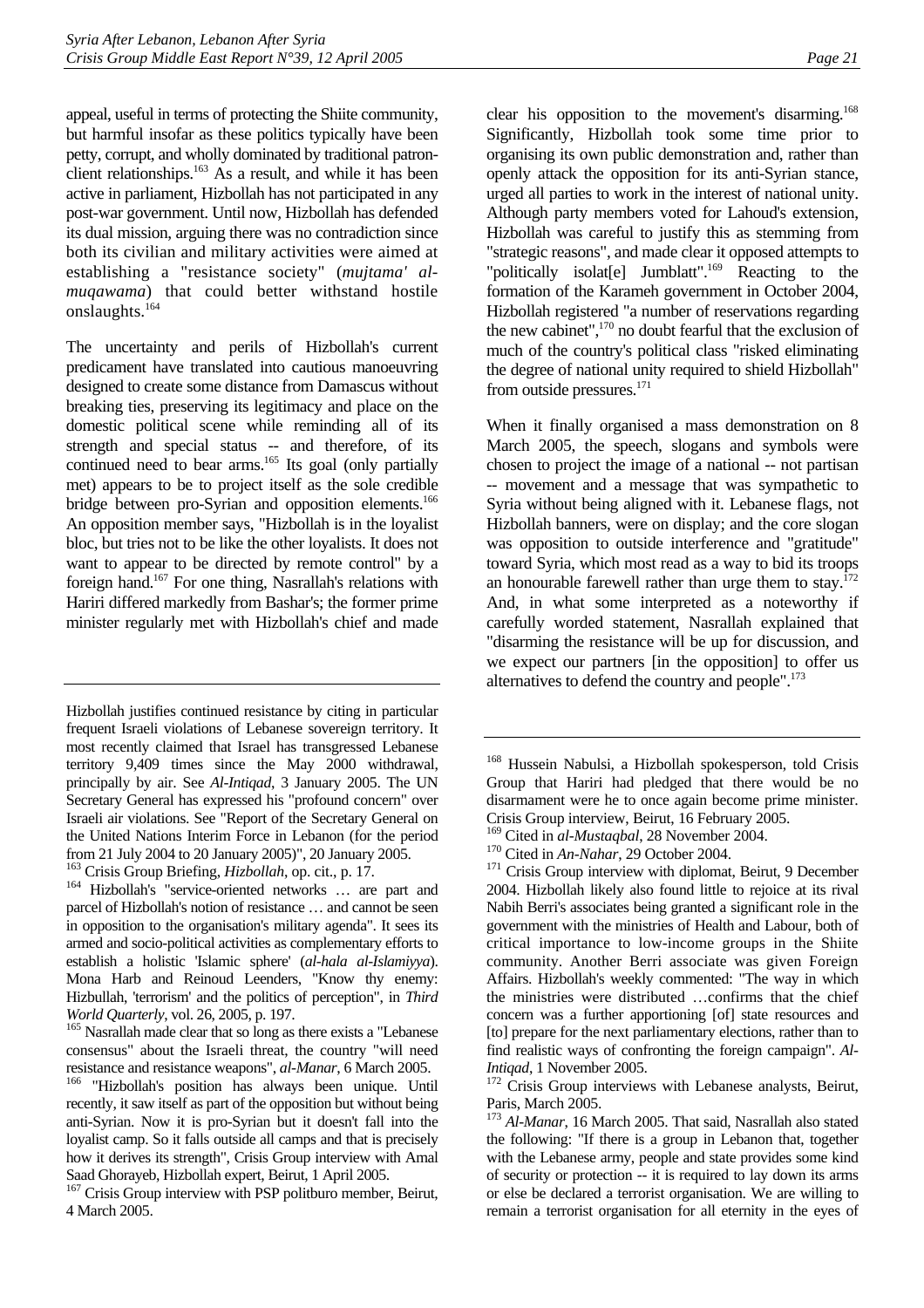In 2003, Crisis Group concluded that Hizbollah would decide whether to become a more conventional political party "only if and when absolutely necessary".<sup>174</sup> While that time has not yet come, it appears to be measurably closer. Recent events have strained the movement's complex balancing game almost, though not quite, to the breaking point. For now, it is banking upon its unique position as prestigious national organisation, dominant representative of the Shiite community, and credible interlocutor to both loyalists and opposition, coupled with the reality that any attempt at forcible disarmament would come at heavy cost, to continue to protect it and allow it to preserve its ambiguous political/military nature. For added measure, its leaders periodically encourage suspicion toward the opposition, dropping references to "some Lebanese opposition parties" with continued links with Israel and to their hidden ambition of walking away from the "state building plan" prescribed by Taef -- in other words, Shiite political emancipation -- and "leap into the unknown." [175](#page-26-2) 

Should that gambit fail, Hizbollah appears to be counting on the chronic paralysis of Lebanon's post-war institutional set-up and the resurgence of sectarian and political differences within the opposition once its principal goal -- getting the Syrians out -- has been achieved. After Syria's withdrawal, it believes, lofty calls for national unity will give way to political bickering, corruption and institutional gridlock, leaving such highly charged and polarising issues as disarming the "resistance" to yet another day. In the words of a Hizbollah spokesman, "Suppose that Aoun returns to Lebanon. Do you really think he will go to Mukhtara [Jumblatt's residence in the Shuf] to pay his respects and meekly operate under his umbrella? And if Aoun returns and Samir Ja'ja is released, what do you think will happen to the Qurnet Shehwan? They won't even win a single seat in Parliament!"<sup>176</sup>

#### <span id="page-26-0"></span>**3. The opposition's balancing act**

Shiite and Hizbollah concerns did not go unnoticed by the opposition, which quickly realised the need to appease them:[177](#page-26-4)

- Downplaying Resolution 1559 in favour of Taef. Over time, the opposition increasingly cast its demands in terms of the 1989 Taef Accord (which had called for a redeployment of Syrian military to the Bekaa, followed by a withdrawal), thereby diluting the sense of foreign interference or imposition, lessening Shiite (and Hizbollah) concerns and to some extent softening the blow to Damascus.[178 E](#page-26-5)mphasizing Taef also is a way of reassuring Shiites that "the political reforms" (i.e. their political emancipation) will remain in force.<sup>179</sup>
- Excluding a separate agreement with Israel**.** Some opposition leaders also have rejected any suggestion that they would pursue a peace agreement with Israel prior to resolution of the Israeli-Syrian conflict -- as feared by Hizbollah and Syria and as occurred in May 1983 under former President Amin Gemayel.<sup>180</sup> Their goal has been to insulate the Lebanese question as much as possible from broader regional dynamics and tensions. This is all the more important given persistent if uncorroborated reports of contacts between Israel and the opposition and repeated Israeli statements of support for the anti-Syrian movement.<sup>181</sup> A

<span id="page-26-7"></span>180 See Theodor Hanf, *Coexistence in Wartime Lebanon* (London, 1993), pp. 282-283.

George Bush, but we are not prepared to give up defending our country, our people's blood, and our honor". Ibid.<br><sup>174</sup> Crisis Group Briefing, *Hizbollah*, op. cit., p. 18.

<span id="page-26-1"></span>

<span id="page-26-2"></span><sup>&</sup>lt;sup>175</sup> Hassan Nasrallah on *Al-Manar*, 16 March 2005.

<span id="page-26-3"></span><sup>&</sup>lt;sup>176</sup> Crisis Group interview with Hussein Nabulsi, Beirut, 1 April 2005.

<span id="page-26-4"></span>A member of the Qurnet Shehwan acknowledged that this might not have been the case at the outset, evoking the opposition's initial "clumsiness" toward the Shiites. Crisis Group interview, Beirut, 4 March 2005.

<span id="page-26-5"></span><sup>&</sup>lt;sup>178</sup> "Taef is the only national reconciliation document in the country. All Lebanese groups accept Taef, including even the Aounists", Crisis Group interview with a leader of the Democratic Left Movement, Beirut, 1 March 2005. He had earlier explained: "For us the emphasis on Taef over 1559 comes naturally. We have been campaigning long before this resolution was adopted. It is an exaggeration to reduce our campaign to 1559 and foreign pressures". Crisis Group interview, 24 November 2004. The opposition sought to dismiss the argument that Resolution 1559 employs far more explicit language on the withdrawal of Syrian troops and intelligence agents than Taef. "That is the interpretation [of Syrian loyalists]. But now that Israel no longer occupies South Lebanon, the Syrian presence no longer is justified. Total withdrawal is in the spirit of Taef". Ibid.

<span id="page-26-6"></span><sup>&</sup>lt;sup>179</sup> "That internal message is extremely important". Crisis Group interview with a leader of the Democratic Left Movement, Beirut, 1 March 2005.

<span id="page-26-8"></span><sup>&</sup>lt;sup>181</sup> Nasrallah referred to such reports, which appeared in the Israeli media: "They said some Lebanese opposition leaders contacted old friends in the Israeli entity and asked them to help put Israeli pressure on the U.S. administration to continue its policy towards Lebanon and not retreat. I do not accuse any in the opposition, but what the Israeli newspapers revealed needs a clear answer by the opposition", *al-Manar*, 6 March 2005. Hizbollah's weekly magazine similarly commented: "The feelings of delight and joy regarding the occurrences on the Lebanese ground were apparent in the U.S. White House and the 'Israeli' Knesset more than any other place, particularly more than the Lebanese homes which were still overwhelmed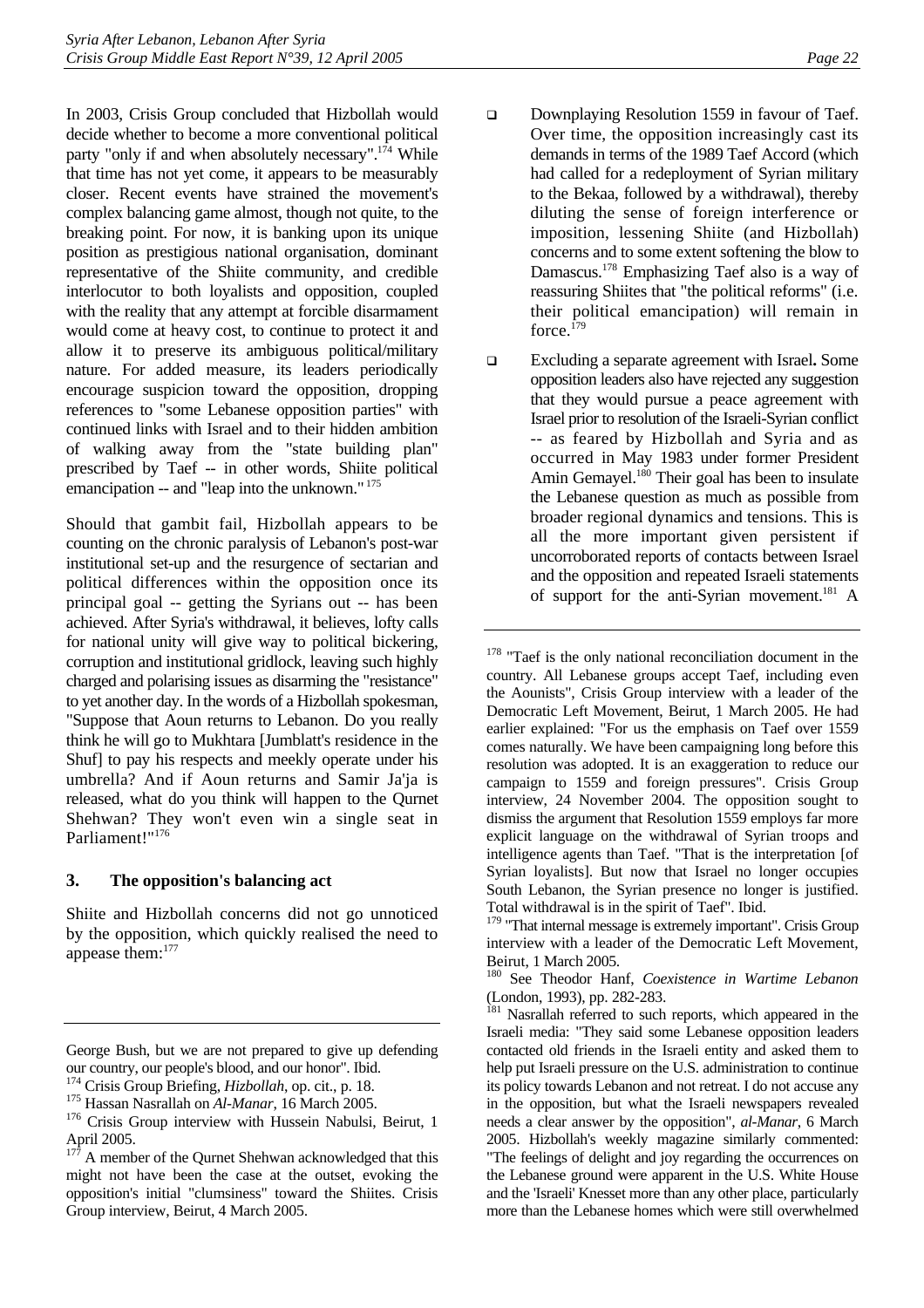member of Jumblatt's party told Crisis Group, "we are against a peace treaty with Israel before a Syrian-Israeli agreement. The situation is too fragile in Lebanon to have an independent policy toward Israel".<sup>[182](#page-27-0)</sup>

- Engaging with Hizbollah and members of the Shiite community. Again in an effort to mollify Shiite skeptics, leaders of the Democratic Left Movement and the Qurnet Shehwan in particular kept lines of communication open, organising symposia and debates in predominantly Shiite areas[.183 P](#page-27-1)ro-opposition media likewise provided a platform for Shiite writers.[184](#page-27-2)
- Reassuring Hizbollah about its future**.** Members of the opposition have argued that they are best able to provide Hizbollah with a legitimate, internationally acceptable "Lebanese cover", or protection, against demands that it disarm.[185](#page-27-3) In fact, some argue they can provide a better safeguard than Syria: whereas Damascus may choose to "sell out" Hizbollah for its own interests, "we will protect Hizbollah through national unity. Israeli aggression would not be just against Hizbollah, but against Lebanon as a whole".<sup>186</sup> In this, they have sought to distance themselves from the U.S. characterisation of Hizbollah as a "terrorist organisation". Indeed, prior to his death, Hariri had lobbied President Chirac on this issue, emphasizing that inclusion of Hizbollah on the terrorism list would vastly complicate the situation.<sup>187</sup> The opposition made clear that disarming Hizbollah was currently not on its agenda and that, when it would be, this

would be a purely domestic issue to be resolved peacefully through a dialogue involving all Lebanese. Opposition members held several meetings with Hizbollah's leadership to reassure it on this point. Speaking ahead of Hizbollah's mass rally on 8 March, an opposition adviser said:

> Hizbollah is getting closer to an agreement with the opposition. Their choices are getting narrower by the day. Hizbollah is caught between three distinct logics. First is the logic of 1559 which says, "dissolve and disarm now under international pressure". Second is the logic of Syria's position, which is at risk of becoming wholly irrelevant or, worse, operate a U-turn if Damascus decides to sacrifice the organisation as the price for a deal with the U.S. Third is the logic of our position: national dialogue and a readiness to tell the U.S. that it must let the future of the resistance remain a Lebanese issue. If I were in Hizbollah's shoes, I would think that ours is the best offer. $188$

 Giving a prominent role to Jumblatt. Partly in order to alleviate fears of renewed Christian dominance, Maronite elements "have deliberately played second fiddle", allowing the Druze leader to become the opposition's most vocal leader<sup>189</sup>  $$ much to the dismay of other Maronites, who fear Jumblatt is using the opposition's platform to further his own interests.<sup>190</sup>

On more symbolic matters as well, the opposition sought to take account of Shiite sensitivities. Jumblatt's Progressive Socialist Party urged demonstrators to lower their "triumphalist rhetoric" and use only Lebanese national banners as opposed to the partisan flags that would conjure up unpleasant war-time memories.<sup>191</sup> Based on

by sadness for the hideous crime that took place in Beirut on 14 February". *Al-Intiqadh*, 7 March 2005.<br><sup>182</sup> Crisis Group interview, Beirut, 4 March 2005.<br><sup>183</sup> An opposition student activist explained: "We began

<span id="page-27-0"></span>

<span id="page-27-1"></span>working at the grassroots level with young Shiites in the south even before Hariri's death. We organised debates in Nabatiyya where [Democratic Left Movement leader] Elias Atallah and Faris Shweid [a leader of the Qurnet Shehwan] addressed a large audience composed principally of Shiites". Crisis Group interview, Beirut, 1 March 2005. Simon Karam (another Maronite opposition member who has had contacts with Hizbollah) participated in a debate with Shiite intellectuals on the question "what would we do when the Syrians leave?" Crisis Group interview with Simon Karam, Beirut, 4 March 2005.<br><sup>184</sup> An-*Nahar's* cultural supplement published a series

<span id="page-27-2"></span><sup>184</sup> *An-Nahar's* cultural supplement published a series of contributions concerning the opposition and its demands, including a Syrian withdrawal. Eight out of ten authors were

<span id="page-27-4"></span><span id="page-27-3"></span>

Shiites. *Mulhaq an-Nahar*, 27 February 2005.<br><sup>185</sup> Crisis Group interviews, Beirut, March 2005.<br><sup>186</sup> Crisis Group interview with member of opposition

<span id="page-27-5"></span>Lebanese Democratic Left Movement, Beirut, 1 March 2005. <sup>187</sup> Crisis Group interview with Lebanese observers and French officials, March 2005.

<span id="page-27-6"></span><sup>&</sup>lt;sup>188</sup> Crisis group interview, Beirut, 4 March 2005.

<span id="page-27-7"></span><sup>&</sup>lt;sup>189</sup> Crisis Group interview with member of the Qurnet Shehwan, Beirut, 4 March 2005.

<span id="page-27-8"></span><sup>&</sup>lt;sup>190</sup> Crisis Group interview with Aounist activist, Beirut, 7 March 2005.

<span id="page-27-9"></span><sup>&</sup>lt;sup>191</sup> "Especially after the fall of the Karameh government, we didn't want to engage in provocative behaviour. Jumblatt called for an immediate end to this. He issued a strong call to control our emotions. Most importantly, we contained and condemned racist anti-Syrian discourse, in order not to upset those who still have sympathies for the Syrians, whether in the Shiite or other communities". Crisis Group interview with a leader of the Democratic Left Movement, Beirut, 1 March 2005. In a similar effort, Samir Kassir stood on a podium at Martyr Square to read a declaration of Syrian intellectuals supporting the Lebanese opposition. "Some in the audience booed. But even the Aounists responded decently. This is about democracy; the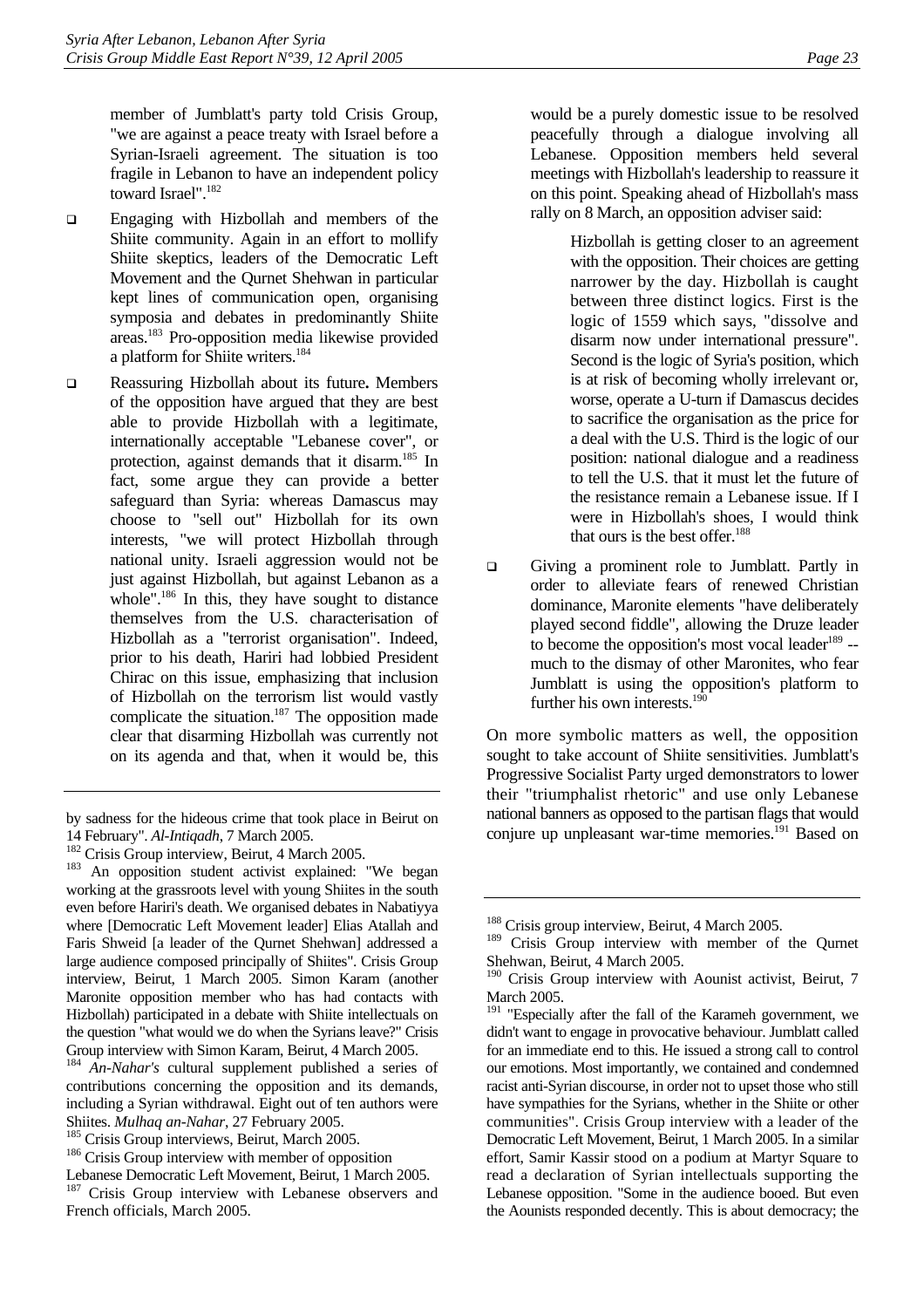the above, a French official discerned a possible compromise between Hizbollah and the opposition pursuant to which the former would support Syria's withdrawal, lesser (though not zero) Syrian influence, and internationally supervised elections, while the latter would pledge neither to disarm the movement nor reach a separate peace with Israel.<sup>192</sup>

The opposition's moderate and inclusive approach to issues of concern to the Shiite community and to Hizbollah in particular has not gone unnoticed, though underlying fears remain. A prominent Shiite cleric thus conceded that "the opposition is restraining itself right now. It has, remarkably, reverted back to Taef and it is careful to reassure Hizbollah. But I question whether many ordinary Shiites have noticed this shift or that is has removed their fears and apprehensions".<sup>193</sup>

On Hizbollah's part too, the response has been reserved. Undoubtedly, it welcomed opposition signals that disarmament was not on the current agenda, foreign pressures notwithstanding.[194 B](#page-28-2)ut future prospects are far less soothing. Hizbollah's leaders understandably question the sustainability of the opposition's stance, particularly if once Syria has withdrawn, the opposition takes control and foreign pressure (for now in check) redoubles.<sup>195</sup> Hizbollah, therefore, puts only limited faith in the promised "Lebanese cover" or peaceful national dialogue as insurance against outside intervention. Though Jumblatt has been emphasising that a change is not in the cards,<sup>196</sup> comments from Michel Aoun, Maronite Patriach Sfeir and Amin Gemayel concerning the need to disarm Hizbollah suggest the opposition's united stance is likely to come under strain.<sup>197</sup>

In short, the attitude of the international community more than opposition behaviour will shape Hizbollah's actions during this delicate transitional phase. As discussed, France (predictably) and the U.S. (more surprisingly) have put the question of Hizbollah's future on the back burner, albeit in different tones and with differing degrees of conviction. Whereas Paris appears persuaded of the need to integrate Hizbollah (and, therefore, the Shiite community) more fully into the political equation and, to that end, offer reassurances about its future, Washington has been balancing its Lebanon focus with its broader anti-terrorism campaign, leading to often conflicting messages.<sup>198</sup> Pressure from Congress, more hard-line administration officials and groups supportive of Israel also play an important part.<sup>199</sup>

<span id="page-28-6"></span><sup>198</sup> U.S. officials indicated they would accept a disarmed Hizbollah as a political party in Lebanon. *The New York Times*, 10 March 2005. U.S. envoy David Satterfield explained that "our concern is with Hizbollah's engagement -- globally and regionally -- in violence and terror. That is the concern. Not Hizbollah as a political force in Lebanon". *The Washington Post*, 18 March 2005. At the same time, a U.S. official strongly denied reports of a policy "softening" toward Hizbollah. "We still consider it a terrorist organisation and we will treat it as such". Crisis Group interview, Washington, March 2005. Satterfield's subsequent remarks that Hizbollah, together with Syria and Iran, should stop "interfering" in Lebanon's domestic affairs were seen as undercutting his earlier, more welcoming statements. They were angrily dismissed by Hizbollah, which pointed to Washington's own "blatant interference in Lebanon". Crisis Group interviews with Hizbollah spokesperson Hussein Nabulsi, Beirut, 1 April 2005 and with Lebanese observers and journalists, March-April 2005.

<span id="page-28-7"></span><sup>199</sup> On 8 March 2005, members of the House of Representatives introduced the Lebanon and Syria Liberation Act, which describes Syrian policies as a threat to the national security interests of the United States and international peace", and would impose a series of additional sanctions on Syria and authorise the President to provide assistance to "pro-democracy" groups in Syria. H.R.1141. Israel has not let up its efforts to persuade the EU to add Hizbollah to its terrorism list. See *Yedioth Ahronoth*, 11 March 2005. "Israel wants the West to deal with Hizbollah more immediately. Israel is and will be putting pressure on the international community to [designate Hizbollah as a terrorist organisation]". Crisis Group interview with Eyal Zisser, Israeli expert on Syrian affairs, Tel Aviv, 10 March 2005. Europe has sent conflicting signals on this issue. While it so far has resisted U.S. and Israeli pressure on the terrorism list question, the European Parliament adopted a nonbinding resolution characterising Hizbollah as a terrorist organisation. Besides the U.S., Israel, Australia, Canada, the United Kingdom (which, however, singles out Hizbollah's "external security branch") and, in November 2004, the Netherlands (albeit without real consequence unless and until

opposition movement shouldn't be racist". Crisis Group interview with Samir Kassir, 1 March 2005.

<span id="page-28-0"></span><sup>&</sup>lt;sup>192</sup> Crisis Group interview, Paris, March 2005.

<span id="page-28-1"></span><sup>&</sup>lt;sup>193</sup> Crisis Group interview, Beirut, 3 March 2005.

<span id="page-28-2"></span><sup>&</sup>lt;sup>194</sup> In a commentary, Hizbollah's weekly wrote: "[The] parties in the Lebanese opposition seem to be persistent in separating their views and actions from the ... course taken by the U.S. and in refusing to tie their demands [and] pressures to U.S. [policies] toward Lebanon and the region". *Al-Intiqad*, 7 March 2005.

<span id="page-28-3"></span><sup>&</sup>lt;sup>195</sup> Some members of Hizbollah's leadership "view the opposition's assurances about providing 'Lebanese protection' as pure media talk without real consequence". Crisis Group interview with Lebanese journalist, Beirut, 2 March 2005.

<span id="page-28-4"></span><sup>&</sup>lt;sup>196</sup> Jumblatt made these comments after meeting with Hizbollah leader Nasrallah, *Al-Manar* TV, 29 March 2005.

<span id="page-28-5"></span><sup>197</sup> Cited in *An-Nahar*, 19 March 2005. Gemayel called for Hizbollah to be disarmed immediately after the elections. *Daily Star*, 31 March 2005. A Qurnet Shehwan member explained these calls by noting that Hizbollah is "not serious about engaging in a real dialogue on key issues. Instead they hold demonstrations and embark on sectarian tactics. We answered that by telling them that the issue of their weapons is

on the table. So far we have accepted the game of bestowing legitimacy on the Resistance but they keep refusing a real dialogue". Crisis Group interview, Beirut, 3 April 2005.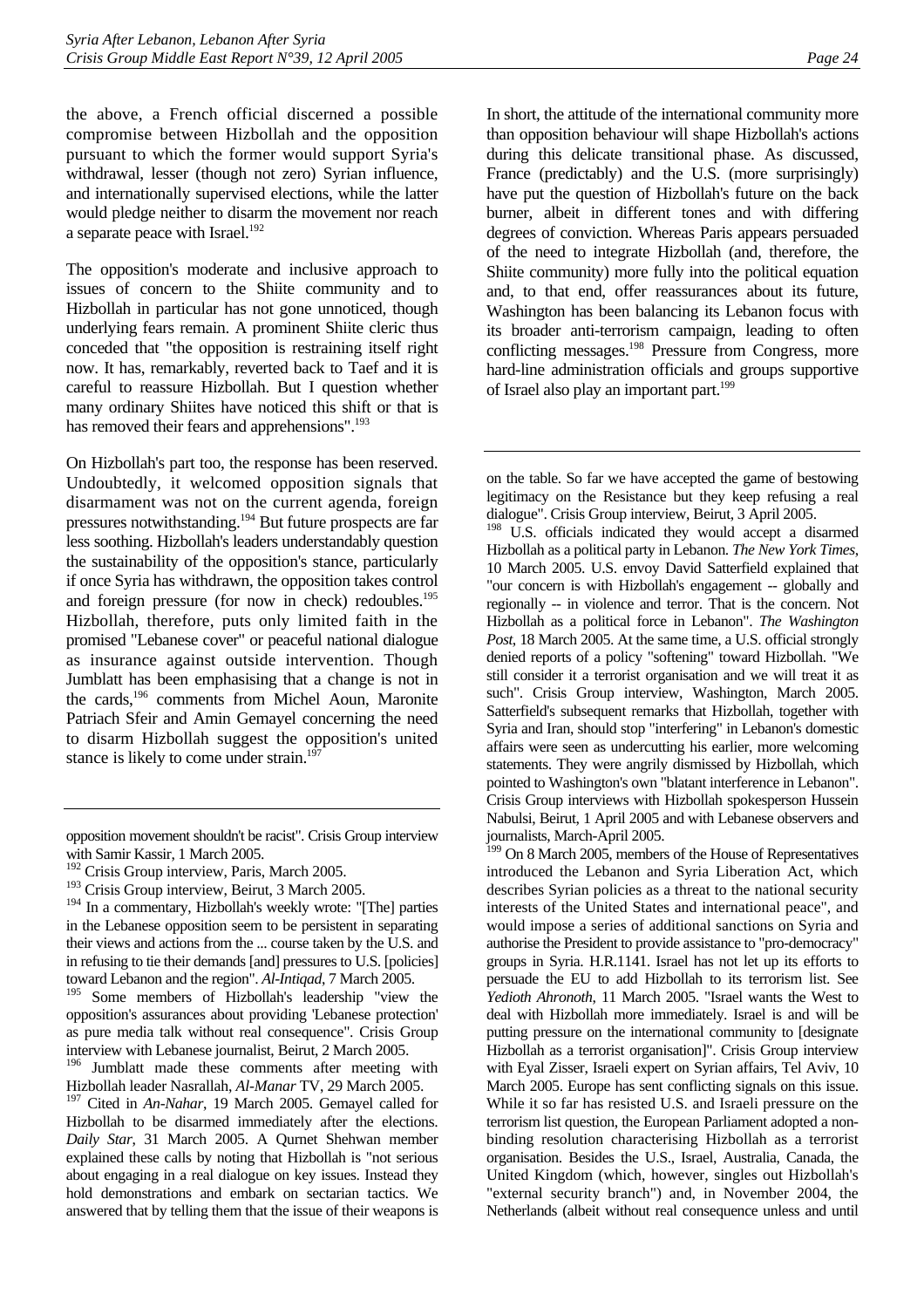Many in the opposition worry about the impact of U.S. ambivalence on Hizbollah's calculations and wish to see clearer indications that Washington will not take the organisation on once Syria is out. From their perspective, the priority should be to ensure that Hizbollah plays a constructive role during the transitional process, that it see its future in terms more of integration within the political system than of its ties to Syria, and that it refrains from violent activity on the Israeli border, while the issue of its disarmament or integration into the Lebanese army is left to a future date and to the Lebanese. $200$  As one opposition member who maintains contacts with Hizbollah saw it, "the movement can play a vital role if it is brought into the process: it can help get Syria out peacefully; preserve Lebanon's national unity; and provide a sense of protection against Israel".<sup>201</sup>

In the longer term, steps will have to be taken in accordance with Taef and Resolution 1559 to transform Hizbollah gradually into a disarmed, strictly political organisation. In this context, some opposition members have floated the idea of an Israeli withdrawal from Shab'a after Syria's withdrawal and free and fair Lebanese elections, as a means of exerting further pressure on Hizbollah to abandon any resistance pretence.<sup>202</sup> In the words of a Shiite cleric:

> If the Israelis were to move out of Shab'a, that would be the end of the Resistance. Any Shiite, any Lebanese, will accept that. What options will Hizbollah have left? It could either cease its operations or insist on the liberation of Jerusalem. I don't think they will enjoy much popular support for the latter. It is not our responsibility. I would openly speak out and say so.[203](#page-29-5)

Na'im Qasem, Hizbollah's deputy-secretary general, suggested that the organisation's disarmament or integration into Lebanon's regular army could be discussed after Israel withdraws from Shab'a.[204 S](#page-29-6)ome specific proposals are further discussed below.

# <span id="page-29-0"></span>**III. MAKING SENSE OF SYRIAN POLICIES**

One of the more puzzling aspects of this crisis is the degree to which the regime in Damascus appears to have misread the gravity of the situation and has repeatedly committed missteps that only further intensify its isolation. Two days after Hariri's assassination, for instance, a Syrian journalist remarked that the regime "seems to think nothing unusual has happened. The Syrian state newspapers are reporting on the murder as if it had happened in a remote place in Central Asia".<sup>205</sup> Perhaps best summing up the distinction between the current leadership and that of Hafez al-Asad -- which could be no less inflexible and far more ruthless but had a unique capacity to calibrate its actions and generally appeared to know how far not to go -- another Syrian journalist quipped: "Bashar is doing what his father said, not what he did".[206](#page-29-8) 

The policies of the Bush administration, far more inflexible and less open to compromise than those Bashar's predecessor faced, are part of the explanation. Still, even taking this into account, the Syrian regime's often baffling behaviour -- from the at times ambivalent, often dismissive, reactions to foreign pressure, through the slighting of old allies, to the braggadocio of official pronouncements -- its perpetual "balancing on the edge of a cliff" (*haffat al-hawiya*) [207 -](#page-29-9)- require further elucidation. Several different, seemingly inconsistent but to a large extent complementary explanations have been offered.

### <span id="page-29-1"></span>**A. NOT READING THE SITUATION WELL ENOUGH: "TIME WILL PROVE US RIGHT"**

Syrian officials interviewed over the past several months by Crisis Group confidently predict that, in the end, regional developments -- the insurgency in Iraq, Prime Minister Sharon's policies, the fear of rising Islamic fundamentalism -- will provoke a reappraisal of U.S.

the EU adds Hizbollah to its terrorism list) have designated Hizbollah a terrorist organisation. Crisis Group interviews in Damascus and Beirut, November-December 2004. France's broadcast regulator banned Hizbollah's *al-Manar* television channel in December after it concluded it was anti-Semitic. The European broadcasting authorities, comprising 25 government watchdogs, also recently took *al-Manar* off the air. 200 Crisis Group interview with member of the opposition, Beirut, 4 March 2005.<br><sup>201</sup> Crisis Group interview, March 2005.

<span id="page-29-3"></span><span id="page-29-2"></span>

<span id="page-29-4"></span>

<span id="page-29-6"></span><span id="page-29-5"></span>

<sup>&</sup>lt;sup>202</sup> Crisis Group interviews, Beirut, February-March 2005.<br><sup>203</sup> Crisis Group interview, Beirut, 3 March 2005.<br><sup>204</sup> "We will discuss [Hizbollah's] arms after Shab'a but on condition that a credible alternative is found to protect Lebanon", he said. He specifically mentioned the idea of becoming a kind of reservist army working with Lebanese

authorities, adding, "a reservist army doesn't mean the resistance becomes part of the army but it is a formula of coordination with the army. It is resistance by another name". *Financial Times*, 7 April 2005. In response, the leader of the Israeli left-wing Yahad party , Yossi Beilin, called on Prime Minister Sharon to withdraw from Shab' a to put Hizbollah to the test. *Ha' aretz*, 8 April 2005.<br><sup>205</sup> Crisis Group telephone interview, 16 February 2005.<br><sup>206</sup> Crisis Group interview with Lebanese journalist, Beirut, 4<br><sup>207</sup> Crisis Group interview with Lebanese journalist, Beir

<span id="page-29-7"></span>

<span id="page-29-8"></span>

<span id="page-29-9"></span>March 2005.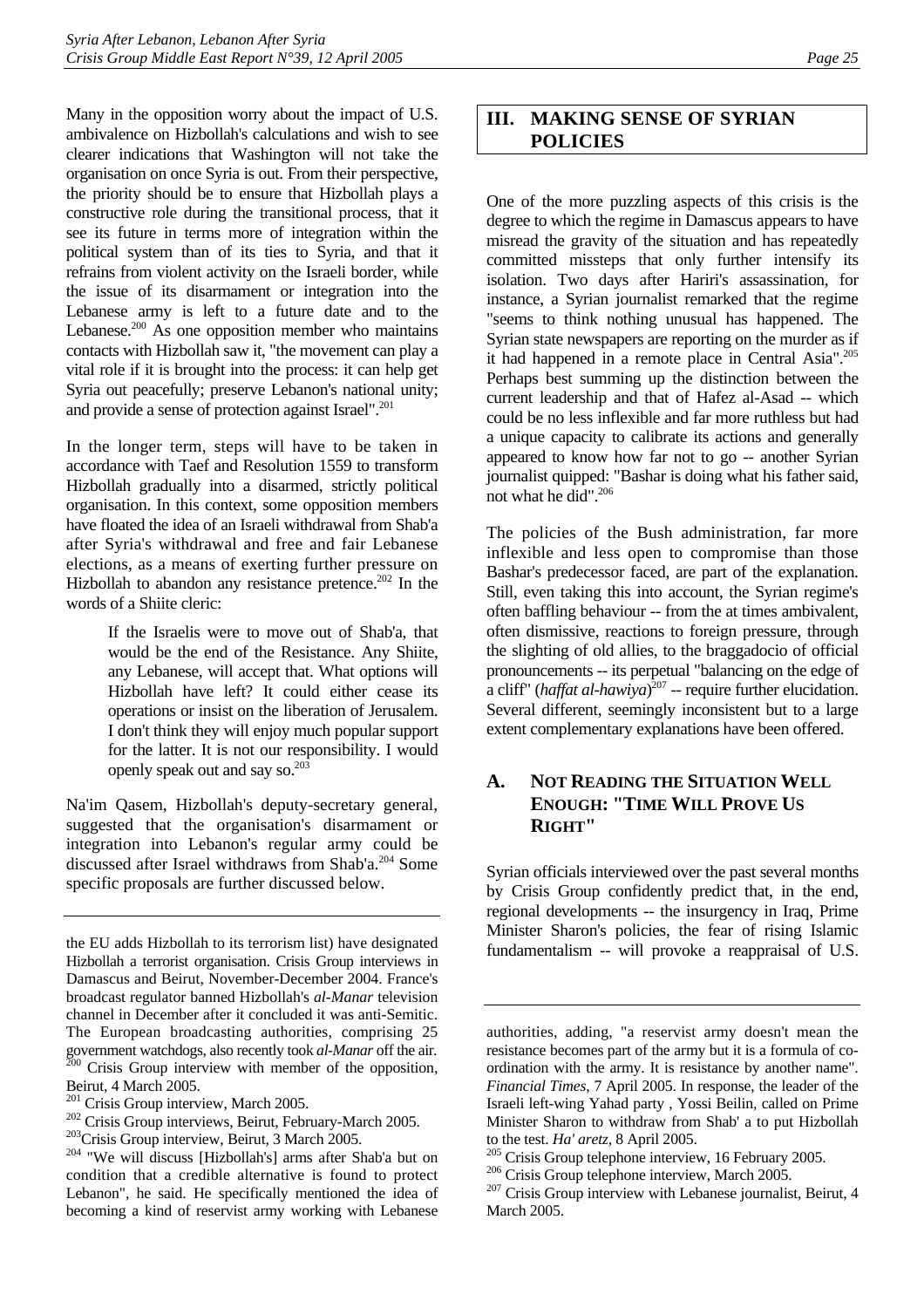policy toward their country.[208](#page-30-1) Whether driven by "ignorance about the feelings and aspirations of Arabs and Muslims" or by an elaborate "neo-conservative plot to cause chaos in the region and eventually overthrow all Arab regimes",<sup>209</sup> it is said, Washington's "consistently pro-Israeli and anti-Arab"[210 p](#page-30-3)olicy is working against its own interests, "building a huge factory for global terrorism", [211 a](#page-30-4)nd, therefore, in the longer run will prove "unsustainable". [212](#page-30-5) As U.S. policy radicalises popular regional sentiment, and its projects in Iraq and Palestine collapse, the administration will come to terms with the need to deal with the Baathist regime and even to seek its help. "If they don't want to deal with the government of Bashar al-Asad, the alternatives will be al-Qaeda, *Jihadists* and the Islamists generally."<sup>213</sup>

Under this view, the regional situation also considerably constrains Washington's manoeuvring room. Perceived as both militarily and politically overstretched, the U.S. is believed unable to open up yet another front. "The U.S. cannot do what it wishes concerning Syria. It is a complicated game".<sup>214</sup> Nor is the U.S or the West generally believed to have the requisite staying power in a region where it takes patience and not only power to prevail. This is expressed with particular conviction in the case of Lebanon. The argument is that the Lebanese opposition and the international actors that support it:

> …will all be proven wrong. At the end of the day we possess the real influence in Lebanon. We

border the country, we share our resources, there are people crossing the border, and we trade. The Lebanese opposition doesn't understand this: When all foreign powers have left or lost interest, we will remain. We have a geographic strategy, not a transient political strategy like the U.S. and France.<sup>[215](#page-30-8)</sup>

That the Syrian regime has been counting on a strategic turning of the tide is further suggested by its efforts, described above, to forge new alliances as a means of countering the U.S. -- an attempt to demonstrate the absence of an international consensus behind Washington's approach as a first step toward altering it.

Even France's leadership on Resolution 1559 seemingly failed to impress. Damascus acted as if the resolution was merely hortatory and not meant to be implemented, $216$ and as if it believed President Chirac's hostility was motivated by material damage (the marginalisation of his friend and benefactor Hariri; the aborted gas deal) and could be mollified by material reward.<sup>217</sup>

## <span id="page-30-0"></span>**B. READING THE SITUATION TOO WELL: "WHY GIVE IN WHEN THEY WANT TO TAKE US OUT?"**

In the wake of Hariri's assassination, a well-informed Lebanese observer remarked: "I used to think that the Syrian regime did not understand the situation well enough. Now I am beginning to believe they understand it too well".<sup>218</sup> Far from underestimating the seriousness of U.S. purpose, Damascus arguably grasped it early on, realised that the ultimate goal was either total abnegation or regime change and concluded there was little it could do about it. This appreciation of Washington's objective is widely shared among Syrian and Lebanese observers, including both supporters and critics of the Syrian regime. $^{219}$ 

<span id="page-30-1"></span><sup>&</sup>lt;sup>208</sup> Crisis Group interviews with Syrian officials in Damascus, November 2004-February 2005.

<span id="page-30-2"></span><sup>&</sup>lt;sup>209</sup> Crisis Group interview with Imad Shueibi, former foreign policy adviser to President Bashar al-Assad, Damascus, November 2004.

<span id="page-30-3"></span><sup>210</sup> Crisis Group interview with Syrian diplomat and foreign policy adviser in Damascus, December 2004

<span id="page-30-4"></span> $2^{211}$  Crisis Group interview with Muhammad Habash (Syrian parliamentarian) in Damascus, November 2004.<br><sup>212</sup> Crisis Group interview with Syrian diplomat and foreign

<span id="page-30-5"></span>policy adviser in Damascus, December 2004. According to Buthania Shaaban, Minister for Emigrant Affairs and former Foreign Ministry Spokesperson, Arab public opinion will play a key role in this respect. "If you carry out a real survey among Arabs and ask them what they think of the U.S., you will find that most people see a huge gap between its stated policy and what it is actually doing." Crisis Group interview, Damascus, December 2004.

<span id="page-30-6"></span><sup>&</sup>lt;sup>213</sup> Crisis Group interview with Imad Shueibi, Damascus, November 2004.

<span id="page-30-7"></span><sup>&</sup>lt;sup>214</sup> Crisis Group interview with Syrian diplomat and foreign policy adviser, Damascus, December 2004. At the same time, Syrian officials or businessmen did not appear overly concerned by the effect of U.S. sanctions. "Their impact is more serious than we initially thought. But it is not alarming as it is alleviated by rising oil prices and growing trade with Iraq". Crisis Group interview with Syrian economist, Damascus, 1 December 2004.

<span id="page-30-8"></span><sup>&</sup>lt;sup>215</sup> Crisis Group interview with Imad Shueibi, Damascus, November 2004.

<span id="page-30-9"></span><sup>216</sup> Syrian observers and Western diplomats in Damascus confirm this initial apparent lack of concern over Resolution 1559. Crisis Group interviews in Damascus, December 2004- February 2005.

<span id="page-30-10"></span><sup>&</sup>lt;sup>217</sup> Maher al-Assad, the president's brother, reportedly visited Paris in early October 2004 to offer lucrative oil and trade deals. Crisis Group interview with European diplomat, Damascus November 2004. See also *Akhbar as-Sharq*, 18 October 2004.

<span id="page-30-11"></span><sup>218</sup> Crisis Group telephone interview, February 2005.

<span id="page-30-12"></span><sup>&</sup>lt;sup>219</sup> In the words of Syrian human rights activist Haytem al-Maleh,"The U.S. army is all around us. They are in Afghanistan, Iraq, and the Gulf. This puts us at great risk. There is a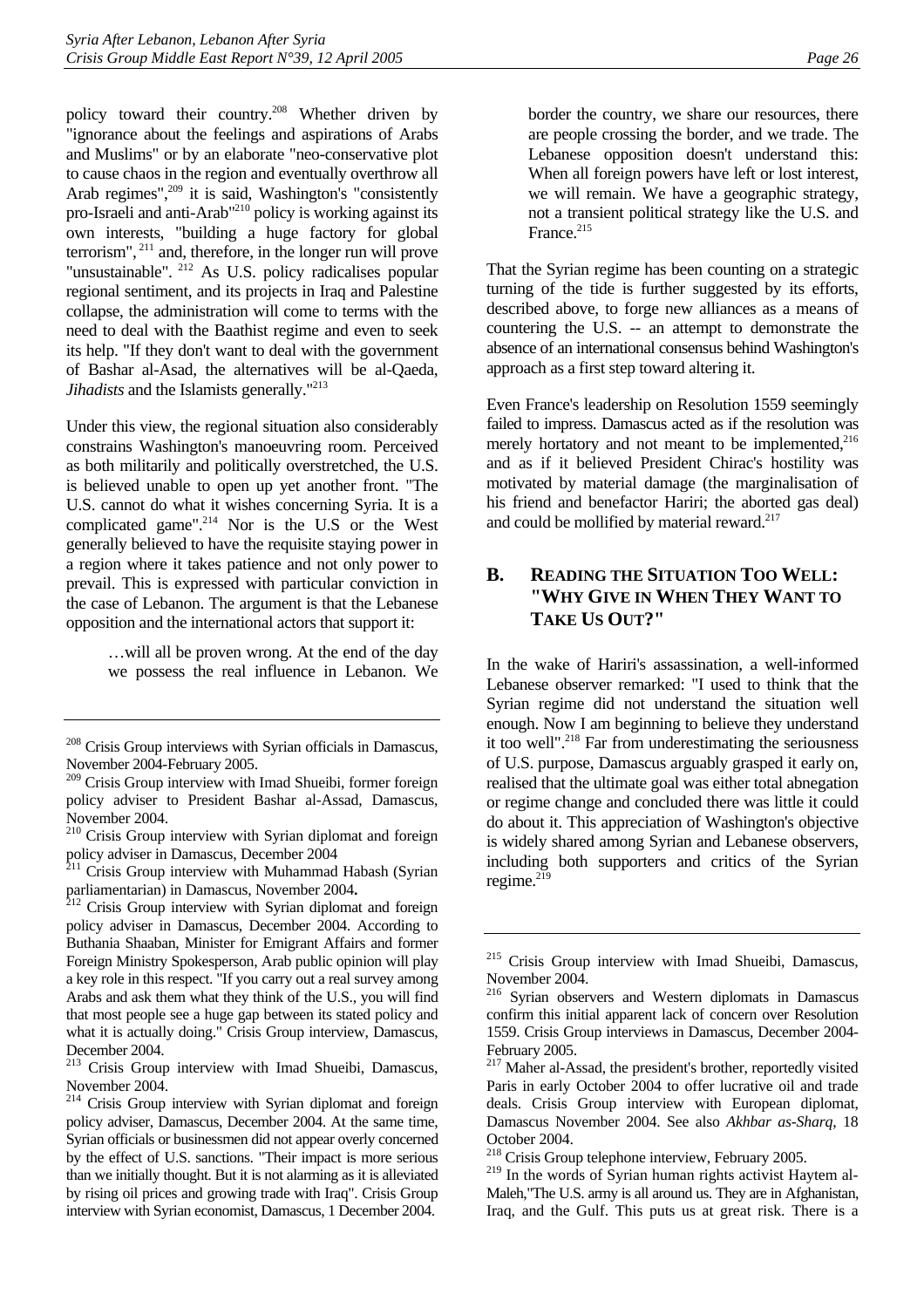From this perspective, demands concerning the peace process, Iraq or Lebanon are essentially pretexts, used as instruments with which to weaken the regime and, eventually, occasion its collapse. Washington's sudden interest in Lebanon, coming after years of neglect, certainly bolstered this view, as it was seen as a means of depriving Syria of one of its last remaining strategic assets.[220 T](#page-31-1)he result was a collective digging-in of heels, including among more reform-minded officials for whom a more conciliatory approach now took on the appearance of unilateral disarmament. In the words of a Syrian governmental adviser, "Why make concessions when the U.S. raises the banner of regime change?" $^{221}$ Instead, the priority became to hold on to its residual cards. Speaking before Hariri's assassination, a former Syrian official put it bluntly:

> If the U.S. wants trouble, it can get it. You can take back 600,000 Palestinians in Syria -- all of them terrorists if you insist. If we are forced to withdraw from Lebanon, you also will get what you want: bombs in Beirut, fighting between Amal and Hizbollah, *Jihadists* in 'Akkar, and Palestinians in southern Lebanon. The Christians will get nervous and you'll have a recipe for civil war. $^{222}$

With the perceived threat of regime change on the horizon, the regime at first reacted by tightening its domestic grip as well. In September 2004, it arrested Nabil Fayyad, leader of the recently established Liberal Grouping.<sup>223</sup> Security services rounded up Syrian-Kurdish activists, particularly students, and the regime reneged on its commitment to naturalise up to 200,000 stateless Kurds.<sup>224</sup> Likewise, Western diplomats were barred from attending political trials in state security courts.<sup>225</sup> According to a Syrian opposition activist., "the regime's hardened policies are a direct consequence of anticipation that the U.S. eventually wants to get rid of them. Bashar found common ground with regime hardliners who want Syria to stick to its cards. The regime's survival is now at stake".<sup>226</sup> A fortnight prior to Hariri's assassination, a diplomat in Beirut remarked: "There is a risk in putting the Syrians under too much pressure. They might start to feel like a cat in a corner. And act like one".<sup>227</sup>

#### <span id="page-31-0"></span>**C. REGIME FRAGMENTATION**

Syria's confusing and ultimately self-defeating Lebanon policy has given added credence to a third explanatory model, that of increased regime fragmentation coupled with the narrowing of Bashar's power base to his immediate family and entourage. Long the surrogate theatre for Israeli-Arab, intra-Arab, and intra-Palestinian conflicts, Lebanon appears to have become the arena in which intra-Syrian struggles for power are now playing themselves out. Over the past three decades, Syrian officials and Lebanese politicians had built extraordinarily intimate and at times mutually beneficial business and financial relationships, which also ensured continued Syrian hegemony. While extracting their own considerable profit, Syrian officials also parceled out economic fiefdoms and lucrative ministries to Lebanese allies, thoroughly investing Lebanon's political, security and economic scenes.

But while Lebanon's economic and political life was deeply affected, so too was Syria's. Some regime stalwarts -- including Vice President Abdul Halim Khaddam (a Sunni who gained a reputation as Lebanon's kingmaker as early as 1975 and remained close to Hariri), General Hikmet Shihabi (a Sunni who enjoyed close ties to Lebanon's Druze leader Walid Jumblatt);.and Ghazi Kana'an (an Alawi who, as Syria's head of intelligence in Lebanon, had overseen and brokered Syrian-Lebanese connections since the 1980s) -- exercised vast influence and enjoyed considerable benefit. For Syrian observers, it is no coincidence that Hafez al-Asad programmed his son's rise to power by handing him the Lebanon file in 1998 and simultaneously sidelining Khaddam and

superpower out there with no limits as to what it can do. And they seem determined to get rid of the Syrian regime. That is the real problem, not Syria or Syrian policy." Crisis Group interview in Damascus, 3 February 2005.

<span id="page-31-1"></span><sup>&</sup>lt;sup>220</sup> Crisis Group interviews with Syrian political activists and journalists, November-December 2004.<br><sup>221</sup> Crisis Group interview, Damascus, December 2004.

<span id="page-31-2"></span>

<span id="page-31-4"></span><span id="page-31-3"></span>

 $222$  Crisis Group interview in Damascus, November 2004.<br> $223$  Fayyad was arrested on 30 September 2004 and held for a month. He reportedly elicited the authorities' ire after criticising Vice President Abdul Halim Khaddam for praising Islamist movements in the region. Fayyad spoke out on many occasions against the Syrian regime's flirtations with Islamism and headed the Liberal Gathering, which was banned in September 2004. For his writings see http://www.nabilfayyad. com/.

<span id="page-31-5"></span><sup>&</sup>lt;sup>224</sup> The regime promise followed riots in the primarily Kurdish area of Hasakeh and other northern towns in March 2004. Former Defense Minister Mustafa Tlass said in May 2004 that President al-Assad had ordered preparations for a new law to naturalise the stateless Kurds. See interview in *Al-Hayat*, 21 May 2004. A Syrian parliamentarian told Crisis Group, "five or six months ago we called for naturalisation.

We believe they have this right. But I am not a decisionmaker here. I don't change the laws". Crisis Group interview with Muhammad al-Habash in Damascus, November 2004.

<span id="page-31-6"></span><sup>&</sup>lt;sup>225</sup> Crisis Group interview with Western diplomat in Damascus, 1 December 2004.

<span id="page-31-7"></span><sup>&</sup>lt;sup>226</sup> Crisis Group interview with Syrian opposition activist, Damascus, 24 October 2004.

<span id="page-31-8"></span><sup>227</sup> Crisis Group interview, Beirut, 21 January 2005.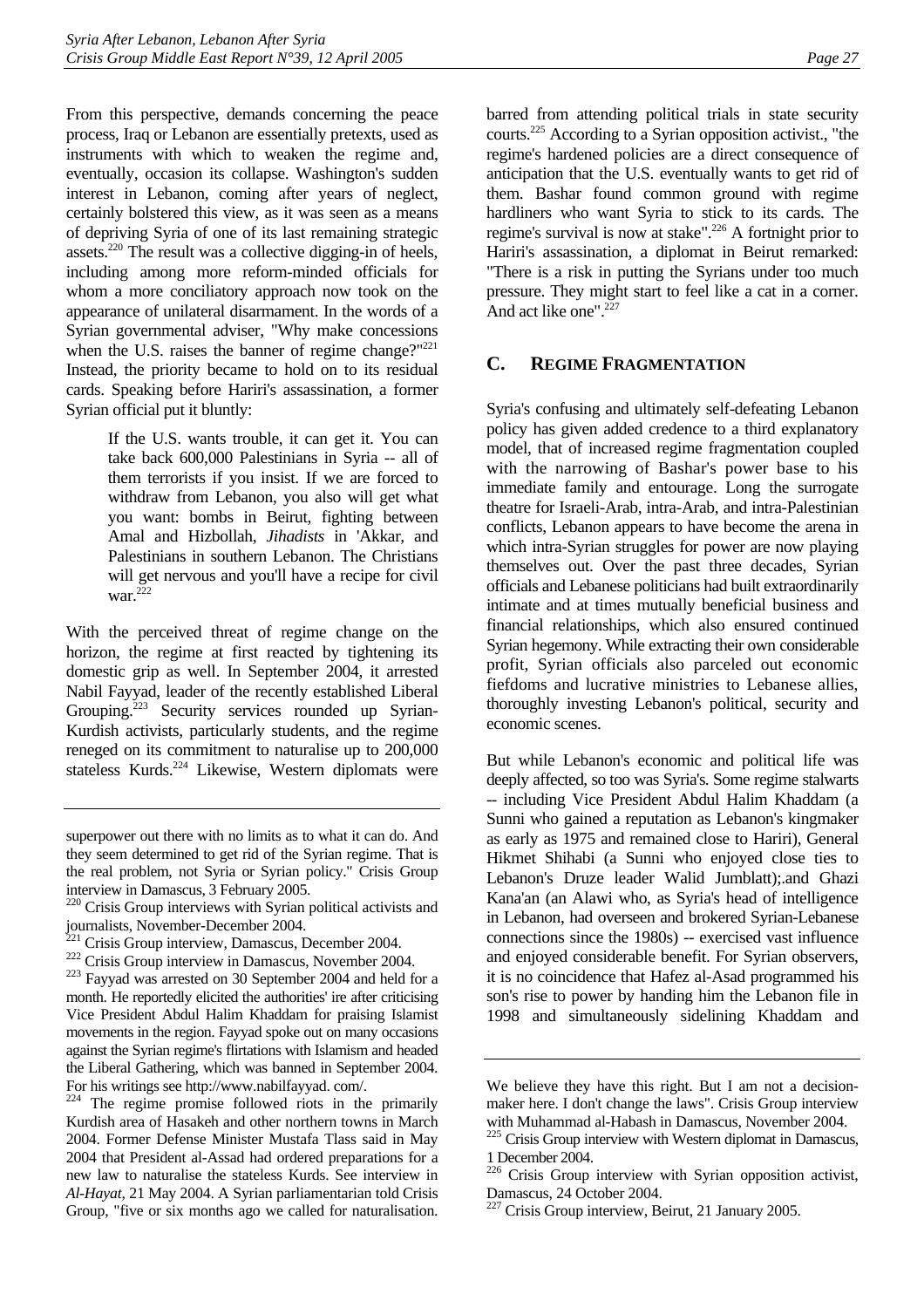Shihabi.<sup>228</sup> Nor is it surprising that, in an attempt to consolidate his authority, Bashar sought to reconfigure both the power structure in Syria and the tight networks of power and influence that had been established in Lebanon. Bashar and his allies were convinced that members of the so-called old guard "used their connections in Lebanon to strike lucrative business deals, subsequently using their profits to buy loyalty and leverage in Syria".<sup>[229](#page-32-1)</sup>

The intention initially may well have been to diminish resistance to internal reform by veteran Baathists;<sup>230</sup> but as domestic and regional events unfolded, the primary purpose clearly became to strengthen the hold of Bashar's inner circle, which is based on a combination of family and sectarian ties.<sup>231</sup> Reportedly, a number of senior officials in the intelligence and military sectors were forced into retirement, replaced by younger Alawi officers[.232 I](#page-32-4)n Lebanon, the struggle played out in the tug of war between then-Prime Minister Hariri (who had worked closely with some elements of the Baathist regime for decades) and President Emile Lahoud, a close Bashar ally. Under the guise of centralising and rationalising the Lebanese-Syrian relationship, Lahoud in effect was seeking to substitute a direct link between

<span id="page-32-3"></span><sup>231</sup> Some analysts argue that the growing role played by sectarianism in Iraq in the aftermath of the war heightened concern within the Syrian regime about potential Sunni and Kurdish disquiet and reinforced the tendency to rely on a small clique of loyal Alawis. Crisis group interviews, Beirut, February 2005.

his office and the Syrian presidency for the patchwork of individual connections that had emerged over time. Some observers go further, arguing that by the late 1990s, as the succession process was in train, Syria sought to "establish a regime that would resemble its own, taking into account Lebanese specificities, with a military head of state and a greater role for the intelligence services".[233](#page-32-5)

The next step was the formation of a cabinet in Beirut in October 2004 composed essentially of little known politicians closely allied to Lahoud, to the detriment of Hariri and Jumblatt loyalists. In his address to the Syrian parliament on 5 March 2005, following Hariri's assassination, Bashar put the following gloss on this dynamic:

> Of course some people have exploited the presence of Syrian forces for narrow material or electoral reasons, which led to a number of negative [consequences]. Some called themselves Syria's allies and used their relationship with Syria in order to achieve their private interests. Some Lebanese used to call them political traders. Of course trading in products is a respected activity but trading in politics is like slave trade. They were political traders. They used to sell and buy positions; and they moved from one position to another; and most of them are well known to you. $^{234}$

Hariri, who had served as prime minister in ten of the twelve years since 1992, was the force behind the rebuilding of downtown Beirut, enjoyed unrivalled regional and international stature and was manifesting greater independence toward Syria; together with other former ministers and officials, he became the target of an unprecedented anti-corruption campaign spearheaded by the President.<sup>235</sup> The October 2002 replacement of Ghazi Kana'an as Syria's head of intelligence in Lebanon was another step in the gradual reconfiguration of the Syrian/Lebanese relationship. In this context, the decision in 2004 to extend Lahoud's mandate -- in defiance of strongly expressed U.S. and French views --

<span id="page-32-0"></span><sup>228</sup> Crisis Group interviews, Damascus, October 2004-January 2005.

<span id="page-32-1"></span><sup>&</sup>lt;sup>229</sup> Crisis group interview with Syrian government adviser, Damascus, February 2005.

<span id="page-32-2"></span><sup>&</sup>lt;sup>230</sup> Of late, the notion of Bashar as a frustrated reformer has lost considerable currency, but there are some indications that he had gradually been seeking to place more modern-oriented officials in positions of influence. For instance, he appointed Abdallah Dardari, reform-minded technocrat, as head of the State Planning Board at the end of 2003 and a critic of the regime's official media, Mahdi Dakhlallah as minister of information in October 2004**.** Bashar also is said to have pushed for more rapid conclusion of the Euro-Mediterranean negotiations with the EU, which some elements of the regime resisted for fear of the consequences of reform.

<span id="page-32-4"></span><sup>&</sup>lt;sup>232</sup>According to a Syrian academic who is close to the regime, the objective was to replace veterans with more trusted, younger recruits who "owed their position directly to Bashar". Crisis Group interview, Damascus, December 2004. Ghazi Kana'an, who was recalled from Lebanon and then became interior minister in September 2004, remained in a powerful position (in part due to his membership in a prominent Alawi tribe), and is reported to have continued the officer shakeup. Among alleged high-level evictions was that of the head of the Political Security Branch (*Amn as-Siyyasi*) in the area around Damascus (*Rif as-Sham*). Crisis Group interview with Western diplomat, Damascus, 1 December 2004. See also *Akhbar as-Sharq*, 28 November 2004.

<span id="page-32-6"></span><span id="page-32-5"></span>

<sup>&</sup>lt;sup>233</sup> Ghassan Salamé in *Le Monde*, 31 March 2005.<br><sup>234</sup> Bashar added: "That is why we don't want our relationship with Lebanon to be a victim of the mistakes of others, mainly politicians". He also claimed credit for an improvement in Syrian-Lebanese relations starting with Syrian troops redeployments in early 2000, ostensibly contrasting this achievement with the old guard's political matchmaking and manipulations in Lebanon prior to this date. See transcript of Bashar's speech in the *Daily Star*, 7 March 2005.<br><sup>235</sup> See Reinoud Leenders, "Public Means to Private Ends:

<span id="page-32-7"></span>State Building and Power in Post-War Lebanon", in Eberhard Kienle (ed), *Politics From Above, Politics From Below: The Middle East in the Age of Economic Reform* (London, 2003).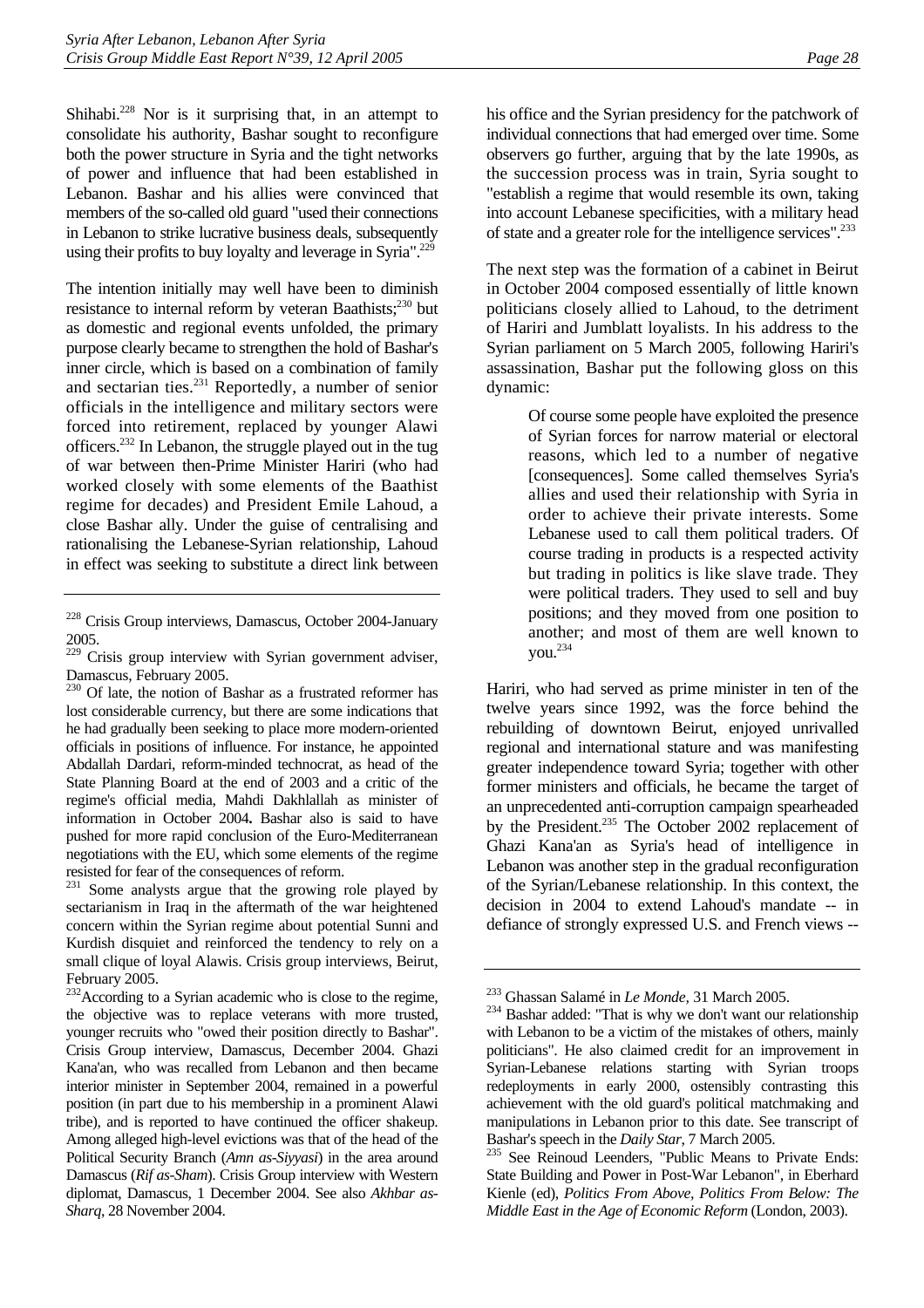was perceived by the Syrian President as essential to consolidate his position in Lebanon and, by implication, at home. "For Bashar, it was above all a punch delivered in a domestic battle".<sup>236</sup>

The contradictions and weaknesses of Syria's Lebanon policy in the recent period thus arguably reflect contradictions and infighting at home. The goal may have been to strengthen Bashar's hand in Lebanon and, therefore, in Syria. But the result was to isolate Syria further, weaken Bashar on the regional and wider international scenes and replace an experienced -- albeit corrupt and overbearing -- set of Syrians who were responsible for the Lebanon file with one that was all that and inexperienced too. Less adept at playing the game of Lebanese politics, Bashar's inner circle committed uncharacteristic mistakes as a result of which it alienated important segments of Lebanon's political elite.<sup>237</sup> Again, the decision to extend Lahoud's mandate -- which several veteran Syrian officials such as Vice President Khaddam as well as influential Lebanese politicians close to Syria, such as Hizbollah leader Nasrallah, are said to have opposed  $-$  stands as the starkest example.<sup>[238](#page-33-2)</sup>

Taking the argument a degree further, some observers have concluded that Bashar is not in control of the regime and that coherent policy-making -- whether on domestic reform or foreign policy -- is one obvious casualty. "Different people run state institutions as if these were their private farms. One clique controls the economy, another the intelligence services, a third the military. No one can develop a coherent policy for the regime"[.239](#page-33-3) Proponents of this view point to a list of confusing and contradictory signals -- such as presidential pardons for political prisoners that are not fully implemented by the security forces<sup>240</sup> or the failure

<span id="page-33-2"></span><sup>238</sup> According to several Lebanese sources, Nasrallah -- whom the Syrian President is known to admire and respect -- advised Bashar not to extend Lahoud's mandate. Crisis Group interviews, March 2005.

<span id="page-33-4"></span>*(I)*, op. cit., p. 19. 240 Bashar first announced these amnesties in November 2000. The latest pardon for political prisoners was issued in to set a date for the Baath Party Congress that has been announced as imminent since late  $2003.<sup>241</sup>$  Bashar himself has told foreign visitors that his hands have been tied by members of the so-called old guard intent on blocking his reformist tendencies and hindering the flow of information on issues such as the nature of Syrian assistance to Iraqi insurgents.<sup>242</sup> Others disagree, convinced that Bashar both fears the impact of domestic reform and is a hardline ideologue on foreign policy, using the excuse of insufficient control to justify his own immobility. "There is no old-guard/young-guard split, and if there is one, then Bashar simply is the youngest member of the old guard".<sup>[243](#page-33-7)</sup>

As tensions in Lebanon and with the international community have intensified, so too has speculation concerning how these will affect Syrian politics. Cornered and under pressure, having lost financial and material lifelines first from the Gulf, then from illicit Iraqi trade and now, presumably, from Lebanon, the seemingly fragmented regime may close ranks, putting differences aside, the better to resist outside pressure and any sign (as yet unseen) of domestic upheaval.

Alternatively, the regime might in desperation seek a way out of its predicament. Seeking to signal a clean break from the past and negotiate a new relationship with the West and the U.S. in particular, elements of it might try to extend their rule through a political face-lift, with either Bashar replacing some of those around him or, alternatively, those around him getting rid of Bashar.<sup>244</sup>

<span id="page-33-0"></span> $236$  Crisis Group interview with Syrian government adviser, Damascus, 3 February 2005.

<span id="page-33-1"></span> $237$  These include the abusive treatment and harsh campaign against Walid Jumblatt, the leader of the Druze community. Under Hafez al-Asad, Syria had managed to accommodate Jumblatt and more or less keep him on its side, even though Damascus was widely suspected of having killed his father; his son's regime, by contrast, turned him into a sworn enemy. Crisis Group interview with Lebanese analyst, Paris, March 2005.

<span id="page-33-3"></span><sup>&</sup>lt;sup>239</sup> Crisis Group interview with Syrian activist, Damascus, 3 February 2005. On the notion of the "privatisation" of Syrian foreign policy, see Crisis Group Report, *Syria Under Bashar* 

December 2004. Also, the regime for the first time acknowledged that it held "political prisoners", *As-Safir*, 8 December 2005. Nevertheless, some of the prisoners who were on the list of those to be released remain behind bars. Crisis Group interview with Haythem al-Maleh, Syrian human rights activist and lawyer, Damascus, 3 February 2005.

<span id="page-33-5"></span> $24\overline{1}$  "There are so many issues to discuss but even the [Baath party] Regional Command doesn't know when the Congress is going to take place. There should have been preparations being made by now but nothing is happening. No one knows what is going to happen." Crisis Group interview with Baath member in Damascus, 5 February 2005. According to recent press reports, the Congress is scheduled to take place in early June 2005. It last convened in 2000. *Al-Hayat*, 29 March 2005. 242 Crisis Group interviews with U.S., French and Arab

<span id="page-33-6"></span>officials, November 2004-February 2005. As an example of Bashar's questionable control, observers cite an incident in which, after Arab League Secretary General Amre Moussa announced that Bashar had given him a commitment about Syria's withdrawal from Lebanon, Syrian officials promptly denied it. That denial was in turn retracted after Moussa protested. Crisis Group interview with Arab League official, March 2005.

<span id="page-33-7"></span><sup>&</sup>lt;sup>243</sup> Crisis Group interview with Arab official, March 2005.<br><sup>244</sup> Names that are sometimes mentioned include Maher al-

<span id="page-33-8"></span>Assad, Bashar's younger brother, in charge of the Republican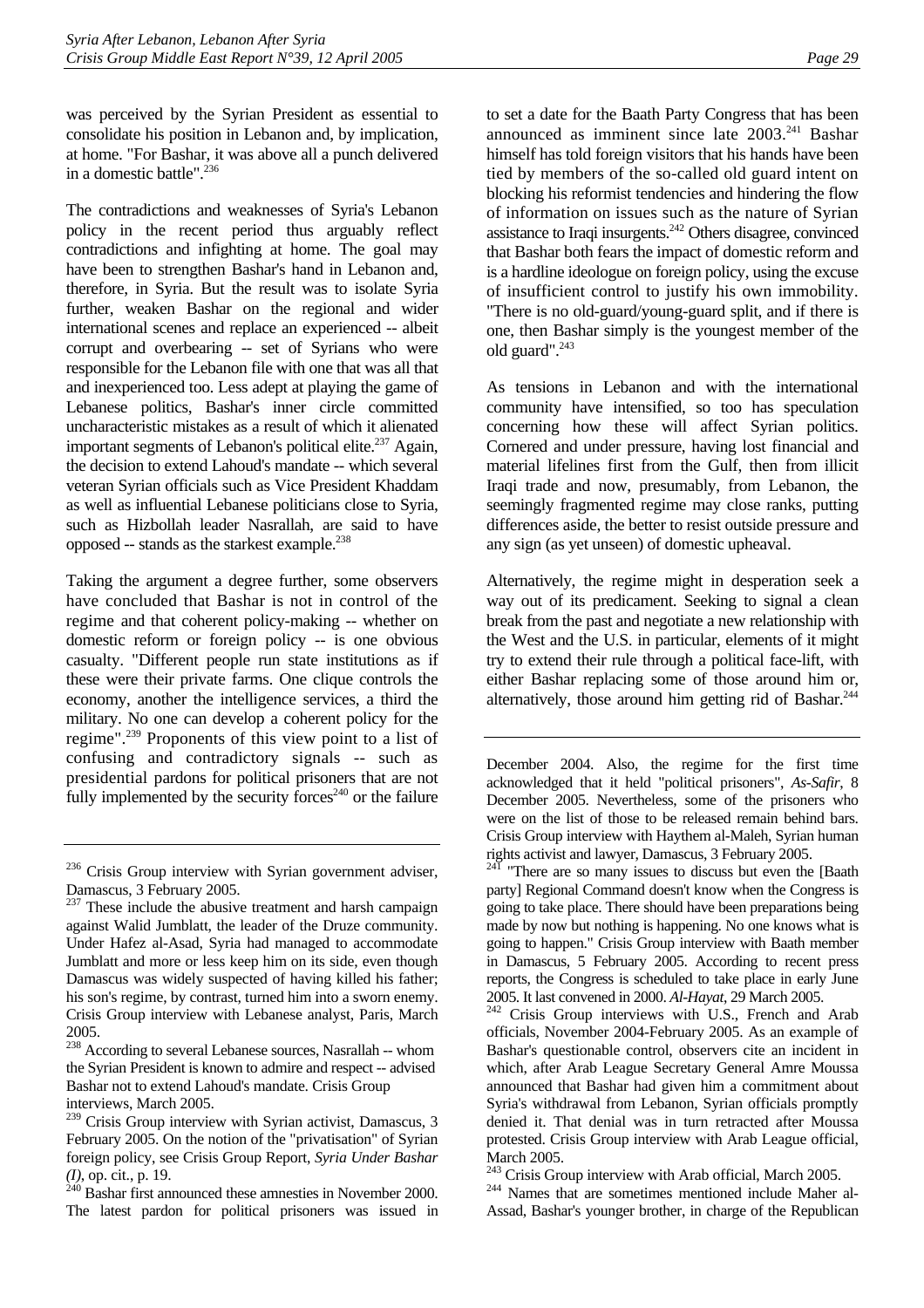This could be coupled with an acknowledgment of responsibility for past mistakes and the promise of significant changes in domestic and/or foreign policy.<sup>245</sup> There are some hints of renewed reform impetus. Bashar reportedly has banned the arrest of any Syrian citizen by the country's myriad security and intelligence agencies without prior notification of the civilian general prosecutor[;246](#page-34-1) overtures also have been made to the Muslim Brotherhood, and political exiles reportedly will be granted passports allowing them to return. $247$  There have been signs of appeasement on the Kurdish front as well. On 31 March 2005, over 300 Kurds detained since the riots in Hasakeh and other northern towns a year earlier were released, $248$  and Syria announced (once again) the naturalisation of stateless Kurds.<sup>249</sup> However encouraging, more will be needed to demonstrate that a page is being turned.

In interviews with Crisis Group, Syrian activists expressed differing views as to the prospects for opposition politics. Some emphasised the possible spillover effect of popular demonstrations in Lebanon which, they claimed, Syrians viewed with some envy -- tainted, admittedly, by resentment at the at times abusive anti-Syrian sentiments of the Lebanese opposition.<sup>250</sup> They also saw an opportunity in the international community's heightened interest. "With the world watching, the regime will think twice before resorting to the repressive, bloody methods of the past to suppress opposition activism. We should take advantage of that and seek to heighten our activities"[.251](#page-34-6) Others were less sanguine, deploring the debilitated state of the Syrian opposition, and doubting that it could have an impact on politics in the near term.<sup>252</sup>

Guards; Ghazi Kanaan, the current interior minister and former head of military intelligence in Lebanon; Assef Shawkat, Bashar's brother-in-law, who has had tense relations with Maher and, to a lesser degree, Bashar; and Bahjat Suleiman, head of one of the more important divisions of the intelligence services.

<span id="page-34-0"></span><sup>245</sup> Under this scenario, the regime would replicate the Libyan model, acknowledge responsibility for the Hariri assassination and arrest its alleged perpetrators.<br><sup>246</sup> See Al-Bayan, 27 March 2005.

- <span id="page-34-1"></span>
- <span id="page-34-2"></span><sup>247</sup> See the remarks by Riyyad Ni'san, Syria's ambassador in
- the United Arab Emirates, in *An-Nahar*, 30 March 2005.<br><sup>248</sup> Agence France-Presse, 31 March 2005.<br><sup>249</sup> Agence France-Presse, 4 April 2005.
- <span id="page-34-4"></span><span id="page-34-3"></span>

<span id="page-34-5"></span> $250$  "When Syrians are watching the pictures of Lebanese demonstrating in Martyr Square, they dream that this would happen in Syria too", Crisis group interview with Syrian opposition activist, Damascus, 6 March 2005. In early March, when Arab satellite networks broadcast live footage of the demonstrations in Beirut, Syrians were glued to television sets in Damascus cafes and restaurants.

<span id="page-34-7"></span><span id="page-34-6"></span>

<sup>251</sup> Crisis Group interview with Syrian activist, March 2005.<br><sup>252</sup> "If the demonstrations in Beirut showed us anything it was that the Syrian opposition would never be able to get so

The different ideological outlook of most Syrian opposition groups -- less inclined to capitalise on foreign pressures or indeed overtly hostile to them -- is another complicating factor against a mobilisation of the opposition in Syria prompted by events in Lebanon.<sup>253</sup>

many in the streets. The regime doesn't have to fear an internal revolt here like in Lebanon", Crisis group interview

<span id="page-34-8"></span>with Syrian opposition activist, Damascus, 6 March 2005.<br><sup>253</sup> "The opposition can't capitalise on outside pressures. They have the same xenophobic attitude as the regime. At the end of the day, they share the same ideological background", ibid. Aversion to foreign pressures was also illustrated by the negative reactions among opposition groups within Syria to consultations between the U.S. State Department and the exiled Syrian leader of the Syrian Reform Party, Farid al-Ghadri, in March 2005. See the comments made by Syrian opposition activist Michel Kilo and the opposition National Democratic Gathering cited in *An-Nahar*, 30 March 2005.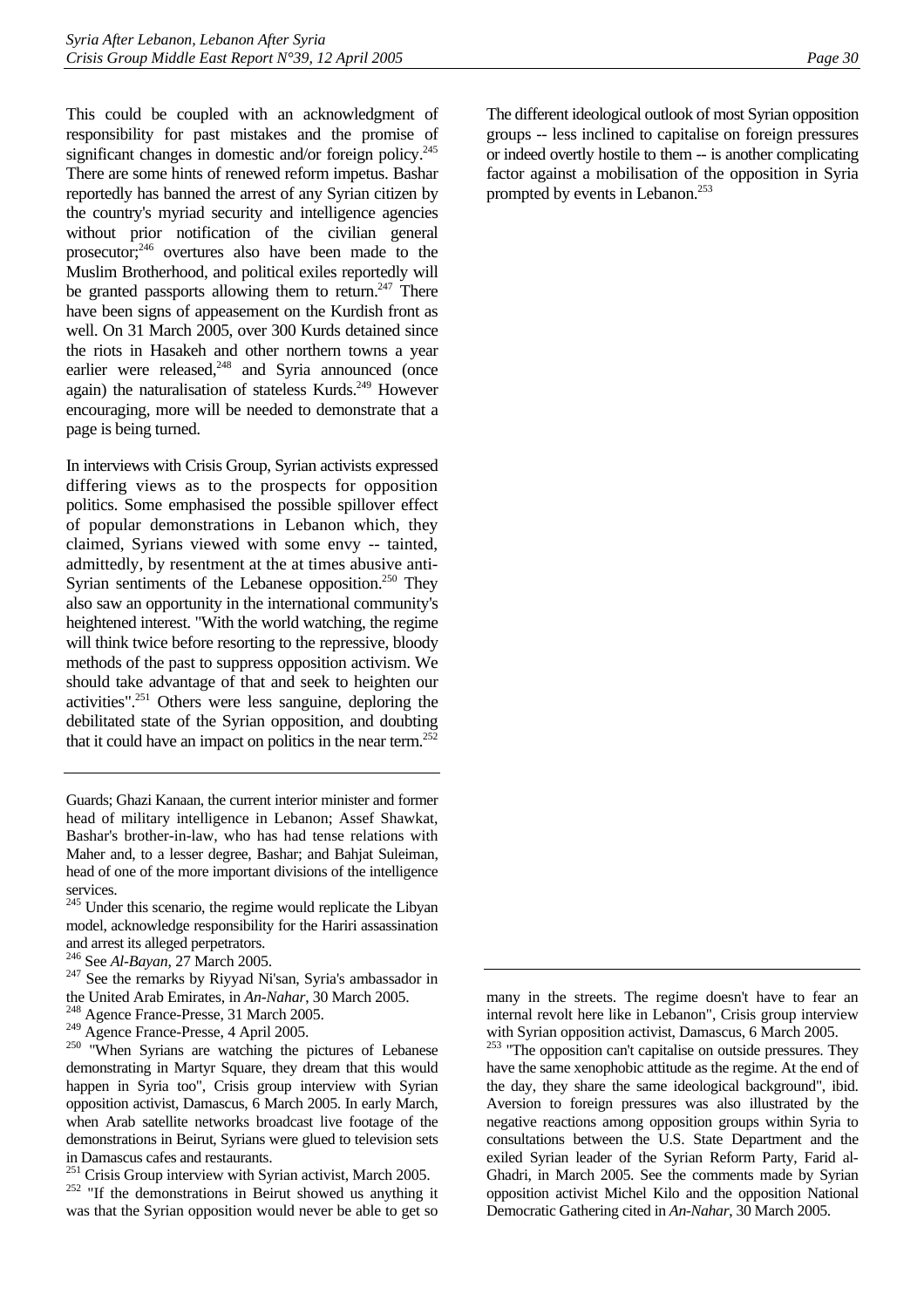# <span id="page-35-0"></span>**IV. OPPORTUNITIES, DILEMMAS, AND RISKS**

It is not too long ago that worry was focused on what might happen to Lebanon after a Syrian withdrawal - not on what was happening to it with Syria present. U.S., European, Arab and even Israeli officials conjured up dangerous scenarios deriving from a non-voluntary departure, from renewed, sectarian-inspired civil strife in the country through escalated Hizbollah attacks on Israel to violence by Lebanon-based Palestinian refugees. In the event of violence, moreover, it was assumed that sombre memories of the fate of U.S. and French members of a multinational force dispatched to Lebanon in the 1980s and numerous instances of hostage-taking would greatly reduce the likelihood of third party intervention. Generally speaking, the assessment was that whatever benefit would accrue from Syria's withdrawal -- in particular to the Lebanese -- was not worth the risks. That view was still being voiced until very recently, for example by a senior Israeli official and former U.S. diplomats.<sup>254</sup> From an American perspective, the case was all the stronger given that other Syrian policies -- on Iraq and Palestinian militant groups in particular -- were believed to be of far greater strategic import.<sup>255</sup>

Many of the core assumptions behind this appraisal either have been debunked or no longer resonate in the U.S. or France. Under sustained international pressure and with its survival now at stake, the Syrian regime is believed by many to be a paper tiger, with neither the capacity nor the recklessness to destabilise the region[.256](#page-35-3)

<span id="page-35-3"></span>March 2005. An adviser to a Lebanese opposition member of

Likewise, it is now judged that Hizbollah -- with or without direct Syrian patronage -- would be taking a foolhardy risk by attacking Israel at a time when much of the world is paying attention, and its regional allies are under stress. Mass demonstrations in Lebanon that transcended sectarian lines and the generally coolheaded opposition approach also have strengthened the conviction that the political class has matured, and no one has an interest in rekindling the civil war. This applies in particular to Hizbollah, whose painstaking gains of the past two decades would be in jeopardy should Lebanon again erupt in sectarian strife and whose mantra of maintaining national unity in the face of foreign threats would be irreparably damaged were it to turn its weapons against fellow citizens.<sup>257</sup> Finally, Lebanon's army has proved more capable than many anticipated, winning praise from the opposition for behaving all at once "neutrally, professionally and firmly".[258](#page-35-5) 

Many of the threats that previously had been much spoken of appear to have been exaggerated as a means of perpetuating the status quo, and there are indeed reasons for relative confidence in the situation. Nevertheless, it would be wrong to assume away all hazards. The attack on Hamadeh, $259$  the killing of Hariri and the car bombs targeting Christian neighbourhoods on 18, 22, 26 March, and 1 April demonstrate persistent dangers;<sup>260</sup> various parties -- both Syrian and Lebanese -- have no interest in seeing things go smoothly; the presence of armed Lebanese and Palestinians and still extant confessional tensions, as well as the unresolved question of sectarian power allocation present a volatile mix. In the words of a Lebanese official, "rationally, no one may want a descent in to civil war. But too many

<span id="page-35-6"></span>

<span id="page-35-1"></span><sup>&</sup>lt;sup>254</sup> In November 2004, the head of Israel's National Security Council, Giora Eiland, explained: "Israel has no real interest in a Syrian withdrawal from Lebanon, which could threaten Lebanese stability and afford Hizbollah greater freedom of operation to escalate the conflict on Israel's northern border", *Ha'aretz*, 1 December 2004. In March 2005 he added in a rare interview that with Syria gone, Iran might increase its leverage over Hizbollah and radicalise the movement, Israel Channel 10 television, 2 March 2005. After Hariri's assassination, Flynt Leverett, a former official at the U.S. National Security Council, asked "does the administration feel confident about containing Hezbollah without on-the ground Syrian management and with the group's sole external guide an increasingly hard-line

<span id="page-35-2"></span>Iran?" *The New York Times,* 2 March 2005. 255 "Why are we meddling in Lebanese affairs? How do they matter to us? We are playing with fire when far more important issues are at stake", Crisis Group interview with former U.S. official, Washington, February 2005. On this, Leverett writes: "the United States should use the issue [of Lebanon] to leverage improved Syrian behavior on issues that arguably matter more to American interests in the region", op. cit.*.* 256 Crisis Group interview with U.S. and French officials,

parliament concurred: "Syrian resources in Lebanon are getting scarcer by the day. They don't have a constituency in the streets at their disposal. Moreover, there is now intense international focus on what is happening in Lebanon. After Hariri's assassination, we don't have to prove that the Syrians are responsible. They would only be hurting themselves if they resorted to violence", Crisis Group interview, 4 March 2005.

<span id="page-35-5"></span><span id="page-35-4"></span> $^{257}$  Crisis Group interview with Lebanese analysts, March 2005.<br><sup>258</sup> Crisis Group interview with Progressive Socialist Party Politburo member, Beirut, 4 March 2005. "The army has shown itself to be the only credible institution left in this country". Ibid.<br><sup>259</sup> See fn. 90 above.

<span id="page-35-7"></span> $260$ The first bomb caused injuries and damage, but no deaths. Many Lebanese opposition members immediately blamed the attack on Syrian intelligence agents. See *An-Nahar*, 19 March 2005. The second attack resulted in two deaths. The third and fourth bombs caused injuries and damage. Many suspect Lebanese security or intelligence forces to be involved. "These were tests, in order to see what the resolve is like both domestically and internationally", Crisis Group interview with member of the opposition, Beirut, 3 April 2005.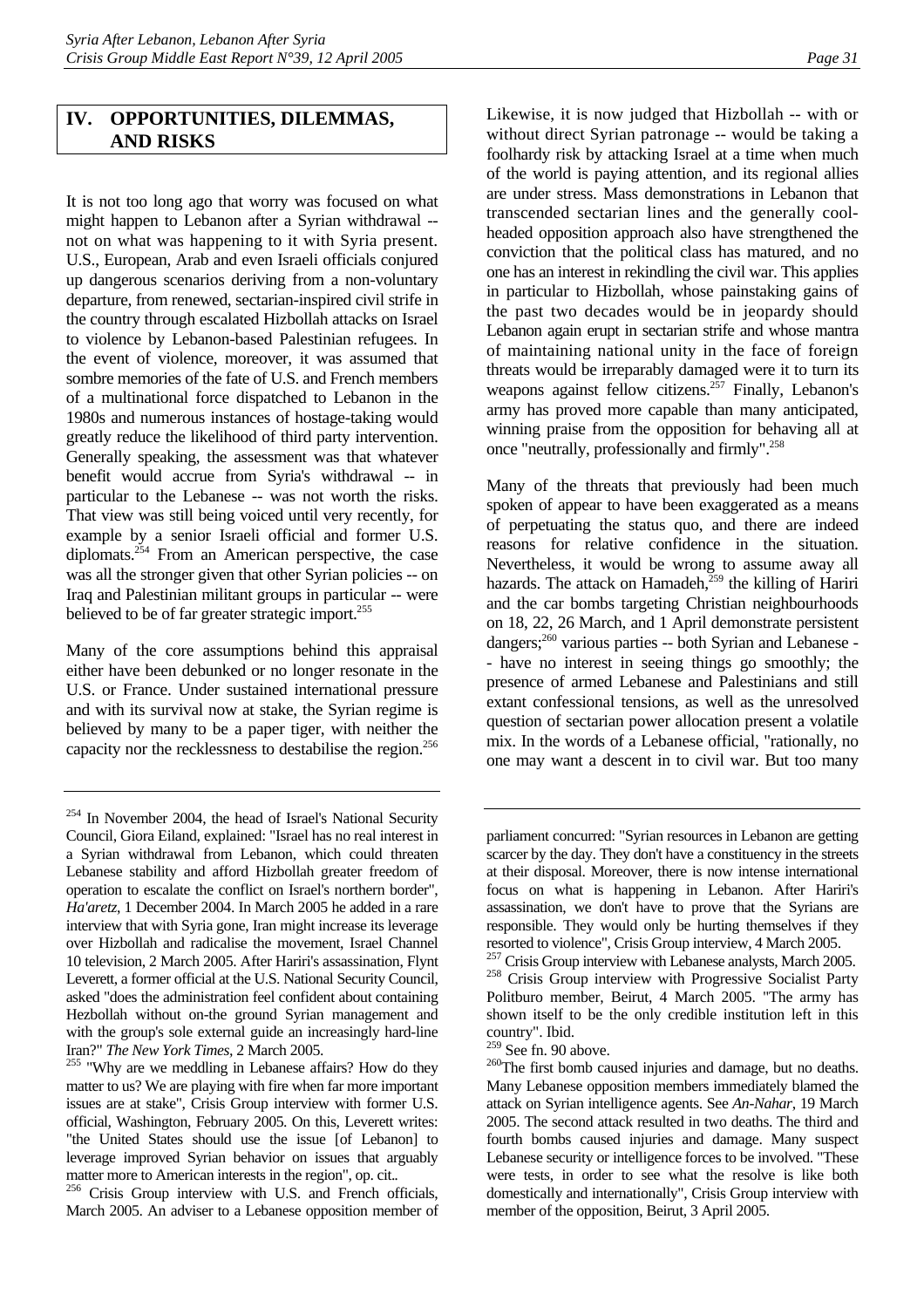parties have conflicting interests, and too many see some advantage to instability -- Syrians to take the pressure off their backs; Israelis to press the issue of Hizbollah's disarmament; not to mention those Lebanese who fear a loss of power and resources".<sup>261</sup> And although the army has proved more capable than feared, at the end of the day it is recruited from and reflects Lebanese society. Should the latter erupt into sectarian conflict, so too might its military.

#### <span id="page-36-0"></span>**A. VIOLENCE AND INSTABILITY**

Over the past several months, Damascus and its Lebanese allies have repeatedly warned of the chaos and sectarian strife that would follow a Syrian withdrawal, emphasising that its presence guaranteed Lebanon's stability. The opposition took this as a veiled threat, in line with the time-honoured practice of simultaneously playing arsonist and fire brigade in Lebanese matters.<sup>262</sup> "This is Syria's traditional game: create a problem and then present yourself as the only solution". $^{263}$ 

Although most Lebanese interviewed by Crisis Group questioned whether Syria retained the necessary support from major armed Lebanese groups or Syrian-Lebanese security agencies to carry out violence against them.<sup>264</sup> they did not rule out the possibility of a so-called East Timor scenario in which militias and gunmen, either angered by their loss of status and power or manipulated by Damascus to stir up sectarian strife -- or both - unleash a campaign of violence and intimidation.<sup>265</sup> The Syrian regime, sensing growing international pressure, could opt for a scorched earth strategy; that such a course might well accelerate its own downfall certainly would be a consideration, but perhaps not decisive if it felt that was what the U.S. and others intended in any event. "Syria has a long tradition of remote-control, long-distance attacks. Especially if the regime feels it is the next target for the U.S., it will do what it can to divert tension and attention to Lebanon. People often target Syria; Lebanon more often pays the price".<sup>266</sup>

<span id="page-36-6"></span>266 Crisis Group interview with Lebanese official, March 2005.

Particularly in light of this, persistent (albeit uncorroborated) reports of continued activity by Syrian security and intelligence agents are of major concern.<sup>267</sup>

The March car bombs in Christian neighbourhoods appeared to many as warning shots of what could happen after Syria withdraws.[268 "](#page-36-8)We are not far away from a major blast taking the lives of, say, 100 people", a member of the opposition says.<sup>269</sup> Moreover, sporadic shootings against unarmed opposition members have been noted, with blame focusing -- justifiably or not -- on members of Amal.[270](#page-36-10) Syria's first major redeployments in the second week of March coincided with uncorroborated rumours of it distributing weapons to small political groupings and major Palestinian factions in refugee camps. $2^{71}$  Unidentified gunmen circled around the residence of the Sunni Mufti, Rashid Qabbani, just prior to a visit by U.S. envoy David Satterfield.<sup>272</sup>

An alternative scenario builds on the supposed fragmentation of the Syrian regime and the possibility that rogue elements of its security or intelligence apparatus might act on their own -- either exporting domestic battles to Lebanese soil or retaliating for their lost status and income. $273$  Proponents of this view speculate that,

<span id="page-36-2"></span><span id="page-36-1"></span>

 $261$  Crisis Group interview, March 2005.<br><sup>262</sup> Crisis Group interviews with Lebanese opposition members, Beirut, February-March 2005.

<span id="page-36-3"></span><sup>&</sup>lt;sup>263</sup> Crisis Group interview with opposition member, March  $\frac{2005}{264}$ 

<span id="page-36-4"></span>Crisis Group interviews with Lebanese opposition members and journalists, Beirut, February-March 2005.

<span id="page-36-5"></span><sup>&</sup>lt;sup>265</sup> Crisis Group interview with a leader of the Qurnet Shehwan, Beirut, 4 March 2005. Although Hizbollah stands out as an exception to the post-Taef disarmament of militias and although it certainly is the best armed group, many others appear to have simply put their weapons to the side, Crisis Group interview with U.S. official, Washington, April 2005.

<span id="page-36-7"></span><sup>&</sup>lt;sup>267</sup> "Some of our contacts are telling us that they are replacing operatives to avoid recognition by locals, setting up shop in private apartments and increasingly merging with Lebanese security and intelligence agencies", Crisis Group interview with leader of the opposition, Beirut, 3 April 2005. See also

<span id="page-36-8"></span>*The Washington Post*, 31 March 2005. 268 Crisis Group interviews with opposition members, March 2005.

<span id="page-36-9"></span><sup>269</sup> Crisis Group interview with member of the opposition, Beirut, 3 April 2005.

<span id="page-36-10"></span><sup>270</sup> On 5 March 2005, gunmen carrying Amal flags entered Christian Beirut's Sassine square and fired in the air. The next day an Amal supporter shot an opposition activist in the leg in Martyr Square.

<span id="page-36-11"></span>One of the groups rumoured to have received arms is the Murabitun, a small and largely defunct Sunni grouping with strong pro-Syrian leanings. Crisis Group interviews with Lebanese opposition members, Beirut, March 2005. Sultan Abu al-'Aynayn, a Fatah leader from the Palestinian refugee camp of Rashidiyyeh (near Tyre), recently met with Syrian leaders in Damascus. This was the first time he had left the camp since a Lebanese court sentenced him to death in absentia in October 1999 for illegal possession of weapons and leading an armed group. His visit fueled speculation that the Syrian regime intended to provide Abu al-Aynayn with arms, a charge immediately denied by the Palestinian militant. *Al-Hayat*, 14 February 2005. In November 2004, Abu al-'Aynayn denied having visited Damascus after reports surfaced to that effect. See *Akhbar as-Sharq*, 28 November 2004.<br><sup>272</sup> See Agence France-Presse, 1 March 2005.<br><sup>273</sup> Crisis Group interview with Lebanese and Syrian opposition

<span id="page-36-12"></span>

<span id="page-36-13"></span>members, Beirut and Damascus, February-March 2005.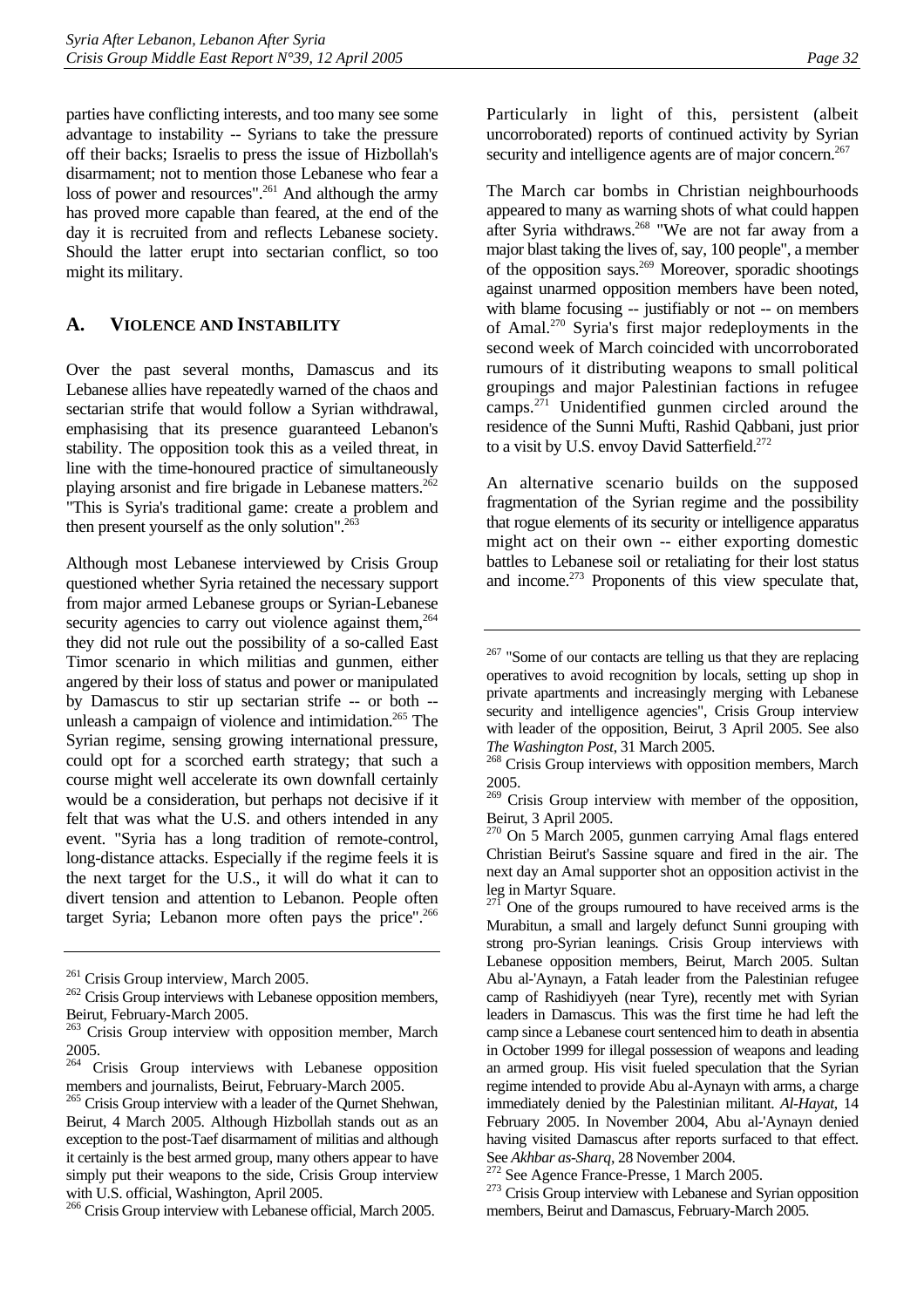given Syria's proliferating centres of power, such rogue elements may in fact have killed Hariri without President Bashar's knowledge, let alone his consent.<sup>274</sup> Should the regime further disintegrate in the face of international pressure, its own internal confrontations, or domestic discontent, the ensuing chaos almost certainly would spill over into Lebanon.

Hizbollah's future is another cause for concern. While debates no doubt will continue as to its capacity and willingness to become a pure political party, disarmament will not come easily nor, if it is attempted any time soon, without a fight. Hizbollah has insisted it will not use its weapons against fellow Lebanese, $275$  but that may change if it feels threatened. In the words of a spokesperson, "if anyone comes to disarm us we will eat them. We will go mad. But in any event, the Lebanese army will be the last to try to disarm us. 70 per cent of the army is Muslim and 70 per cent of these Muslims are Shiites".[276 O](#page-37-2)pposition members warily watched recent signs of a Hizbollah rapprochement with Hamas and Ahmad Jibril's Popular Front for the Liberation of Palestine -- General Command, two other militant groups with an armed presence in Lebanon.[277 A](#page-37-3)s seen, Hizbollah's leadership is convinced that, after Syria's withdrawal, its fate is the next to be decided, and regardless of guarantees, it doubts the opposition's ability once in power to withstand U.S. pressure. According to a Lebanese official:

> Disarmament is not on Hizbollah's agenda, in spite of whatever moderate signals it may convey. If it feels threatened, if it feels the U.S. is coming after it, it will provoke instability, either directly or by voicing Shiite demands for a greater and fairer share of the political pie. The scenario is not hard to imagine -- Shiites assert their power;

Maronites feel threatened and react -- and it leads straight to sectarian confrontation.<sup>278</sup>

In short, and in the words of a Lebanese analyst, "the question of Hizbollah must be decided through an inclusive political dialogue or it will break out in violence". $^{279}$  $^{279}$  $^{279}$ 

Analysts also point to another possibility, that of a security vacuum in Southern Lebanon should Hizbollah leave or assume a passive role in regard to radical and armed Palestinian groups who, out of conviction or serving the purposes of others, may yet carry out attacks against Israel.<sup>280</sup>

In the longer run, and once Syria has withdrawn, the complex and incendiary question of Lebanon's confessional balance of power may be revisited, with unpredictable consequences. Imperfect as it may be, the Taef equation -- of which Syria's role implicitly was a part -- provided a measure of stability; while it called for the de-confessionalisation of Lebanon's system, that part of the accord never has been implemented. Shiites, feeling more vulnerable in the aftermath of a withdrawal or alarmed over possible disarmament schemes for Hizbollah, may well challenge Taef's iniquitous power distribution, which gives them a parliamentary representation (27 out of 128) equal to that of Sunnis but less than Maronites (34) despite their relative demographic superiority.<sup>[281](#page-37-7)</sup> Already, there have been grumblings over both that allocation and the 21 year-old voting age minimum, seen as detrimental to the younger Shiite population[.282 F](#page-37-8)or Maronites in particular, the re-opening

<span id="page-37-0"></span> $274$  A Western official declined to rule this out, adding, "I am not sure which spells more trouble for Bashar. If he was behind it, his international troubles have only just begun. And if he was not, his domestic troubles are far greater than we thought". Crisis Group interview, Paris, March 2005.

<span id="page-37-1"></span> $275$  Hizbollah's weapons "were never used in the sectarian game, but were only directed against the Israeli enemy [and] will not be used domestically", Na'im Qasem, Hizbollah's deputy secretary general, in *An-Nahar*, 1 April 2005.<br><sup>276</sup> Crisis Group interview with Hussein Nabulsi, Hizbollah

<span id="page-37-2"></span>spokesperson, Beirut, 1 April 2005.

<span id="page-37-3"></span>Crisis Group interview, Beirut, 3 April 2005. Speaking at a joint ceremony commemorating the assassination of Hamas leader Ahmad Yassin, Nasrallah said: "The only option left for them [the U.S.] is that they come themselves to disarm the resistance and the [Palestinian refugee] camps in Lebanon….I wish they would come, I wish they would come". The ceremony was attended by Hamas leader Khaled Mishaal and PFLP leader Ahmad Jibril. See the *Daily Star*, 1 April 2005.

<span id="page-37-4"></span><sup>&</sup>lt;sup>278</sup> Crisis Group interview, March 2005.<br><sup>279</sup> Crisis Group interview, March 2005.

<span id="page-37-5"></span>

<span id="page-37-6"></span> $280$  Crisis Group interview with Lebanese journalist, Beirut, 4 March 2005. Such a scenario would not be without precedent. On several occasions, so-called rogue Palestinian factions carried out attacks on the Blue Line. See Crisis Group Report, *Old Games, New Rules*, op. cit., p. 9. "Hizbollah appeared to be saying, if you don't like us to be around, we won't be able to control the situation here either", Crisis Group interview with diplomat, Beirut, February 2005.

<span id="page-37-7"></span> $^{281}$  Sunnis are 26.5 per cent of the registered electorate, Shiites, 26.2 per cent, and Maronites 22.1 per cent. Lebanese Interior Ministry, April 2005. Parliament's 128 seats are distributed as follows: 64 for Muslims (27 Sunni, 27 Shiite, 2 Alawi and 8 Druze) and 64 for Christians (34 Maronite, 14 Greek Orthodox, 8 Greek Catholic, 6 Armenian, 1 Protestant and 1 "other").

<span id="page-37-8"></span><sup>&</sup>lt;sup>282</sup> The January 2005 electoral bill submitted by the Karameh government maintained the voting age at 21, presumably to placate the Maronite community. Shiite parliamentarians failed to pass an amendment lowering it to eighteen, a reasonable age regardless of sectarian considerations. Crisis Group's own calculations based on figures provided by the Interior Ministry suggest that out of 227,624 Lebanese between the ages of eighteen and twenty, some 72,720 (32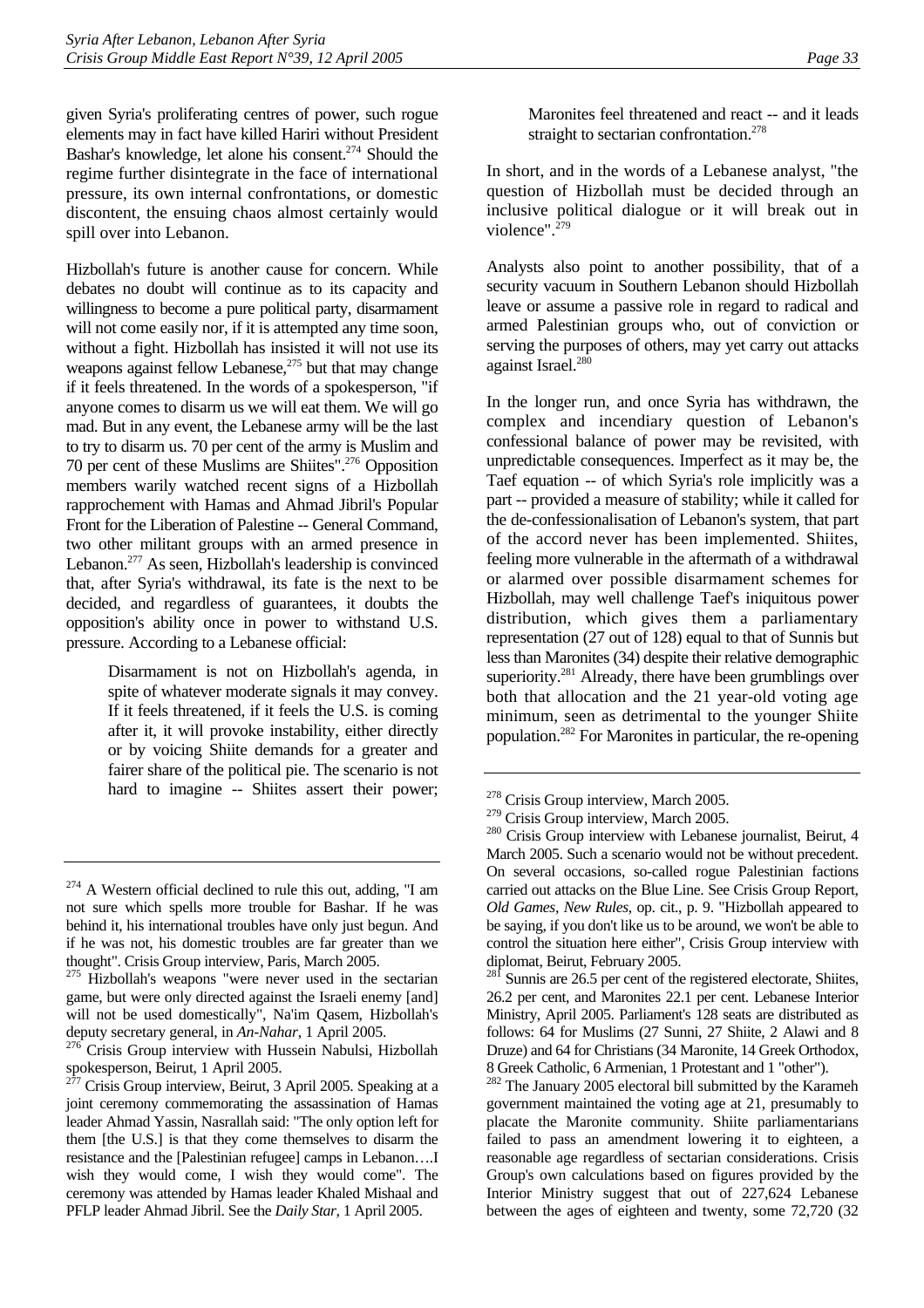of the sectarian Pandora's box could be a rude awakening and an unintended consequence of their drive to push Syria out. As a U.S. official acknowledges, "Lebanon after Syria will still have all the problems of Lebanon: it is not really a nation, less even than Iraq. Syria has to go. But without Syria, life will still be very, very messy".<sup>[283](#page-38-1)</sup>

## <span id="page-38-0"></span>**B. INSTITUTIONAL GRIDLOCK**

The potential for violence should not be viewed in isolation from the current institutional crisis, resolution of which requires the rapid formation of a new government, adoption of a new electoral law by 30 April 2005, and the holding of elections before the current Parliament's term expires on 31 May. This is and remains the loyalists' and Syria's trump card, for absent these steps, Lebanon could find itself without elections, parliament or government, and with either Lahoud as a contested president or, should he resign, no president at all.[284](#page-38-2) In Karameh's words, "Unless we meet these deadlines [a new government and electoral law] by 30 April, there will be no elections. Instead, there will be a vacuum. There will be no government and no parliament capable of legislating in the absence of a government. It won't be able to even extend its own mandate".[285](#page-38-3) Such a comprehensive institutional vacuum would provide fertile ground for instability, allow Damascus and its allies to blame the opposition for the crisis, and open the way for continued Syrian interference.<sup>286</sup> A Lebanese journalist expressed his fears to Crisis Group:

> I am afraid of a power vacuum or a military government in a few months if there are no

elections. Lahoud will say he doesn't have a choice, and it would be good for Syria, allowing them to show that without them Lebanon is in a mess. $287$ 

Members of the pro-Lahoud camp make no secret that this is their calculation and that, in their estimation, the outcome of the current battle, therefore, is far from decided.[288 A](#page-38-6) pro-Syrian member of Parliament assessed that calls for the President's resignation would not reach critical mass because of intra-opposition tensions and because that step would pave the way for the election of another loyalist president by the current parliament.<sup>289</sup> Others speculated that were a new government to be formed, the confrontation would shift to the electoral law: if the government presented a proposal deemed unfair by the opposition, the latter's parliamentarians would face the dilemma of either supporting the law despite its flaws, or blocking it, despite the fact that without it elections will not take place. $290$ 

Recent suggestions by Ayn at-Tineh loyalists that elections be held on the basis of *muhafaza* voting districts (as Taef provides) and proportional representation are another costly delaying tactic -- their implementation would require a time-consuming redrawing of the administrative divisions and concomitant readjustment of voting lists.<sup>291</sup> Loyalists

<span id="page-38-8"></span> $290$  By law, the bill would need a two-thirds majority to pass, thus requiring twenty votes more than those provided by the loyalists. Speculation to the contrary notwithstanding, the government cannot hold elections without a parliamentary vote by resorting to the 2000 law because the latter stipulates that it is valid "for one time only". Crisis Group interview with leader of the Democratic Left Movement, Beirut, 1 April 2005.

<span id="page-38-9"></span> $291$  The proposal presents the opposition with a quandary: it can insist on timely elections based on the *qadha* and thus effectively contradict a stipulation of Taef to which they claim to adhere, or face a significant electoral delay. By advocating proportional representation, loyalists were throwing in yet another obstacle, as such a system would take a very long time to work out and likely would deeply divide the opposition, which would have to settle on the order of its candidates. Crisis Group interview with Lebanese analyst, April 2005. The opposition groups responded in conflicting ways, with some rejecting the proposal as a foil to delay elections and others stating conditional acceptance. Jumblatt proposed to accept the *Muhafaza* as the universal and sole principle for

per cent) are Shiites, 73,438 (32.2 percent) Sunnis, and only 42,362 (18.6 per cent) Maronites. Based on these figures, Sunni political leaders should be equally interested in lowering the voting age. For the ministry's statistics broken down per *qadha*, see *Al-Balad*, 26 January 2005.<br><sup>283</sup> Crisis Group interview with U.S. official, Washington,

<span id="page-38-1"></span>March 2005.

<span id="page-38-2"></span><sup>&</sup>lt;sup>284</sup> If Lahoud were to resign and opposition parliamentarians refuse to participate in elections for his successor, Article 62 of the Constitution mandates that the Council of Ministers "provisionally" assume his powers. However, there is no constitutional provision governing what would happen if the government is only a caretaker cabinet.

<span id="page-38-3"></span><sup>285</sup> *An-Nahar*, 11 March 2005. Such a scenario would, in strictly legal terms at least, be reminiscent of the constitutional crisis that occurred in 1988 when Parliament failed to elect a new president before Amin Gemayel's term had expired. At that time the crisis caused yet another round of violent clashes.

<span id="page-38-4"></span><sup>&</sup>lt;sup>286</sup> Karameh was quoted as saying that the only alternative to a "national unity government" would be "total collapse, God forbid", *As-Safir*, 11 March 2005. He also said he would take his time to form a new government, "and I see a long wait". *As-Sharq al-Awsat*, 11 March 2005.

<span id="page-38-6"></span><span id="page-38-5"></span>

<sup>&</sup>lt;sup>287</sup> Crisis Group interview, Beirut, 3 March 2005.<br><sup>288</sup> Crisis Group interview with senior member of Lahoud's camp, Beirut, 9 March 2005.

<span id="page-38-7"></span><sup>&</sup>lt;sup>289</sup> "If Lahoud resigns, you will get [current pro-Syrian Interior Minister] Sulayman Franjieh. Is that what the opposition wants?" Crisis Group interview, Beirut, 9 March 2005. As seen, Patriarch Sfeir is said to oppose Lahoud's resignation now, viewing this as a potential blow to the Maronite community. In the post-Taef political system, "the Maronites decide such matters, not a Druze leader who has become the main symbol of the opposition". Ibid.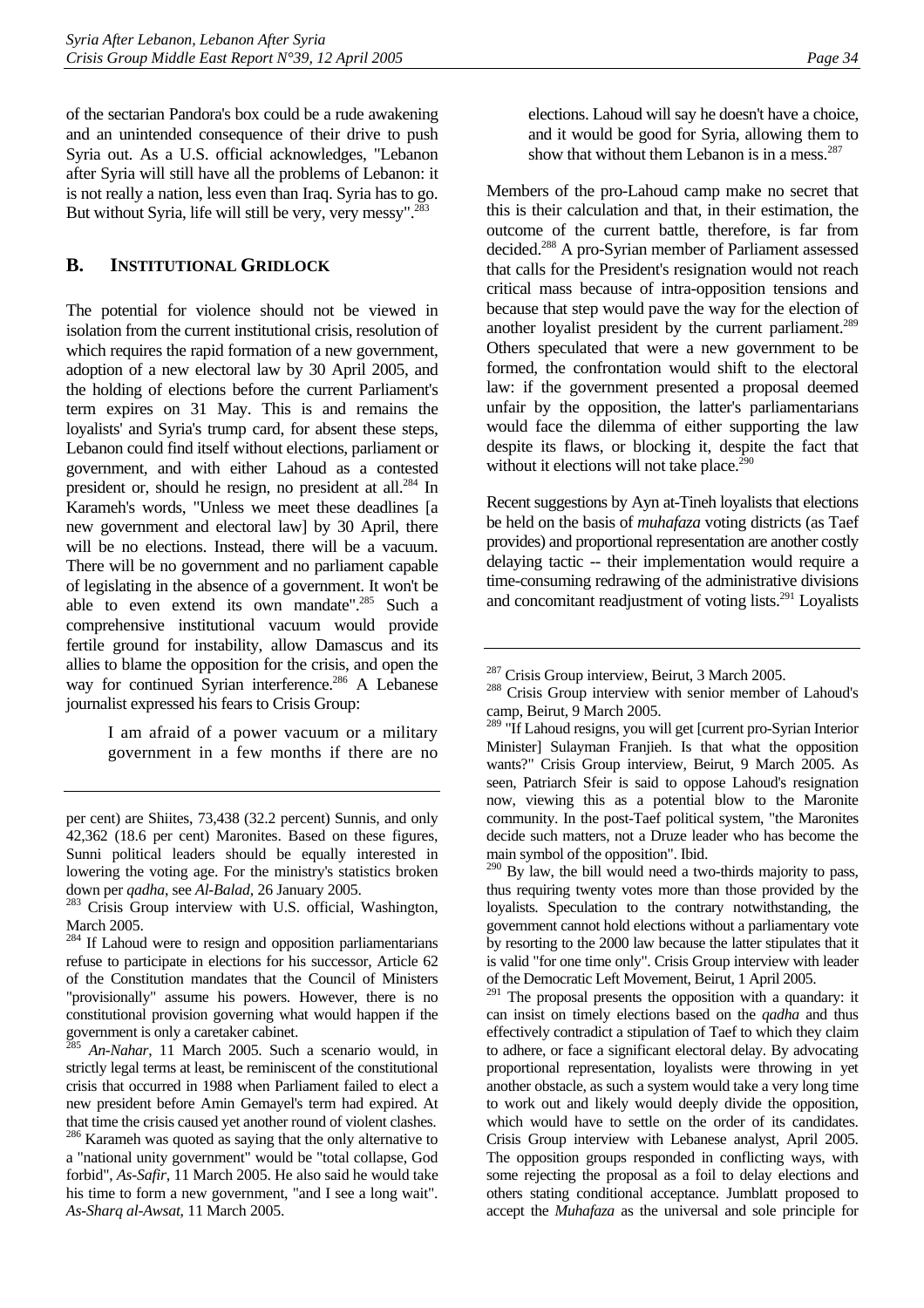would, of course, benefit from a persistent institutional deadlock that delayed elections liable to boost opposition representation significantly.[292](#page-39-0) Finally, the longer the stalemate lasts, the more likely opposition divisions - including between Maronites and Muslims and between hard-line Aounists and more moderate figures -- will come to the fore. In the words of a Lebanese analyst, "our days of national unity are a rare occurrence -- they come in times of euphoria and in times of mourning".<sup>293</sup> Fearful of such a scenario, opposition members have made clear their priority is to hold elections on time, not to achieve their preferred electoral law. "We want to hold elections as soon as possible, regardless of the law"[294 -](#page-39-2) which, by implication, means preserving the *qadha*  system given the time it would take to redraw *muhafaza*  districts, and rejecting proportional representation, given the time-consuming complications such a change would entail. For their part, loyalists are hoping either to delay the elections or to extract guarantees as to their future political role -- and, therefore, as to Syria's -- in exchange for avoiding a prolonged institutional crisis.

The threat of paralysis helps explain the opposition's vacillating and divergent stances.<sup>295</sup> While initially firm in its insistence that all its demands -- sacking Lebanon's security and intelligence chiefs and holding an international inquiry into Hariri's assassination - be met before it would take part in consultations on a new government, it gradually softened its tone. Likewise, the call for President Lahoud's resignation became more muted, including from its once chief proponent, Jumblatt.[296 F](#page-39-4)or the opposition, the priority is, as it should be, getting to elections more or less on time (by end of May or shortly thereafter) and to a new, representative government in their wake. $297$ 

Finding a way out of this imbroglio has been made all the more difficult by the absence of a trusted third-party mediator. While the Arab League could build on the Taef precedent and offer its services, the opposition harbours doubts about its impartiality or staying power.<sup>298</sup> The recent Arab Summit's stand -- or lack thereof -- on the Lebanese crisis hardly inspires much confidence in its ability to play an active and helpful role in solving it.[299](#page-39-7) An active U.S. role presents high risks; numerous Lebanese journalists and observers -- including many who cannot be suspected of sympathy for the loyalists -express misgivings about repeated visits by U.S. envoy Satterfield and other forms of intervention by Washington.<sup>300</sup> At a minimum, by injecting broader considerations into the mix (such as Hizbollah's future, Lebanon's future relations with Israel, or regime change in Syria), a visible U.S. role risks complicating the immediate task at hand, namely the election of a legitimate and representative Lebanese government.<sup>301</sup> That leaves the UN and EU as actors with both the capacity and leverage to play a mediating role, oversee Syria's withdrawal, and facilitate free and fair elections in Lebanon.

drawing voting districts, but not proportional representation. He said that a ninth should be added to the existing eight *muhafazat* by splitting the one in Mount Lebanon, which would allow Christians to be more able to elect their own representatives. See *As-Safir*, 6 April 2005.

<span id="page-39-0"></span>Crisis Group interview with pro-Syrian member of parliament, Beirut, 9 March 2005.

<span id="page-39-1"></span> $^{93}$  Crisis Group interview, March 2005.

<span id="page-39-2"></span><sup>&</sup>lt;sup>294</sup> Crisis Group interview with Walid Fakhr ad-Din, Politburo member of Democratic Left Movement, Beirut, 8 April 2005.

<span id="page-39-3"></span><sup>&</sup>lt;sup>295</sup> An opposition member explained, the loyalists "are trying to delay forming a new government in order to cause an institutional crisis. This is the alternative to their other track: to create havoc in the streets and fuel sectarian emotions", Crisis Group interview, Beirut, 4 March 2005.

<span id="page-39-4"></span><sup>&</sup>lt;sup>296</sup> Jumblatt explained that the priority was to hold elections, for which a government was needed. "Later, after we win the elections, there will be a new government. I will then advise President Lahoud to step down, and then there will be a new regime, a new president and a new government". Associated Press, 21 March 2005.

<span id="page-39-5"></span> $297$  Crisis Group interview with a member of the opposition, Beirut, 1 April 2005.

<span id="page-39-6"></span><sup>&</sup>lt;sup>298</sup> By the late 1980s, the Arab League had formed an Arab Tripartite High Commission to broker and oversee a peace agreement between Lebanon's warring factions; this resulted in the 1989 Taef Accords. In response to concerns among Lebanese members of Parliament regarding creeping Syrian domination, the Commission pledged to act as a "moral guarantor" of Lebanon's sovereignty in light of its "special relations" with Syria. The Commission disintegrated due to sharp divisions in the Arab League over the first Gulf War. See Communiqué du Haut Comité Tripartite Arabe, 24 October 1989, in: Les Cahiers de l'Orient, 4<sup>th</sup> trimester 1989, 1<sup>st</sup> trimester 1990, no. 16-17, pp. 129-133.

<span id="page-39-7"></span><sup>299</sup> The Arab Summit, held on 23 March 2005, issued a final communiqué supporting Syria against the U.S. Syria Accountability Act. It made no mentioning of the political situation in Lebanon or Syrian withdrawals. See the *Daily Star*, 24 March 2005.

<span id="page-39-8"></span><sup>300</sup> Crisis Group interviews, Beirut, March-April 2005. The U.S. has been deeply involved in efforts to shape the opposition's position on the elections and its relations to the 'Ayn at-Tineh bloc. Crisis Group interview with diplomat, Beirut, 8 April 2005.

<span id="page-39-9"></span><sup>&</sup>lt;sup>301</sup> Hizbollah seized on U.S. suggestions that events in Lebanon formed part of a wave of democratic advances in the region, arguing that the U.S. was seeking to do what "Israel alone failed" and "create a Greater Middle East" under its control. Na'im Qasem, "What do they want from Lebanon?", *As-Sharq al-Awsat,* 24 March 2005.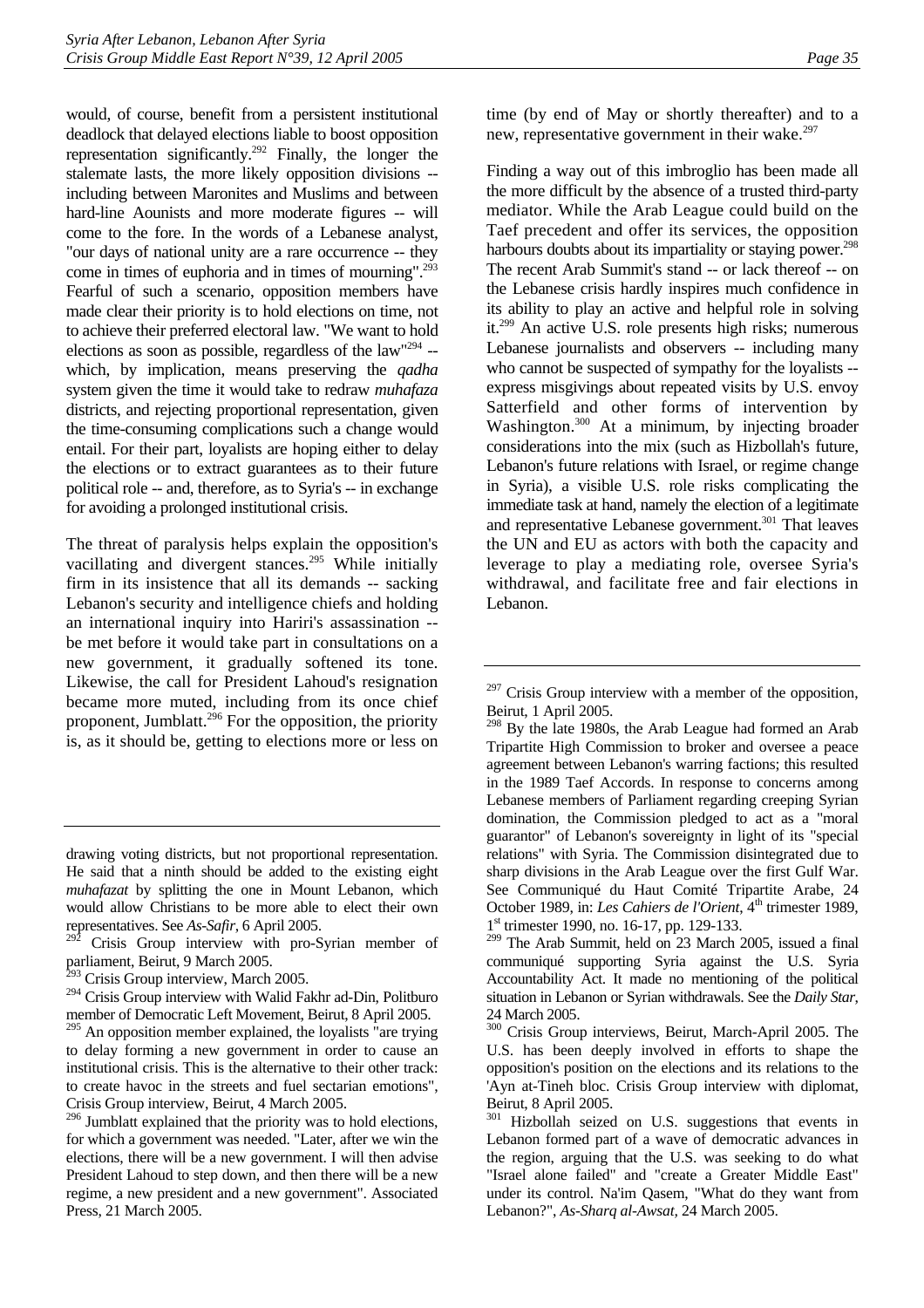# <span id="page-40-0"></span>**V. FIRST THINGS FIRST: GETTING AN ELECTED, REPRESENTATIVE, SOVEREIGN LEBANESE GOVERNMENT**

Events in Lebanon have opened up a wide array of possibilities, from weakening the regime in Damascus, to dealing with Hizbollah and reshaping Lebanon's relations with Israel. Yet, pursuit of any of these goals would come at the detriment of what must remain the core objectives: holding elections on time, managing a peaceful transition, and avoiding renewed violence. Insulating events in Lebanon from that broader agenda, therefore, should be foremost on the minds of its own actors and members of the international community alike. With this guiding principle in mind, a series of policy prescriptions follow:

**For Lebanon's political actors**. Habituated to reacting to outside pressures and demands, Lebanon's political class has grown unaccustomed to making its own decisions. Successfully navigating the current crisis, however, will require achieving a broad, internal consensus without significant help from -- indeed, more likely than not despite interference by -- outsiders. To accommodate various Lebanese constituencies, agreement should be reached on the following immediate sequence of steps:

- □ establishment of a new, short-term government, whose mandate is to pass an electoral law and organise free and fair elections;
- suspension of intelligence chiefs pending outcome of the UN investigation into Hariri's assassination;
- swift adoption of an electoral law based on the *qadha* district and, in the case of Beirut, the 1960 law;
- announcement of elections by the end of May 2005 or, if absolutely necessary, after a short delay and official invitation to the international community to send observers sufficiently ahead of polling. This last point is critical, as irregularities often occur prior to election day;
- full withdrawal of the Syrian military and intelligence presence by the end of April 2005, to be verified by the UN;
- $\Box$  the conduct of free and fair elections, monitored by international observers; and
- formation of a new government.

Only once such a government is in place should broader questions -- the future of Hizbollah, Lebanon's stance toward the Shab'a farms, measures toward deconfessionalisation, and redrawing the governorate boundaries -- be addressed. That said, and to ensure a peaceful transition, some assurances on these matters will be required upfront from the opposition: first, that Hizbollah's status will only be resolved through national dialogue and consensus; secondly, that Lebanon will take Syrian concerns into account while shaping its policies toward Israel; thirdly, that Lebanon and Syria will enjoy close relations between equal sovereigns, and fourthly, that Taef will remain the basis for Lebanon's political arrangements. This last point is important because any precipitous re-opening of that bargain runs the risk of triggering internal strife and inviting outside intervention with various constituencies appealing to

At the time such issues are addressed and with an eye to convincing Hizbollah that "there exist non-threatening scenarios regarding its future role as an armed resistance group", the following principles could serve as a basis: $302$ 

Syria, Iran, Saudi Arabia, France or the U.S.

- $\Box$  agreement by Hizbollah to respect the Blue Line defined by the UN as separating Israel and Lebanon and not to attack Israeli targets, including in Shab'a;
- gradual integration of Hizbollah into the Lebanese army, initially as an autonomous unit; this would entail Hizbollah's respect for decisions reached by the Lebanese government. Nassib Lahoud, the parliamentarian, suggested an arrangement under which Lebanon would keep "Hizbollah's infrastructure and its weapons as a strategic reserve and a bargaining card prior to reaching a final settlement with Israel. Hizbollah shouldn't keep its previous status but it should be held accountable to a sovereign Lebanese government and be guided by a global strategy agreed upon by a democratic government"[;303](#page-40-2)
- $\Box$  relocation of Hizbollah's rockets further north;<sup>304</sup> and
- deployment of the Lebanese army to the Israeli border.[305](#page-40-4)

<span id="page-40-1"></span><sup>302</sup> Crisis Group telephone interview with diplomat, 1 April 2005.

<span id="page-40-2"></span><sup>&</sup>lt;sup>303</sup> Crisis Group interview with Antoine Haddad, adviser to Nassib Lahoud, Beirut, 8 December 2004.

<span id="page-40-3"></span><sup>&</sup>lt;sup>304</sup> In January 2005, some diplomats suggested that Hizbollah fighters and weapons relocate some twenty to 30 kilometres north in exchange for a positive Israeli response to Syrian overtures to resume talks. Crisis Group interviews, Beirut, January 2005. An opposition member who raised this idea with Hizbollah reported that it dismissed it as a "Zionist conspiracy". Crisis Group interview, Beirut, 3 April 2005.

<span id="page-40-4"></span><sup>&</sup>lt;sup>305</sup> On these suggestions, see Nicholas Blanford, MERIP, 23 March 2005.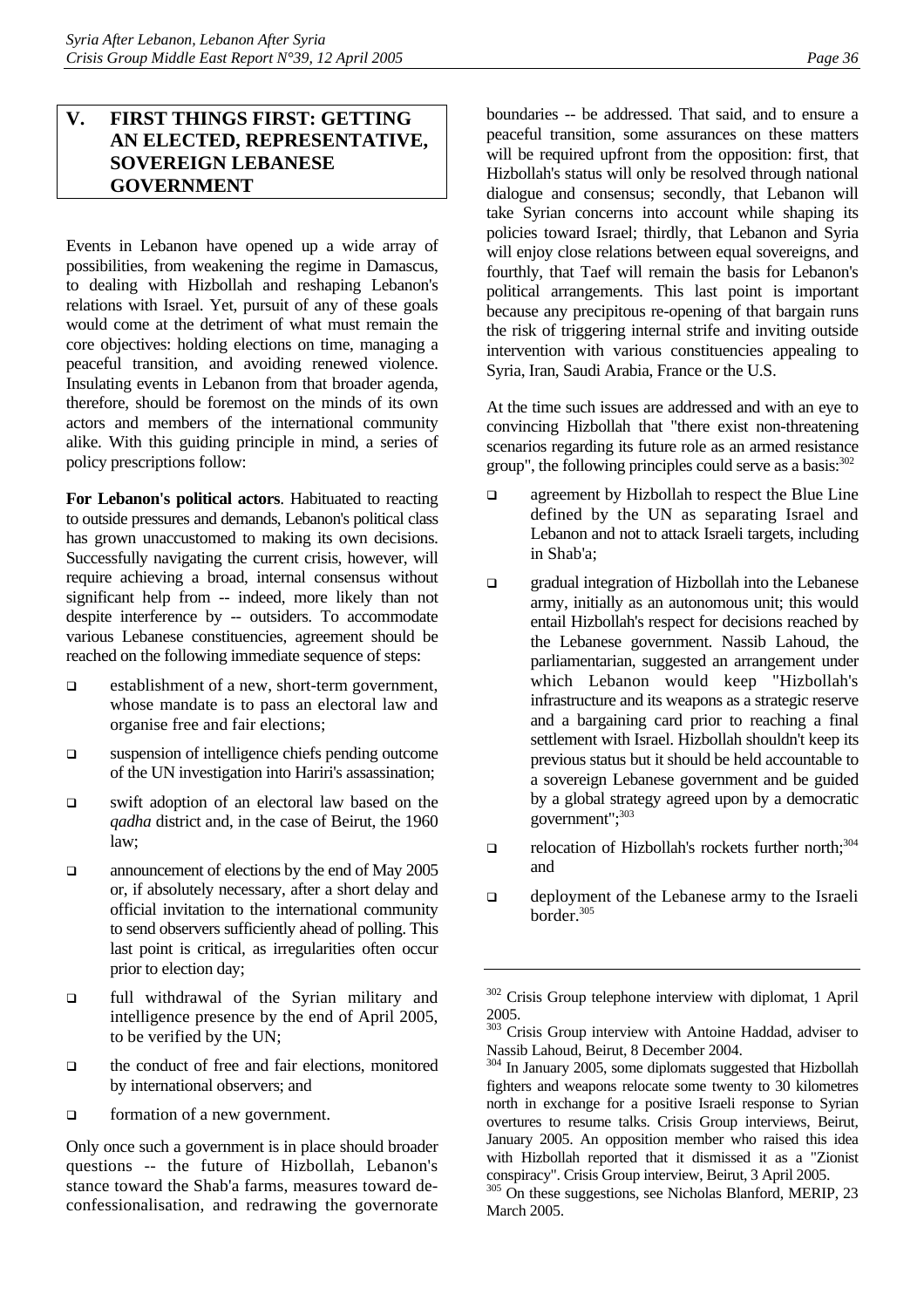Under this scenario, full disarmament would to be tied to broader regional changes on the Arab-Israeli front, such as Syrian/Israeli and Lebanese/Israeli peace deals.

**For the United Nations.** The UN has two principal tasks, implementation of Resolution 1559 and investigation of Hariri's assassination. In both cases, it will need to act firmly and thoroughly while avoiding steps liable to provoke violent reactions.<sup>306</sup> As for 1559, now that it has obtained a Syrian commitment to full withdrawal by the end of April 2005, it will need to monitor and verify the withdrawal, ensuring in particular that Damascus does not rely on proxies or new intelligence operatives.<sup>307</sup> At the same time, the UN should adopt a far more deliberate approach to the second part of the resolution, Hizbollah's disarmament, making clear that it remains above all an intra-Lebanese issue to which it is prepared to lend its services. In particular, it should avoid commenting on this question prior to Lebanon's elections and the formation of a new government.

It is important that the investigation be thorough and independent. Once it has been concluded, the Security Council should insist on the prosecution of any persons found to be responsible; should the Council conclude that such a trial is impossible in a national court, consideration should be given to assigning jurisdiction to an international tribunal.

Finally, given the multiplicity of UN activities and envoys dealing with Lebanon, some form of streamlining and better definition of roles would be advisable. Responsibility for monitoring elections, for example, remains unclear.

For the U.S. government. The key for Washington is to avoid the temptation of over-reach, and in particular to refrain from complicating the immediate question of Lebanon's transition to a freely elected government with far more explosive regional matters, such as disarming Hizbollah or seeking regime change in Syria. The U.S. should adopt a discreet posture, steering clear from direct intervention in Lebanon's affairs and supporting understandings reached by its political actors, such as the sequence described above. As much as possible, it should anchor its policy in broad multilateral agreement, in particular through the Security Council and in coordination with France.

In the aftermath of a verified Syrian withdrawal and free and fair Lebanese elections, the U.S. should consider testing the Baathist regime's intentions by offering a blueprint for improved relations in the event of modified Syrian behaviour on Iraq and the peace process. In this context, Washington would signal its willingness to assist in renewed Israeli-Syrian negotiations should Damascus genuinely change its regional policies. At the appropriate time, the U.S. also should consider stating that, should such a change occur and negotiations resume, it would expect an Israeli-Syrian agreement ultimately to entail Israel's withdrawal from the Golan Heights, together with adequate security arrangements and the establishment of normal, peaceful relations between the two states. A member of the Syrian opposition suggested that it would be strengthened by such a statement, which would make clear to the Syrian public that the regime's current policies stand in the way of regaining the Golan.[308](#page-41-2) 

Undoubtedly, this is not the current mood in Washington; as one administration official put it, "we are just waiting for one more Syrian miscalculation to come down on them hard"; $309$  others suggest simply that the U.S. should do nothing to prolong the life of a regime believed to be on the brink of collapse. Nevertheless, there is reason to explore whether the Syrian regime, reeling from international pressure and eager to survive, might alter its stance if offered the prospect of improved bilateral relations and a reinvigorated peace process. Moreover, engagement with Syria and progress on Israeli-Syrian negotiations is the surest and safest way to resolve the question of Hizbollah definitively. To pursue an alternative approach -- all sticks and no carrots -- would be to risk desperate measures by a desperate regime.<sup>310</sup>

**For the Syrian government**. Potentially only a misstep away from a showdown with the U.S., the regime in Damascus has every incentive to cooperate fully with the UN on its withdrawal from Lebanon; that means refraining from re-inserting numerous intelligence operatives or

<span id="page-41-0"></span><sup>306</sup> Terje Roed-Larsen has effectively "conveyed messages of moderation and urged flexibility on all sides in order to avoid an institutional crisis". His role has been constrainted because neither he nor his staff is based in Lebanon. "To do so now would be too late and be difficult for [UN internal] bureaucratic reasons", Crisis Group telephone interview with diplomat, 1 April 2005.

<span id="page-41-1"></span> $307$  Verifying the withdrawal of intelligence operatives will be particularly daunting. The UN currently lacks the manpower and capability for such on-the-ground verification. Crisis Group interview with diplomat, Beirut, 7 April 2005.

<span id="page-41-2"></span><sup>&</sup>lt;sup>308</sup> He also argued that, by removing suspicion the U.S. is intent on advancing an Israeli regional agenda, such a statement would improve Washington's image in Syria and therefore facilitate its efforts to promote democracy. Crisis Group interview, March 2005.<br><sup>309</sup> Crisis Group interview, Washington, April 2005.

<span id="page-41-3"></span>

<span id="page-41-4"></span><sup>&</sup>lt;sup>310</sup> A Lebanese opposition member, concerned about suggestions the U.S. would seek to destabilise the Syrian regime, noted that "if the regime has its back against the wall, it will fight back in Lebanon". Crisis Group interview, April 2005. Again, views among opposition members are far from uniform on this point.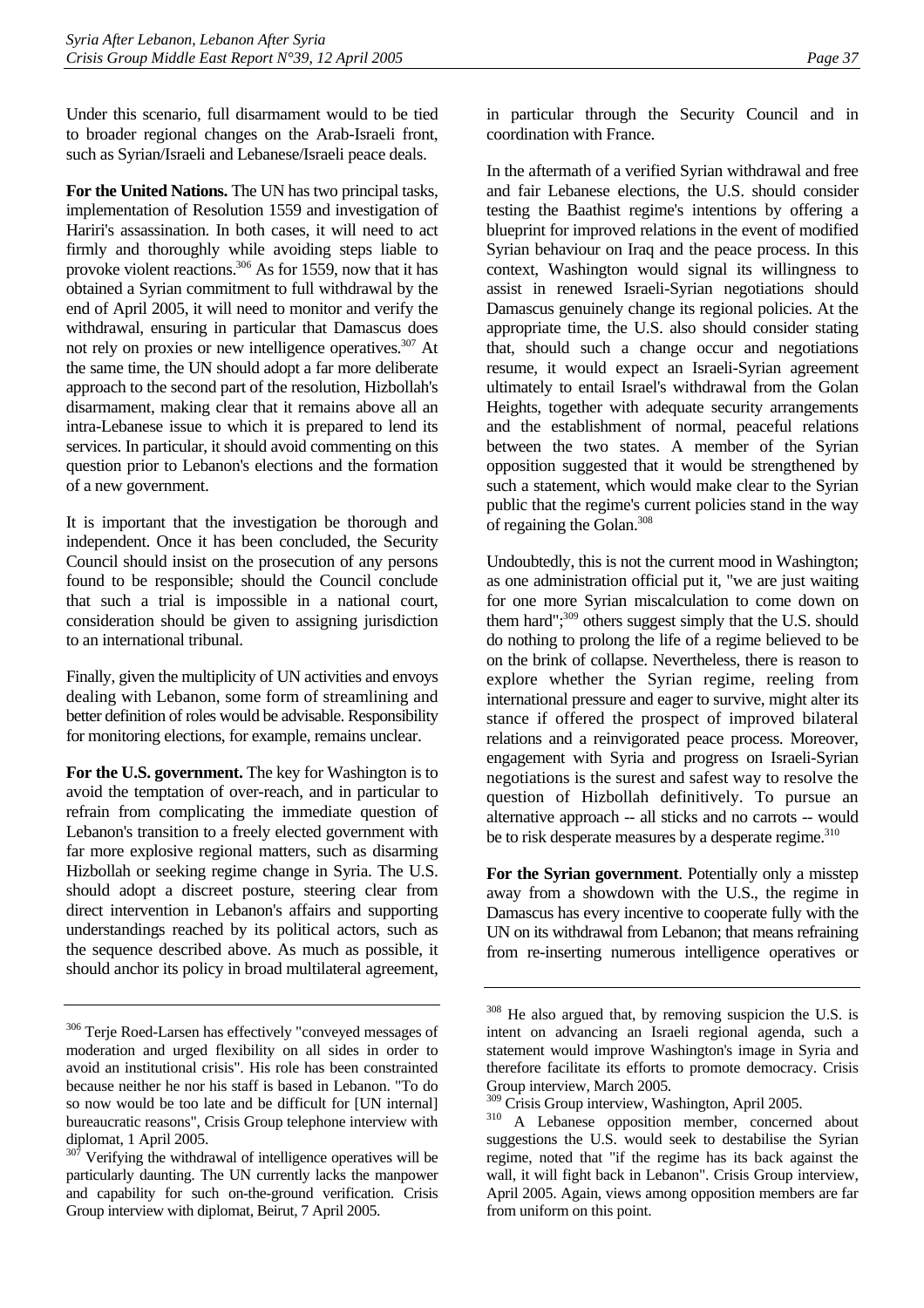relying on Lebanese proxies for the same end. It also means avoiding any steps likely to reignite violence in Lebanon. Withdrawal will come at a heavy price for a regime that has become accustomed to rely on Lebanon as an economic, social, and strategic asset. But the costs of its presence now outweigh the benefits; besides, Syria retains an array of legitimate means to maintain significant influence, such as commercial and trade links to the Arab hinterland, electricity supply, and shared water rights. What it needs to forsake is its military, security and intelligence interference. To that end, it should agree to establishment of normal diplomatic relations, with embassies in both capitals -- a step it so far has resisted. At the same time, it should release all remaining imprisoned Lebanese nationals.[311](#page-42-0) 

In the longer run, and to try to extract itself from its current position, the regime should consider a series of diplomatic and domestic steps:

- as part of a comprehensive discussion with the U.S., stronger efforts to stabilise the situation in Iraq by preventing Iraqis and others from using Syrian territory to foment attacks in that country, as well as to police the border and prevent any Palestinian operatives in Syria from organising attacks against Israel;
- □ reaching out to the Israeli public. Reacting to Crisis Group's advice in this regard, several Syrian officials explained that President Bashar's peace offer speaks for itself. "The ball is now in their court", said a minister.<sup>312</sup> A former adviser pointed out that "negotiation theory teaches that one should never start with making concessions; Arafat began by giving in to Israeli demands from the first day of the Oslo Process and look at the Palestinians now".[313](#page-42-2) Some Syrian officials dismissed the relevance of such measures altogether: "Our gestures won't have any effect. They just want us to relinquish our rights, and we will never do that". $314$

While such arguments are understandable, they fail to take account of the role of Israeli public opinion. Rather than repeatedly and vainly trying to persuade the Israeli government of its goodwill by reiterating its willingness to talk, Damascus should change its target and aim for the Israeli

people with more visible signals, such as inviting an Israeli media outlet to interview a senior official, providing information on Israeli soldiers missing in action, returning the remains of Eli Cohen, $315$  or inviting public figures to Syria. $316$  At a minimum, Syria should stop convening the Bureau of the Arab Boycott against Israel which, in any event, has very limited effect, $317$  and undertake de-mining efforts or at least refrain from laying new mines near the Golan armistice line. $318$ 

- clarifying its position on the Shab'a farms. Damascus has publicly endorsed Beirut's position that the farms are Lebanese; still, it continues to maintain some ambiguity. Syria should clarify this issue, for example through an official document containing evidence and/or a Syrian-Lebanese agreement on Shab'a's status addressed to the Security Council.<sup>319</sup> Should Syria formally state that the Shab'a farms are Lebanese, this might pave the way for a deal -- suggested by some members of the Lebanese opposition - pursuant to which Israel would withdraw from Shab'a provided Hizbollah ceased all attacks, turned over its rockets to the Lebanese army, redeployed twenty to 30 kilometres north, while Lebanon's army moved to the border. $320$
- $\Box$  lifting the state of emergency, legalising opposition political parties, convening a national conference

<span id="page-42-0"></span><sup>&</sup>lt;sup>311</sup> According to the Lebanese human rights organisation Solida, Syria still holds around 200 Lebanese nationals, http://www.syrian-jail.com/doc/detainees/.

<span id="page-42-2"></span><span id="page-42-1"></span>

 $312$  Crisis Group interview, Damascus, 6 December 2004.  $313$  Crisis Group interview with Imad Shuebi, Damascus, 28 October 2004.

<span id="page-42-3"></span><sup>&</sup>lt;sup>314</sup> Crisis Group interview with Syrian Minister for Emigrants Affairs Buthaina Shabaan, Damascus, 6 December 2004.

<span id="page-42-4"></span><sup>315</sup> When asked about Eli Cohen's remains, an Israeli foreign affairs official told Crisis Group that "this would be very important for Israel", and "if there was to be progress on this, it would have a great effect on the Israeli public". Crisis Group interview, Jerusalem, December 2004.<br><sup>316</sup> Responding to this latter suggestion -- and specifically to the

<span id="page-42-5"></span>idea of inviting former Israeli negotiator Uri Sagui -- a senior Syrian official said: "This is not a bad idea. Personally I have nothing against it provided there are good intentions from all sides", Crisis Group interview, Damascus, December 2004. 317 Its most recent meeting held in December 2004 in

<span id="page-42-6"></span>Damascus was devoted to discussing "the Israeli infiltration of the Iraqi market" and updating a blacklist of international companies trading with Israel, *As-Safir*, 7 December 2004.<br><sup>318</sup> Syrian troops recently began replacing old mines,

<span id="page-42-7"></span>explaining that "we are still at war". UNDOF claims not to possess maps of Israeli or Syrian mines in the Golan. Crisis Group interview with UNDOF official, Camp Fawar, near Quneitra, 2 December 2004.

<span id="page-42-8"></span><sup>&</sup>lt;sup>319</sup> Crisis Group telephone interview with diplomat, 1 April 2005.

<span id="page-42-9"></span>Whether a withdrawal from Shab'a would remove Hizbollah's last remaining justification for armed struggle and force it to accelerate its political conversion is a controversial question. Israel, which has not withdrawn from Shab'a on the grounds that it is Syrian, is likely at a minimum to demand clear and verifiable assurances that a withdrawal would have a positive impact of the kind described.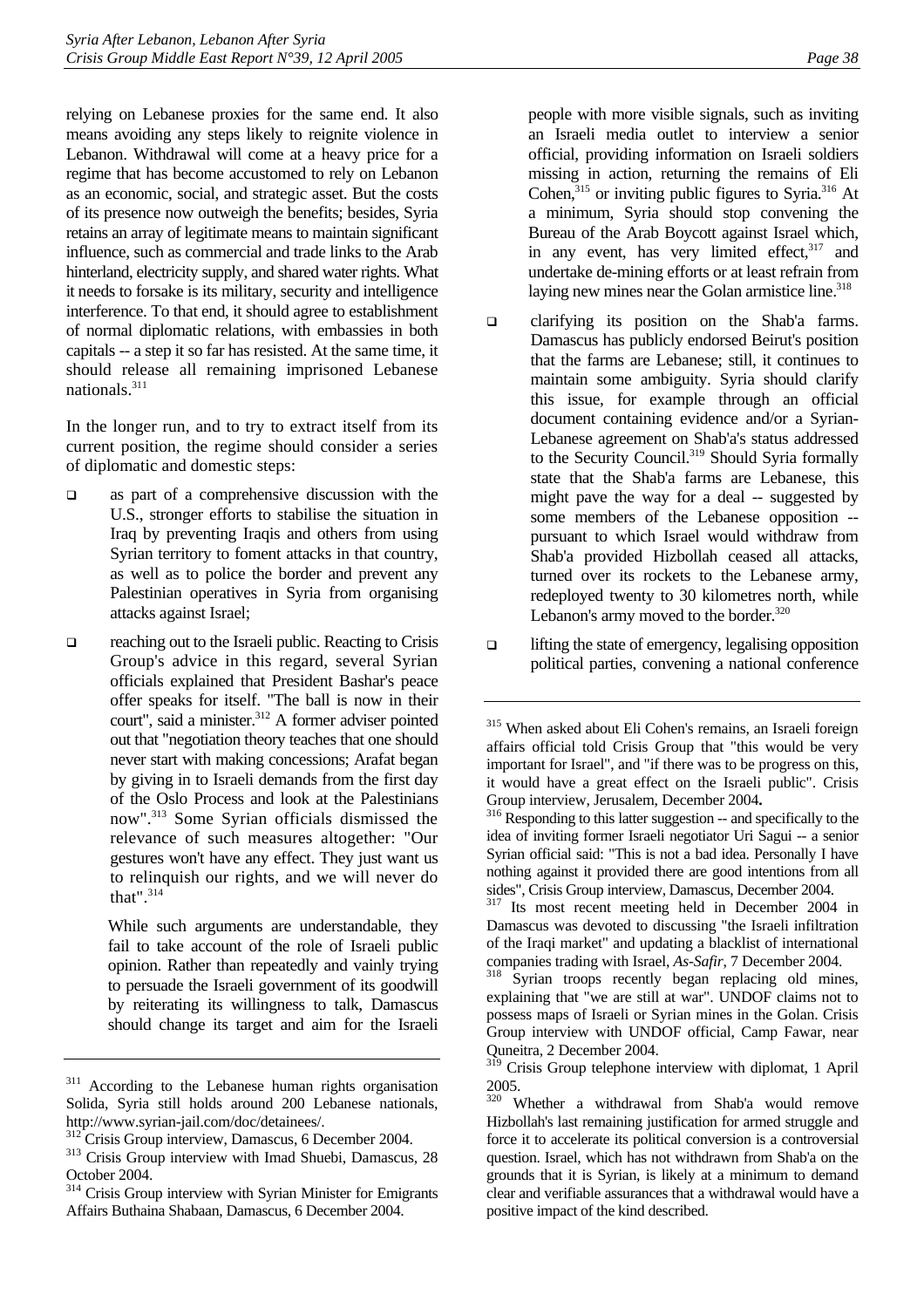of parties, opposition figures and activists to discuss national reconciliation and steps to move toward pluralistic elections, issuing a general amnesty for political prisoners and allowing the return of exiled opposition members who have not engaged in violence;<sup>321</sup> and

 placing all security and intelligence agencies under a National Security Council staffed by civilians.<sup>[322](#page-43-1)</sup>

**For the European Union.** Mediation of an intra-Lebanese accord and mechanism for elections as well as monitoring of such elections would represent a logical extension of the Euro-Lebanese Association Agreement, which established a continuous "political dialogue" on "democratic principles and fundamental human rights".<sup>323</sup> The EU should press the Lebanese government to issue an early invitation for an observer mission; experience teaches that the best missions are those that are on the ground sufficiently in advance of election day and whose work is facilitated by the authorities. Observers should pay particular attention to potential activity by Syrian intelligence operatives or proxies, thereby contributing to the verification of the implementation of Resolution 1559.[324 L](#page-43-3)ikewise, the EU should stand ready to dispatch observers to an eventual trial of those suspected of involvement in Hariri's assassination. More broadly, the EU should use its economic leverage to urge Lebanese cooperation -- including that of the 'Ayn at-Tineh loyalist bloc -- on holding timely, free, and fair elections. $325$ 

<span id="page-43-2"></span>*as-Siyasi*) and place it firmly under ministerial control. 323 These principles "guide [the] internal policy and constitute an essential element of [the Euro-Lebanese Association] agreement", Association Agreement with Lebanon (Article 2).

As a means of pressing Syria neither to interfere with the transition to a new elected government nor instigate violence by its proxies, the EU should continue holding off formalisation of its Association Agreement with Damascus -- initialled in September 2004 but not yet signed and ratified -- until it has fully withdrawn, and free and fair elections have been held in Lebanon.<sup>326</sup> That said, should such elections occur, the EU should not opt for long-term delay. Negotiations over the agreement have resulted in inclusion of useful human rights, nonproliferation and anti-terrorism clauses. Likewise, implementation of the agreement would bolster Syrian reformers and loosen the grip of monopolists and their allies in the regime who sought to thwart its conclusion.<sup>327</sup>

The EU should also resume a dialogue with Hizbollah to try to steer it toward a constructive role in Lebanon and, in the longer term, toward an exclusively political identity. In that context, the EU should resist U.S. and Israeli pressure to include it on its terrorism list barring information that it currently is involved in such activity. Finally, once a newly elected government is in place, the EU should begin working on a Paris III Conference to show its support and help handle Lebanon's large public debt.[328](#page-43-7) 

**For the Israeli government.** After initial missteps - including particularly maladroit statements by Foreign Minister Silvan Shalom praising the opposition and calling for Syria's immediate withdrawal<sup>329</sup> -- and

<span id="page-43-0"></span><sup>&</sup>lt;sup>321</sup> Bashar has announced several such amnesties since coming to power in July 2000. Syria is believed to still hold hundreds of political prisoners (a figure some claim would exceed 1,000 if non-violent Islamists detained as *Jihadis* were included). The Syrian ambassador to the U.S. has stated that all remaining political prisoners will be released prior to June 2005, CNN, 23 March 2005.

<span id="page-43-1"></span><sup>322</sup> Interestingly, this idea was backed by Defense Minister Hassan Turkmani after it was suggested by Ayman Abd al-Nur, a reformist Baath Party member. Crisis Group interview with Ayman Abd al-Nur, Damascus, 6 March 2005. Turkmani raised the idea in his book, *al-Amm al-Qawmi fi al-Qurn al-Wahid wa al-Ashrin* (Damascus, 2005). See also BBC (Arabic), 25 January 2005. The National Security Council would complement recent efforts made by Interior Minister Ghazi Kanaan to reform the Political Security Agency (*Amn* 

<span id="page-43-3"></span>A European diplomat argued that election observers would be well-placed to note any continuing activity by Syrian intelligence agents as they would be in direct and daily contact with locals. Crisis Group interview, Beirut, 7 April 2005.

<span id="page-43-4"></span><sup>&</sup>lt;sup>325</sup> Lebanon's economic and financial predicament has been considerably worsened by the current crisis. Most EU projects in Lebanon are already on hold due to the government's lack

of cooperation. The possibility of a financial collapse --the state treasury no longer being able to pay out salaries to public employees -- cannot be ruled out. EU officials have indicated that if this happened, the EU would not come to Lebanon's rescue unless progress had been made toward holding free and fair elections. Crisis Group interview with European diplomat, Beirut, 7 April 2005.

<span id="page-43-5"></span><sup>326</sup> The EU's representative in Syria said: "I don't see how we could consider signature earlier than [the] fulfillment of these two conditions: full, verifiable withdrawal of troops and intelligence services and the issue of what we really see on the ground, free transparent elections or not", Reuters, 4 April 2005.

<span id="page-43-6"></span> $327$  Crisis Group interview with former senior EU official, Washington, April 2005 and with former Syrian negotiator on the Association Agreement, March 2005.

<span id="page-43-7"></span><sup>&</sup>lt;sup>328</sup> Paris I refers to a meeting held in February 2001 between Lebanese Prime Minister Rafik Hariri and French President Jacques Chirac, which turned into a loosely arranged donors conference attended by a number of other countries: Hariri returned to Lebanon with promises of \$500 million in financial aid. Paris II was held in November 2002, when eighteen countries and eight financial institutions gathered in Paris to discuss means of relieving Lebanon's soaring public debt problem: Lebanon managed to secure around \$4.4 billion in loans, for which support Hariri pledged to privatise utilities and cut government spending by 9 per cent. See fn. 68 above.

<span id="page-43-8"></span><sup>&</sup>lt;sup>329</sup> Shalom described the anti-Syrian protests in Lebanon as "a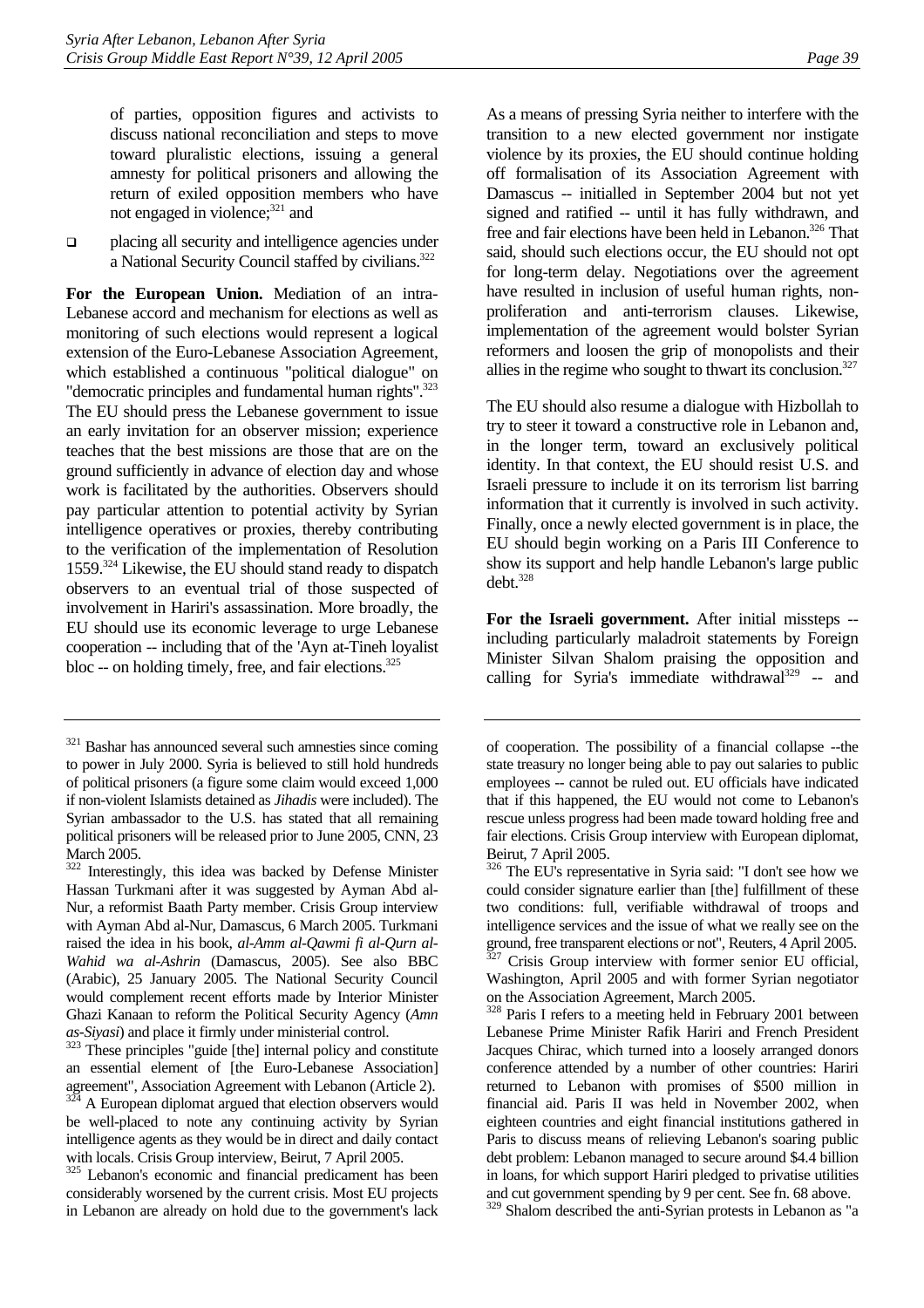following a private U.S. rebuke, Israel has adopted a far more constructive, low-profile stance. As a member of Lebanon's opposition stated, "almost anything Israel will do will hurt us. It should stay as far away from us and from Lebanon as possible. This is not nor should it be perceived as an Israeli affair".<sup>330</sup> This also means refraining from any military action, including intrusion into Lebanon's airspace and territorial waters in violation of Security Council Resolution 425[,331](#page-44-1) and from pressing for a separate agreement with a newly elected Lebanese government in the absence of progress toward peace with Syria.[332](#page-44-2)

Once an elected Lebanese government is in place, Israel should be open to a possible deal involving its withdrawal from Shab'a along the lines described above, that is, in the context of an arrangement that both significantly mitigates Hizbollah's military threat and increases domestic and international pressure on the organisation to assume an exclusively political role. At an appropriate time, it also should seriously test President Bashar's oft-repeated willingness to resume negotiations.

#### **Beirut/Amman/Brussels, 12 April 2005**

<span id="page-44-2"></span><sup>332</sup> While expressing understanding for the need to adopt a low profile, an Israeli official made clear: "we are constantly aware of the problems and the threats emanating from Hizbollah, and given our calculations of our national interests, we keep all options open. Sometimes it is good to show restraint and prevent conflict, some times it is bad. But we are aware of the international community's interests and do not want to get in the way". Crisis Group interview, Tel Aviv, March 2005. He also expressed misgivings about Europe's inclination to postpone the question of Hizbollah's disarmament indefinitely. "Hizbollah enjoys hearing this, and it continues to act as it they always has. At the end of the day, democracies look for compromise, and this serves the radicals. You cannot have half-disarmament; what does it mean, guns but no bullets? It is ridiculous. Hizbollah is patient, and it believes it will prevail. It will continue to play both hands, the game of Jihad and the game of politics. As we say in Israel, they will attend both weddings", ibid.

most important development. It's something we have been hoping for". He added there was "a real wish by the Lebanese people to free themselves from Syrian occupation." Israeli

<span id="page-44-0"></span>Army Radio, 2 March 2005.<br><sup>330</sup> Crisis Group interview, April 2005.

<span id="page-44-1"></span><sup>&</sup>lt;sup>331</sup> UNIFIL recently noted "increased Israeli violations by air that fall outside the pattern". While Israeli incursions of Lebanese airspace usually occur roughly two or three times a week, the number jumped to twenty during the last week of March and early April 2005. These generally are by unmanned drones. According to UNIFIL, this increase was not matched by similar heightened activity by Hizbollah, which has remained quiet, at least since Hariri's assassination. Crisis Group telephone interview with UNIFIL officer in Naqura, 5 April 2005.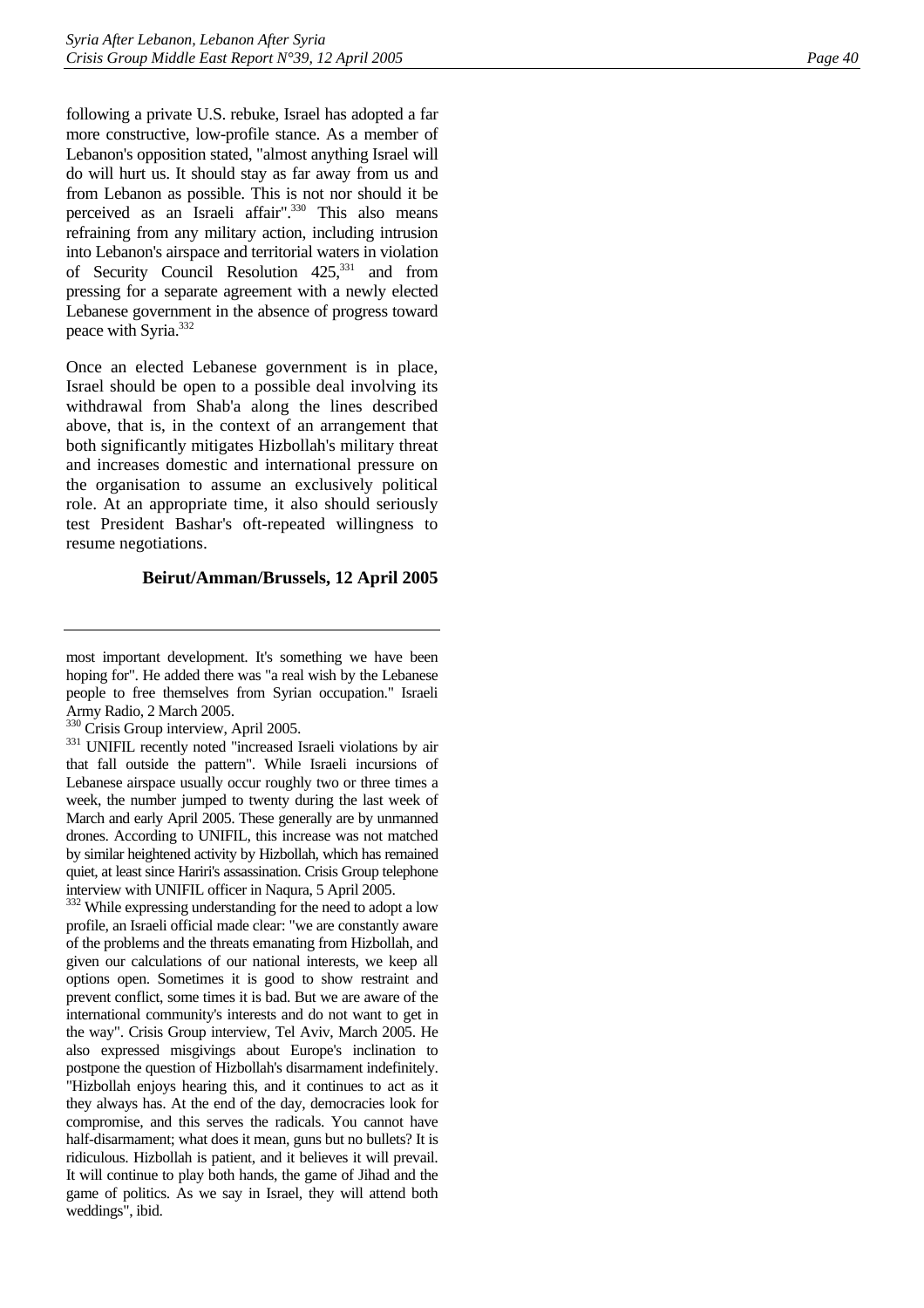# **APPENDIX A**

# **MAP OF LEBANON**



Courtesy of The General Libraries, The University of Texas at Austin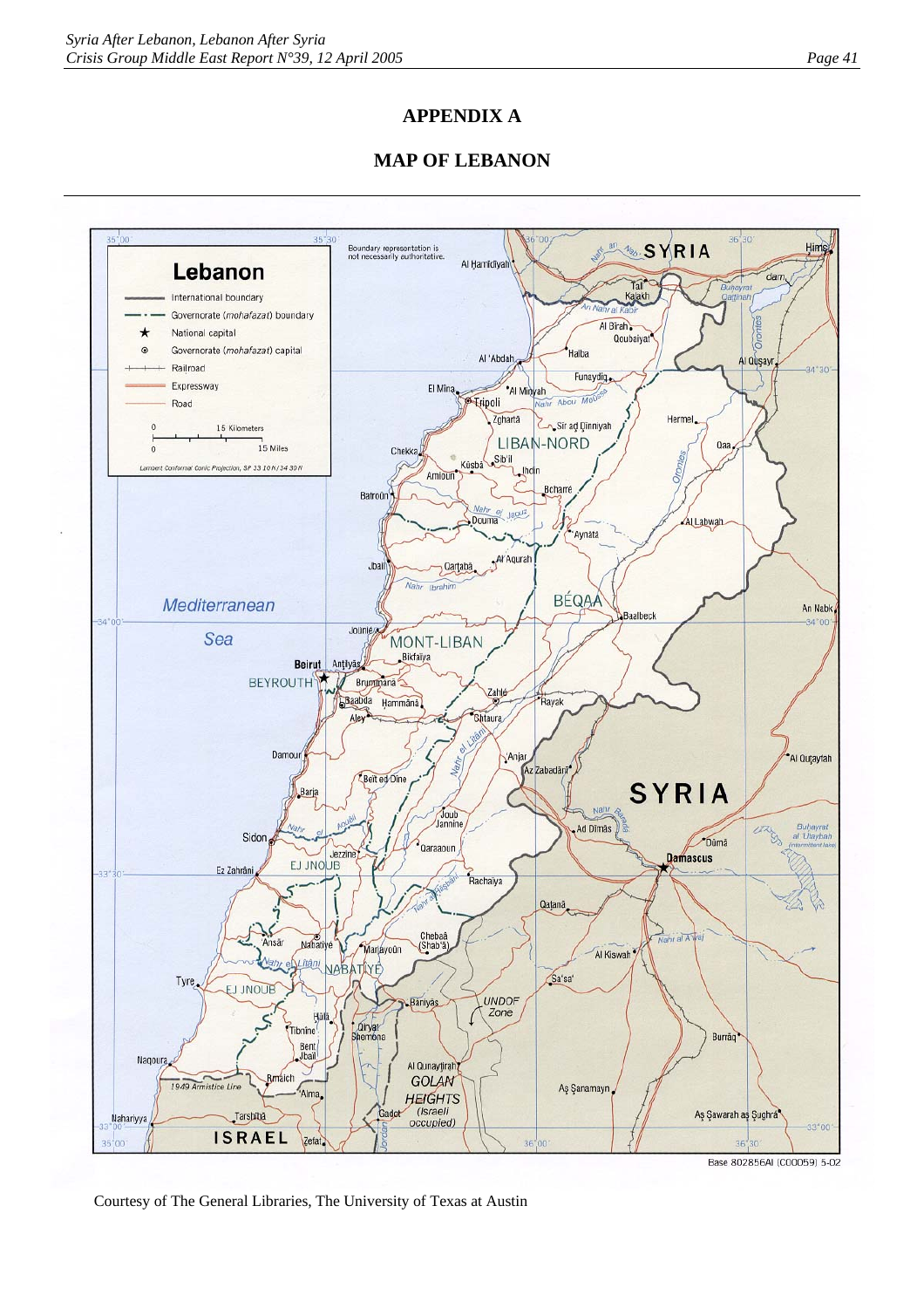# **APPENDIX B**

# **ABOUT THE INTERNATIONAL CRISIS GROUP**

The International Crisis Group (Crisis Group) is an independent, non-profit, multinational organisation, with over 100 staff members on five continents, working through field-based analysis and high-level advocacy to prevent and resolve deadly conflict.

Crisis Group's approach is grounded in field research. Teams of political analysts are located within or close by countries at risk of outbreak, escalation or recurrence of violent conflict. Based on information and assessments from the field, it produces analytical reports containing practical recommendations targeted at key international decision-takers. Crisis Group also publishes *CrisisWatch*, a twelve-page monthly bulletin, providing a succinct regular update on the state of play in all the most significant situations of conflict or potential conflict around the world.

Crisis Group's reports and briefing papers are distributed widely by email and printed copy to officials in foreign ministries and international organisations and made available simultaneously on the website, www.crisisgroup.org. Crisis Group works closely with governments and those who influence them, including the media, to highlight its crisis analyses and to generate support for its policy prescriptions.

The Crisis Group Board -- which includes prominent figures from the fields of politics, diplomacy, business and the media -- is directly involved in helping to bring the reports and recommendations to the attention of senior policy-makers around the world. Crisis Group is co-chaired by Leslie H. Gelb, former President of the Council on Foreign Relations, and Lord Patten of Barnes, former European Commissioner for External Relations. President and Chief Executive since January 2000 is former Australian Foreign Minister Gareth Evans.

Crisis Group's international headquarters are in Brussels, with advocacy offices in Washington DC, New York, London and Moscow. The organisation currently operates nineteen field offices (in Amman, Belgrade, Cairo, Dakar, Dushanbe, Islamabad, Jakarta, Kabul, Nairobi, Osh, Port-au-Prince, Pretoria, Pristina, Quito, Sarajevo, Seoul, Skopje and Tbilisi), with analysts working in over 50 crisis-affected countries and territories across four continents. In Africa, this includes Angola, Burundi, Côte d'Ivoire, Democratic Republic of the Congo, Eritrea, Ethiopia, Guinea, Liberia, Rwanda,

Sierra Leone, Somalia, Sudan, Uganda and Zimbabwe; in Asia, Afghanistan, Indonesia, Kashmir, Kazakhstan, North Korea, Kyrgyzstan, Myanmar/Burma, Nepal, Pakistan, Tajikistan, Turkmenistan and Uzbekistan; in Europe, Albania, Armenia, Azerbaijan, Bosnia and Herzegovina, Georgia, Kosovo, Macedonia, Moldova, Montenegro and Serbia; in the Middle East, the whole region from North Africa to Iran; and in Latin America, Colombia, the Andean region and Haiti.

Crisis Group raises funds from governments, charitable foundations, companies and individual donors. The following governmental departments and agencies currently provide funding: Agence Intergouvernementale de la francophonie, Australian Agency for International Development, Austrian Federal Ministry of Foreign Affairs, Belgian Ministry of Foreign Affairs, Canadian Department of Foreign Affairs and International Trade, Canadian International Development Agency, Czech Ministry of Foreign Affairs, Dutch Ministry of Foreign Affairs, Finnish Ministry of Foreign Affairs, French Ministry of Foreign Affairs, German Foreign Office, Irish Department of Foreign Affairs, Japanese International Cooperation Agency, Luxembourg Ministry of Foreign Affairs, New Zealand Agency for International Development, Republic of China (Taiwan) Ministry of Foreign Affairs, Royal Danish Ministry of Foreign Affairs, Royal Norwegian Ministry of Foreign Affairs, Swedish Ministry for Foreign Affairs, Swiss Federal Department of Foreign Affairs, Turkish Ministry of Foreign Affairs, United Kingdom Foreign and Commonwealth Office, United Kingdom Department for International Development, U.S. Agency for International Development.

Foundation and private sector donors include Atlantic Philanthropies, Carnegie Corporation of New York, Ford Foundation, Bill & Melinda Gates Foundation, William & Flora Hewlett Foundation, Henry Luce Foundation Inc., Hunt Alternatives Fund, John D. & Catherine T. MacArthur Foundation, John Merck Fund, Charles Stewart Mott Foundation, Open Society Institute, David and Lucile Packard Foundation, Ploughshares Fund, Sigrid Rausing Trust, Sasakawa Peace Foundation, Sarlo Foundation of the Jewish Community Endowment Fund, United States Institute of Peace and Fundação Oriente.

#### **April 2005**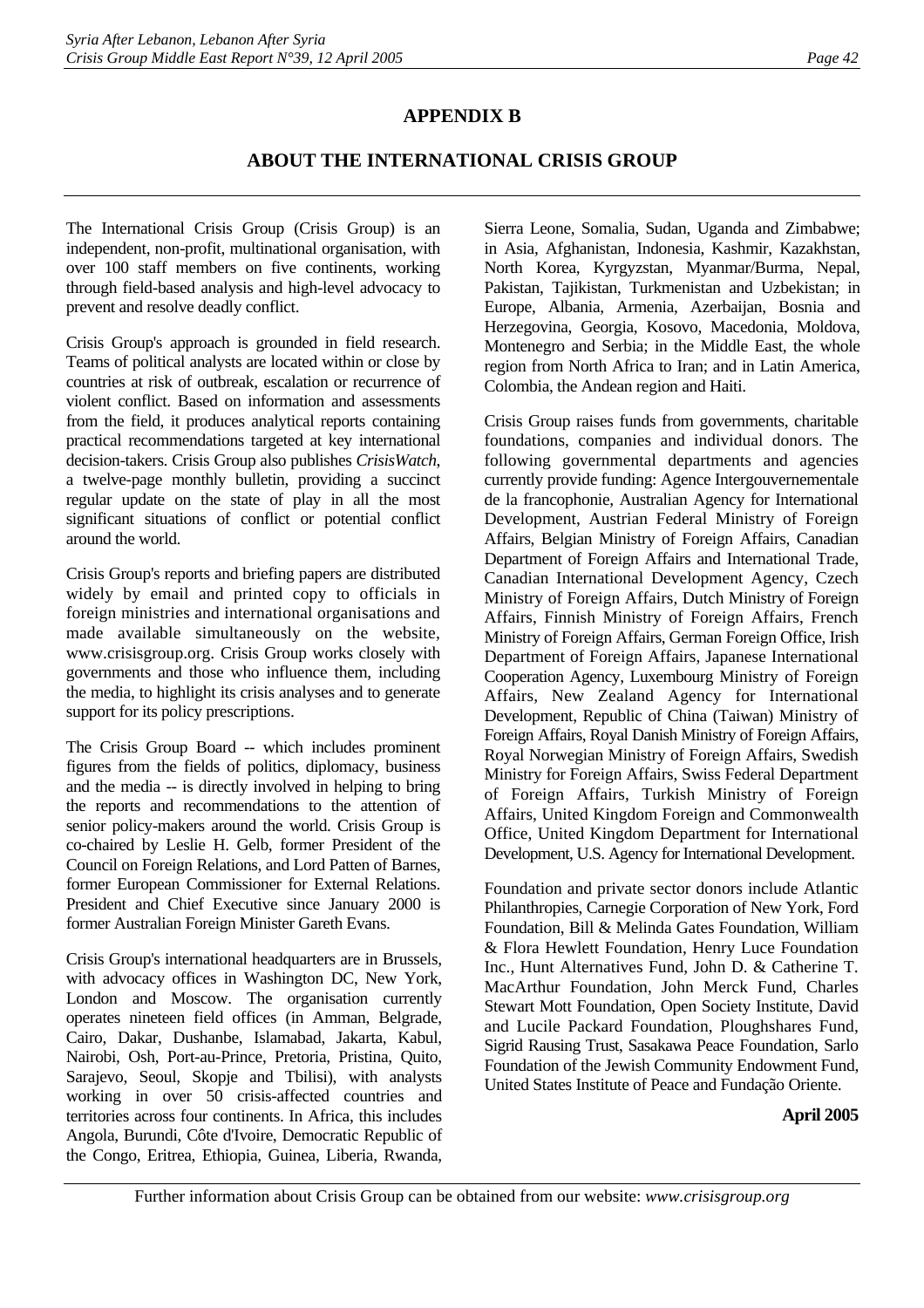# **CRISIS GROUP REPORTS AND BRIEFINGS ON THE MIDDLE EAST AND NORTH AFRICA SINCE 2002**

#### **ARAB-ISRAELI CONFLICT**

*A Time to Lead: The International Community and the Israeli-Palestinian Conflict*, Middle East Report N°1, 10 April 2002

*Middle East Endgame I: Getting to a Comprehensive Arab-Israeli Peace Settlement*, Middle East Report N°2, 16 July 2002 *Middle East Endgame II: How a Comprehensive Israeli-Palestinian Settlement Would Look*, Middle East Report N°3; 16 July 2002

*Middle East Endgame III: Israel, Syria and Lebanon – How Comprehensive Peace Settlements Would Look*, Middle East Report N°4, 16 July 2002

*The Meanings of Palestinian Reform,* Middle East Briefing Nº2, 12 November 2002

*Old Games, New Rules: Conflict on the Israel-Lebanon Border*, Middle East Report N°7, 18 November 2002

*Islamic Social Welfare Activism in the Occupied Palestinian Territories: A Legitimate Target?*, Middle East Report N°13, 2 April 2003

*A Middle East Roadmap to Where?*, Middle East Report N°14, 2 May 2003

*The Israeli-Palestinian Roadmap: What A Settlement Freeze Means And Why It Matters*, Middle East Report N°16, 25 July 2003

*Hizbollah: Rebel without a Cause?*, Middle East Briefing Nº7, 30 July 2003

*Dealing With Hamas*, Middle East Report N°21, 26 January 2004 (also available in Arabic)

*Palestinian Refugees and the Politics of Peacemaking*, Middle East Report N°22, 5 February 2004

*Syria under Bashar (I): Foreign Policy Challenges*, Middle East Report N°23, 11 February 2004 (also available in Arabic)

*Syria under Bashar (II): Domestic Policy Challenges*, Middle East Report N°24, 11 February 2004 (also available in Arabic)

*Identity Crisis: Israel and its Arab Citizens*, Middle East Report N°25, 4 March 2004

**The Broader Middle East and North Africa Initiative:**  *Imperilled at Birth*, Middle East Briefing Nº13, 7 June 2004

*Who Governs the West Bank? Palestinian Administration under Israeli Occupation*, Middle East Report N°32, 28 September 2004 (also available in Arabic and in Hebrew)

*After Arafat? Challenges and Prospects*, Middle East Briefing N°16, 23 December 2004 (also available in Arabic)

*Disengagement and After: Where Next for Sharon and the Likud?*, Middle East Report N°36, 1 March 2005

#### **EGYPT/NORTH AFRICA**[∗](#page-47-0)

*Diminishing Returns: Algeria's 2002 Legislative Elections*, Middle East/North Africa Briefing Nº1, 24 June 2002

*Algeria: Unrest and Impasse in Kabylia,* Middle East/North Africa Report N°15, 10 June 2003 (also available in French)

*The Challenge of Political Reform: Egypt after the Iraq War*, Middle East Briefing Nº9, 30 September 2003

*Islamism in North Africa I: The Legacies of History*, Middle East and North Africa Briefing Nº12, 20 April 2004)

*Islamism in North Africa II: Egypt's Opportunity*, Middle East and North Africa Briefing Nº13, 20 April 2004

*Islamism, Violence and Reform in Algeria: Turning the Page*, Middle East and North Africa Report Nº29, 30 July 2004 (also available in Arabic and in French)

*Understanding Islamism*, Middle East Report N°37, 2 March 2005

#### **[IRAQ/IRAN/GULF](http://www.crisisweb.org/home/index.cfm?id=1275&l=1)**

*Iran: The Struggle for the Revolution's Soul*, Middle East Report N°5, 5 August 2002

*Iraq Backgrounder: What Lies Beneath,* Middle East Report N°6, 1 October 2002

*Voices from the Iraqi Street,* Middle East Briefing Nº3, 4 December 2002

*[Yemen: Coping with Terrorism and Violence in a Fragile](http://www.crisisweb.org/projects/showreport.cfm?reportid=863)  [State,](http://www.crisisweb.org/projects/showreport.cfm?reportid=863)* Middle East Report N°8, 8 January 2003

*Radical Islam in Iraqi Kurdistan: The Mouse That Roared?* Middle East Briefing Nº4, 7 February 2003

*Red Alert in Jordan: Recurrent Unrest in Maan,* Middle East Briefing Nº5, 19 February 2003

*Iraq Policy Briefing: Is There an Alternative to War?*, Middle East Report N°9, 24 February 2003

*War in Iraq: What's Next for the Kurds?,* Middle East Report N°10, 19 March 2003

*War in Iraq: Political Challenges after the Conflict*, Middle East Report N°11, 25 March 2003

*War in Iraq: Managing Humanitarian Relief,* Middle East Report N°12, 27 March 2003

*Baghdad: A Race against the Clock*, Middle East Briefing Nº6, 11 June 2003

*Governing Iraq*, Middle East Report N°17, 25 August 2003

*Iraq's Shiites under Occupation*, Middle East Briefing Nº8, 9 September 2003

<span id="page-47-0"></span><sup>∗</sup> The Algeria project was transferred from the Africa Program to the Middle East & North Africa Program in January 2002.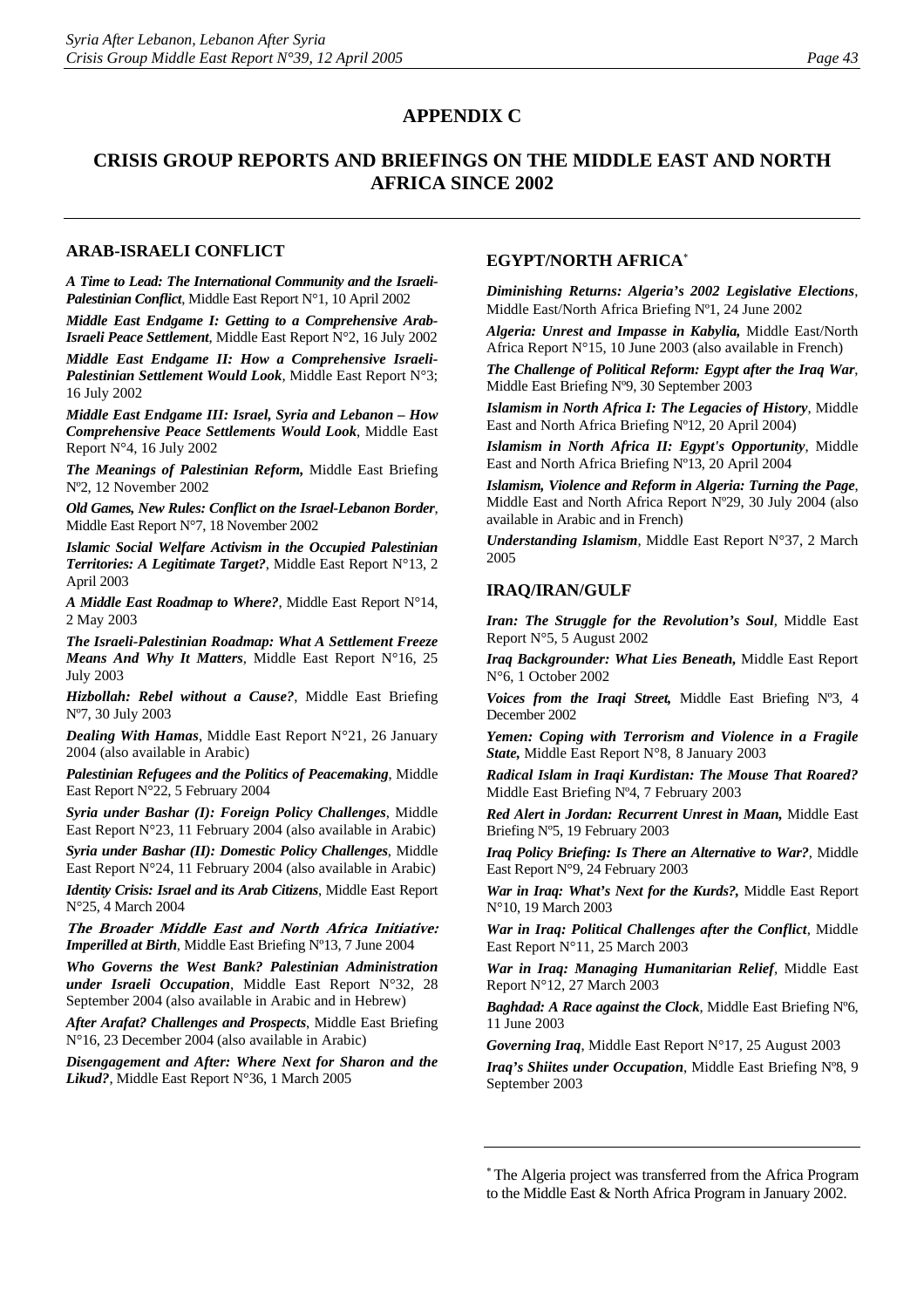*The Challenge of Political Reform: Jordanian Democratisation and Regional Instability*, Middle East Briefing Nº10, 8 October 2003 (also available in Arabic)

*Iran: Discontent and Disarray*, Middle East Briefing N°11, 15 October 2003

*Dealing With Iran's Nuclear Program*, Middle East Report N°18, 27 October 2003

*Iraq's Constitutional Challenge*, Middle East Report N°19, 13 November 2003 (also available in Arabic)

*Iraq: Building a New Security Structure*, Middle East Report N°20, 23 December 2003

*Iraq's Kurds: Toward an Historic Compromise?*, Middle East Report N°26, 8 April 2004 (also available in Arabic)

*Iraq's Transition: On a Knife Edge*, Middle East Report N°27, 27 April 2004 (also available in Arabic)

*Can Saudi Arabia Reform Itself?*, Middle East Report N°28, 14 July 2004 (also available in Arabic)

*Reconstructing Iraq*, Middle East Report N°30, 2 September 2004 (also available in Arabic)

*Saudi Arabia Backgrounder: Who are the Islamists?*, Middle East Report N°31, 21 September 2004 (also available in Arabic)

*Iraq: Can Local Governance Save Central Government?*, Middle East Report N°33, 27 October 2004 (also available in Arabic)

*Iran: Where Next on the Nuclear Standoff*, Middle East Briefing N°15, 24 November 2004

*What Can the U.S. Do in Iraq?*, Middle East Report N°34, 22 December 2004 (also available in Arabic)

*Iraq: Allaying Turkey's Fears Over Kurdish Ambitions*, Middle East Report N°35, 26 January 2005 (also available in Arabic)

*Iran in Iraq: How Much Influence?*, Middle East Report N°38, 21 March 2005

# **OTHER REPORTS AND BRIEFINGS**

For Crisis Group reports and briefing papers on:

- Asia
- **Africa**
- Europe
- Latin America and Caribbean
- Thematic Issues
- *CrisisWatch*

please visit our website [www.crisisgroup.org](http://www.crisisgroup.org/)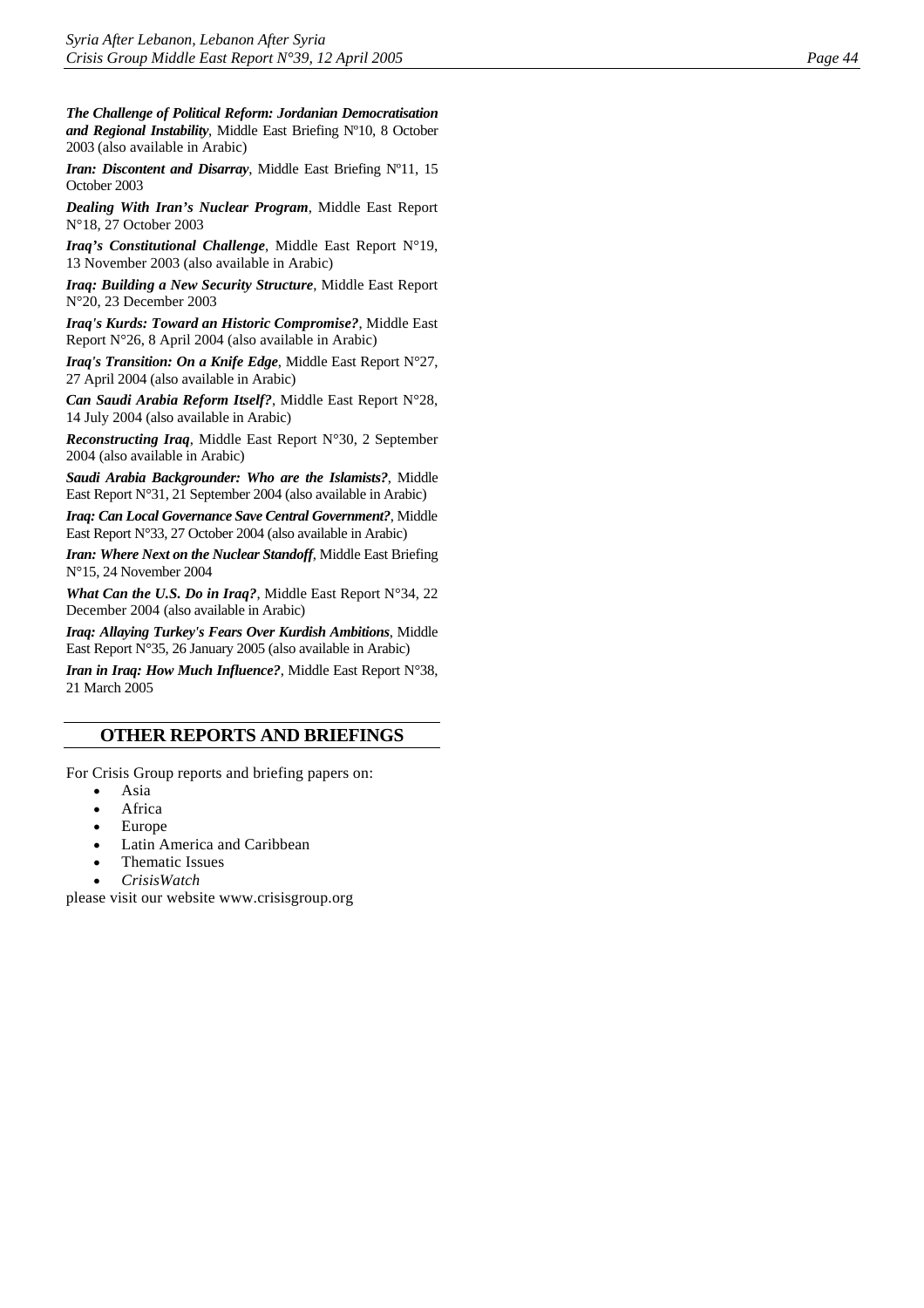# **APPENDIX D**

# **CRISIS GROUP BOARD OF TRUSTEES**

#### *Chair*

**Lord Patten of Barnes**  *Former European Commissioner for External Relations, UK* 

*President & CEO* 

**Gareth Evans**  *Former Foreign Minister of Australia* 

*Executive Committee* 

**Morton Abramowitz**  *Former U.S. Assistant Secretary of State and Ambassador to Turkey* 

**Emma Bonino**  *Member of European Parliament; former European Commissioner* 

**Cheryl Carolus**  *Former South African High Commissioner to the UK; former Secretary General of the ANC* 

**Maria Livanos Cattaui\***  *Secretary-General, International Chamber of Commerce* 

**Yoichi Funabashi**  *Chief Diplomatic Correspondent & Columnist, The Asahi Shimbun, Japan* 

**William Shawcross**  *Journalist and author, UK* 

**Stephen Solarz\***  *Former U.S. Congressman* 

**George Soros**  *Chairman, Open Society Institute* 

**William O. Taylor**  *Chairman Emeritus, The Boston Globe, U.S. \*Vice-Chair* 

**Adnan Abu-Odeh**  *Former Political Adviser to King Abdullah II and to King Hussein; former Jordan Permanent Representative to UN* 

**Kenneth Adelman**  *Former U.S. Ambassador and Director of the Arms Control and Disarmament Agency* 

**Ersin Arioglu**  *Member of Parliament, Turkey; Chairman Emeritus, Yapi Merkezi Group* 

**Diego Arria**  *Former Ambassador of Venezuela to the UN* 

**Zbigniew Brzezinski**  *Former U.S. National Security Advisor to the President*  **Victor Chu** 

*Chairman, First Eastern Investment Group, Hong Kong* 

**Wesley Clark**  *Former NATO Supreme Allied Commander, Europe*  **Pat Cox** 

*Former President of European Parliament* 

**Ruth Dreifuss**  *Former President, Switzerland* 

**Uffe Ellemann-Jensen**  *Former Minister of Foreign Affairs, Denmark* 

**Mark Eyskens**  *Former Prime Minister of Belgium* 

**Stanley Fischer**  *Vice Chairman, Citigroup Inc.; former First Deputy Managing Director of International Monetary Fund* 

**Leslie H. Gelb**  *President Emeritus of Council on Foreign Relations, U.S.* 

**Bronislaw Geremek**  *Former Minister of Foreign Affairs, Poland* 

**I.K.Gujral**  *Former Prime Minister of India* 

**Carla Hills**  *Former U.S. Secretary of Housing; former U.S. Trade Representative* 

**Lena Hjelm-Wallén**  *Former Deputy Prime Minister and Foreign Affairs Minister, Sweden* 

**James C.F. Huang**  *Deputy Secretary General to the President, Taiwan* 

**Swanee Hunt**  *Chair of Inclusive Security: Women Waging Peace; former U.S. Ambassador to Austria* 

**Asma Jahangir**  *UN Special Rapporteur on Extrajudicial, Summary or Arbitrary Executions; former Chair Human Rights Commission of Pakistan* 

**Ellen Johnson Sirleaf**  *Senior Advisor, Modern Africa Fund Managers; former Liberian Minister of Finance and Director of UNDP Regional Bureau for Africa* 

**Shiv Vikram Khemka**  *Founder and Executive Director (Russia) of SUN Group, India* 

**James V. Kimsey**  *Founder and Chairman Emeritus of America Online, Inc. (AOL)* 

**Bethuel Kiplagat**  *Former Permanent Secretary, Ministry of Foreign Affairs, Kenya* 

**Wim Kok**  *Former Prime Minister, Netherlands* 

**Trifun Kostovski**  *Member of Parliament, Macedonia; founder of Kometal Trade Gmbh* 

**Elliott F. Kulick**  *Chairman, Pegasus International, U.S.* 

**Joanne Leedom-Ackerman**  *Novelist and journalist, U.S.*